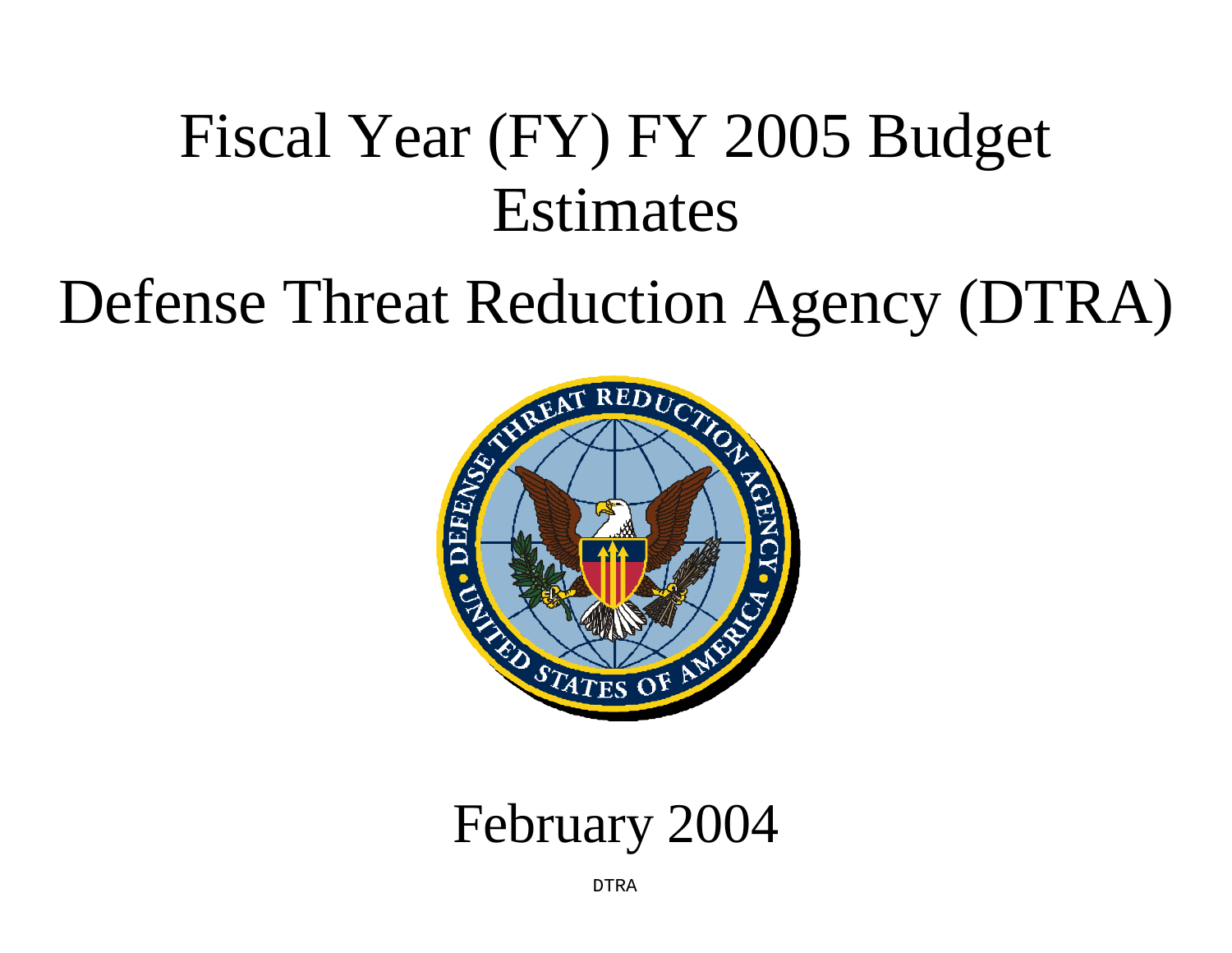(\$ in Millions)

| FY 2003* | <i>Price</i> | Change  | Program <b>FY 2004**</b> | Price  | Program | <b>FY 2005</b> |
|----------|--------------|---------|--------------------------|--------|---------|----------------|
| Actual   | Change       |         | Estimate                 | Change | Change  | Estimate       |
| 360.191  | 6.711        | -75.228 | 291.674                  | 2.993  | 30.784  | 325.451        |

Summary: The Defense Threat Reduction Agency safeguards America and its allies from weapons of mass destruction (WMD) (chemical, biological, radiological, nuclear and high explosives) by reducing the present threat and preparing for the future threat.

The rapid growth and evolution of WMD environments for use against America poses increasing challenges to national security. Terrorists and hostile states continue to seek these weapons and the means to deliver them. The DTRA assesses our country's current vulnerabilities and looks over the horizon to anticipate new threats before they emerge. The use or threatened use of WMD remains a credible concern, one which exposes both our military and civilian citizens to changing, new and possibly lethal dangers, as evidenced by events of September 11, 2001. The DTRA pursues its essential mission by taking threat reduction to the source, stopping the spread of WMD, securing and dismantling strategic offensive arms, taking the fight to the enemy, detecting WMD threats, protecting our nation against weapons of terror, reducing the consequences of unthinkable incidents and deterring WMD use.

This submission reflects a carefully balanced program focused on safeguarding America's interests from WMD by controlling and reducing the threat and providing a full spectrum of quality tools and services to the warfighter. Accordingly, resources have been programmed to support critical requirements across the Agency's spectrum of combat support*,* technology development, threat control, and threat reduction mission areas.

\* Includes FY 2003 Supplemental Funding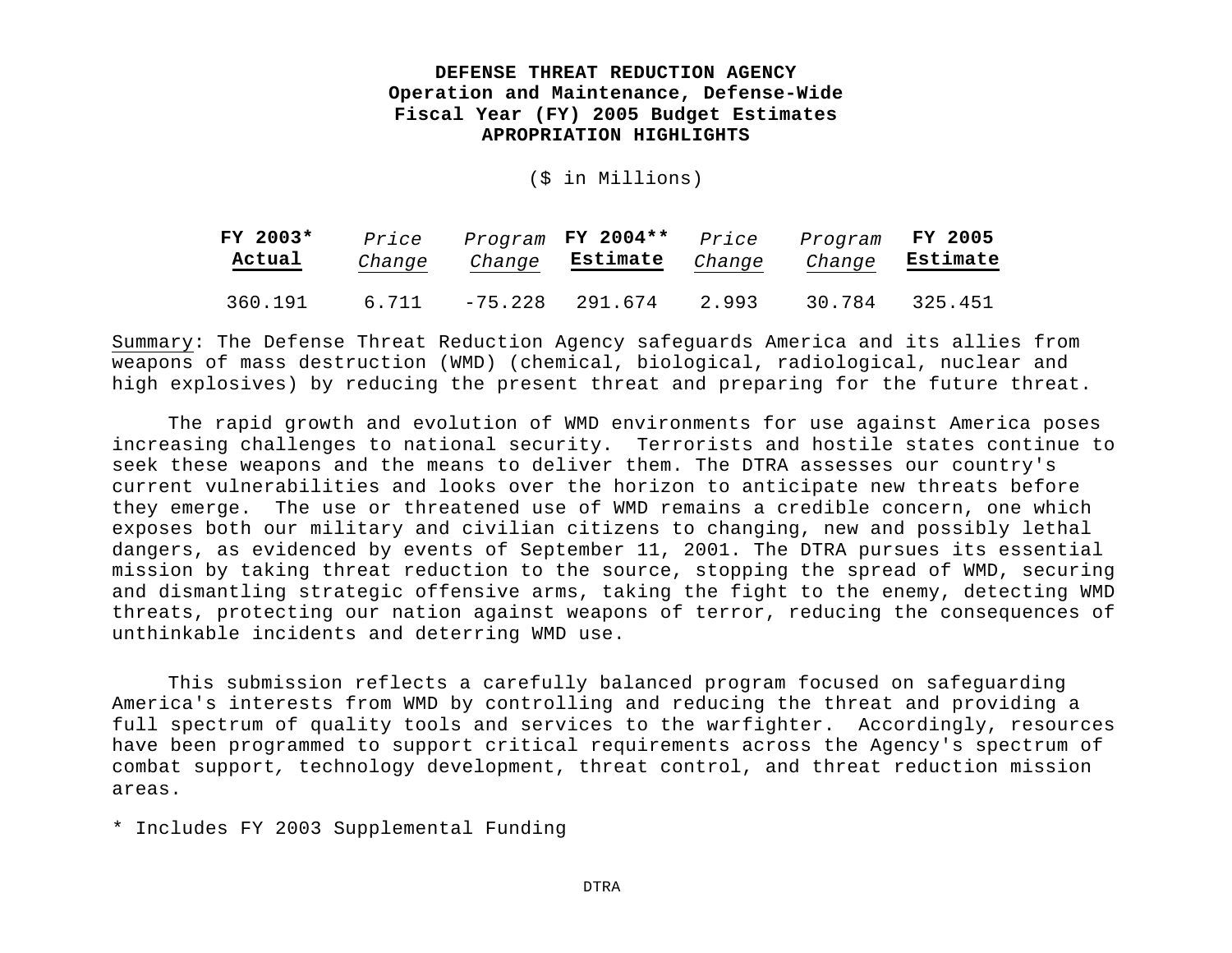(\$ in Millions)

\*\* Does not include FY 2004 Emergency Supplemental (\$52.627 million)

The resulting program provides for a flexible combat support structure; focused science and technology investments, to include such critical areas as WMD target defeat and nuclear weapons "effects" technologies; enhanced consequence management capabilities; force protection, infrastructure protection and dual-use homeland security initiatives; as well as the streamlining and transformation of the supporting business practices and workforce.

As WMD challenges continue to evolve and grow, DTRA has rebalanced its program and associated resources to fulfill the Department's highest priorities regarding the identification, reduction, defeat, and response to WMD. As part of this effort, emphasis was given to supporting the highest priority combat support requirements; providing capabilities to defeat and mitigate threats associated with chemical and biological weapons; simultaneously addressing threats from terrorist attacks; maintaining emphasis on nuclear issues relevant to traditional adversaries and emerging threats; supporting arms control programs having important interagency and international dimensions; furthering our transformation efforts; and addressing our infrastructure deficiencies.

|                                                                                              | FY 2003* |        | Price<br>Program FY 2004** |          |        | <i>Price</i> | Program  | FY 2005 |
|----------------------------------------------------------------------------------------------|----------|--------|----------------------------|----------|--------|--------------|----------|---------|
|                                                                                              | Actual   | Change | Change                     | Estimate | Change | Change       | Estimate |         |
| Budget Activity 3: Training and Recruiting                                                   | 1.401    | .027   | 3.431                      | 4.859    | .076   | 1.033        | 5.968    |         |
| Budget Activity 4: Admin & Servicewide Activities<br>* Includes FY 2003 Supplemental Funding | 358.790  | 6.684  | $-78.659$                  | 286.815  | 2.917  | 29.751       | 319.483  |         |

\*\* Does not include FY 2004 Emergency Supplemental (\$52.627 million)

## **Narrative Explanation of Changes:**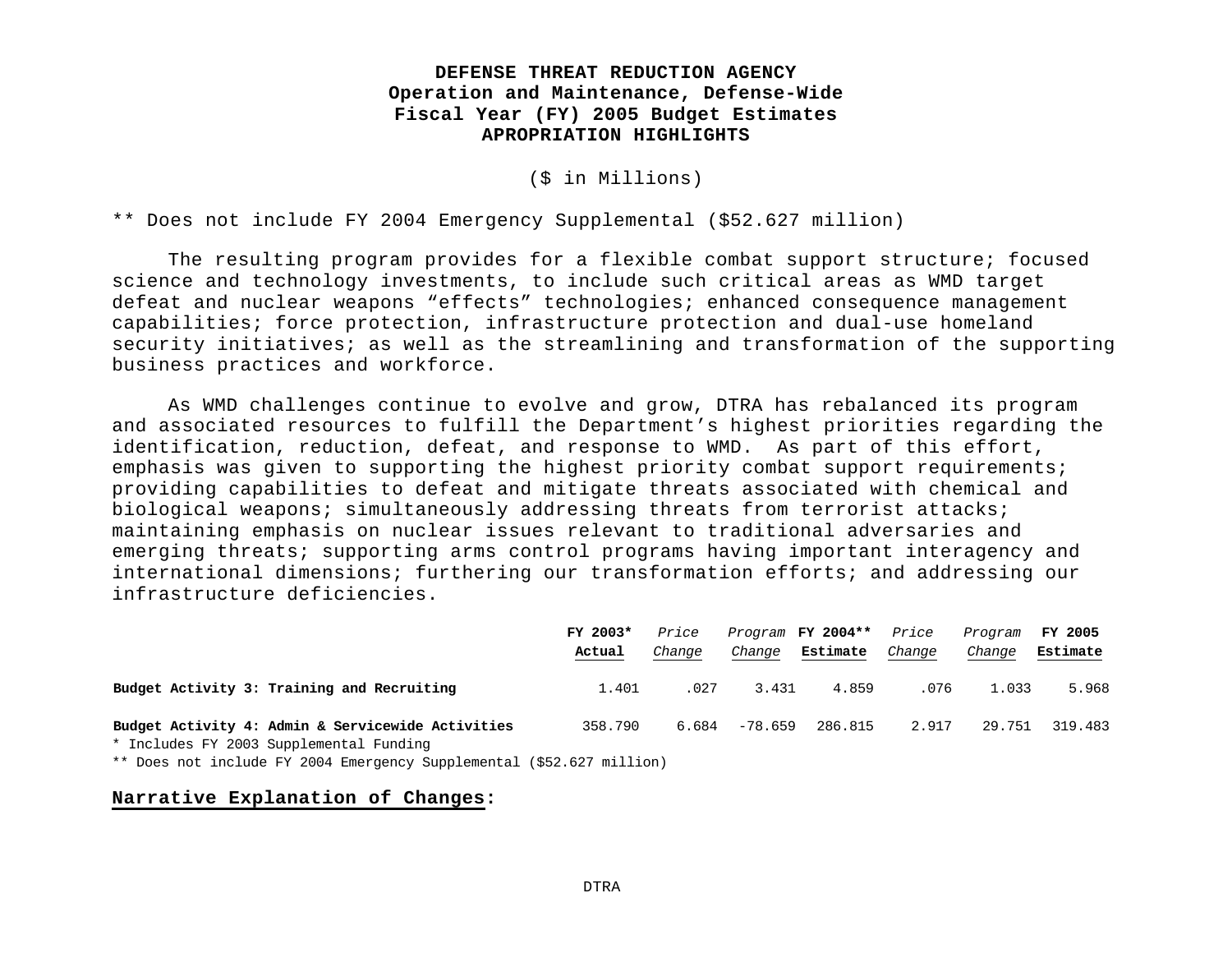#### (\$ in Millions)

#### **FY 2004 President's Budget to FY 2004 Current Estimate**:

The FY 2004 current estimate of \$291.7 million reflects an overall decrease of \$-4.4 million since submission of the FY 2004 President's Budget request in February 2003. The changes include congressional adjustments of \$-4.6 million and the transfer of

\$.200 million from Procurement, Defense-Wide (D-W) to Operations and Maintenance, Defense-Wide (O&M, D-W) due to Congressional Language in Section 106 of Public Law (P.L.) 108-7, Omnibus Consolidated Appropriations Resolution, that raised the Expense/Investment Threshold from \$.100 million to \$.250 million (also included in Section 8040 of the Department of Defense Appropriations Action, 2004, P.L. 108-87) .

#### **FY 2004 Current Estimate to FY 2005 Budget Request:**

The FY 2005 budget request reflects an overall increase of \$+33.8 million when compared to the FY 2004 current estimate, a price adjustment of \$+2.9 million, net functional transfers of \$+5.7 million, program increases of \$+33.7 million offset by program decreases of \$-8.5 million. Major programmatic adjustments are highlighted below:

The Defense Nuclear Weapons (DNWS) school reflects an increase of \$+1.0 million to provide contractual support and equipment purchases for DTRA's Combat Support Training and Inspection Division's initiative to transform training within the Department.

The Arms Control Inspection and Technology program reflects a transfer of funds from Procurement, D-W (PD-W) to O&M, D-W, (\$+1.0 million) (Expense/Investment Threshold change); the military-to-civilian conversions implemented as part of the Department's Military Essentiality Review (\$+5.8 million/+59 FTE); Chemical Weapons Convention  $(\frac{1}{5}+3.7 \text{ million})$ ; treaty assumption and timeline adjustments  $(\frac{1}{5}+.7 \text{ million})$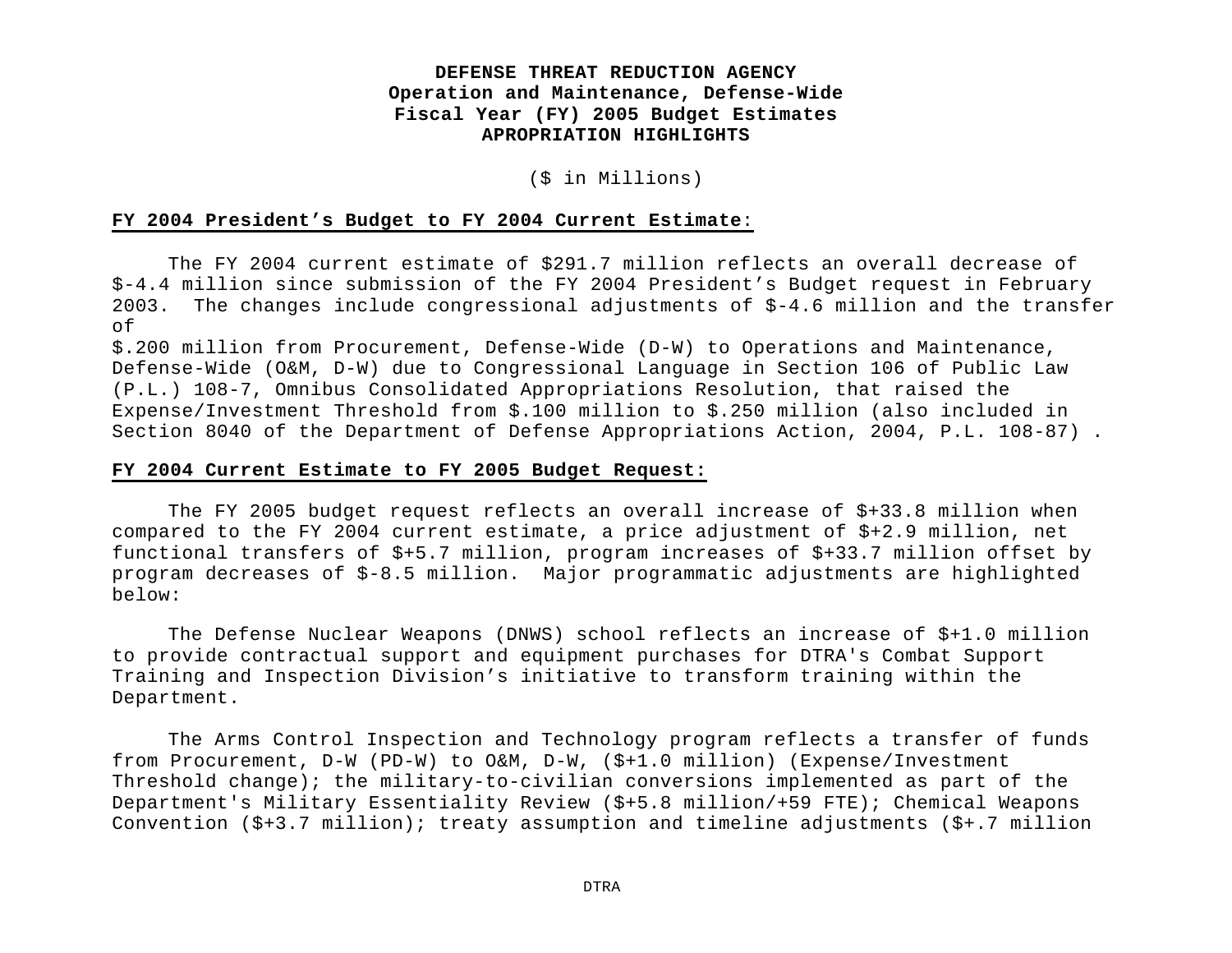(\$ in Millions)

total (\$+.5 million for Chemical Weapons and \$+.2 million for International Counterproliferation Program)); \$+.1 million for Biological Weapons Convention; and \$+2.3 million for Other Mission Support. The Open Skies program reflects a realignment of funds from O&M, D-W to PD-W, (\$-.3 million); other decreases are attributed to the Strategic Arms Reduction Treaty (\$-.2 million); Open Skies (\$-.2 million) and the civilian personnel compensation adjustment for one less day (\$-.1 million).

The Weapons of Mass Destruction (WMD) Combat Support and Operations program reflects military-to-civilian conversions implemented as part of the Department's Military Essentiality Review (\$+1.7 million/+16 FTE) and programmatic increases to support the expansion of the OCONUS Consequence Management Exercise Program (\$+7.3 million). Other increases include funding for additional resources for the Terrorist Device Defeat Program (\$+2.0 million); additional operational technical support for the Operational Applications Program (\$+1.5 million); funding for the WMD Combat Support classified program (\$+1.0 million); and \$+.300 million for warplanning support to Combatant Commanders. These increases are offset by programmatic decreases for costs associated with the Balanced Survivability Assessment program (\$-3.6 million); Site Survey Exercises (\$-.3 million) which are conducted every other year; and civilian personnel compensation costs associated with one less day (\$-.1 million).

The DTRA Core Operational Support Activities program reflects a transfer of funds from Procurement, D-W (PD-W) to O&M, D-W, (\$+1.9 million) (Expense/Investment Threshold change) and a transfer of the Defense Threat Reduction Information Analysis Center from DTRA's Research, Development, Test, and Evaluation (RDT&E) appropriation to DTRA's O&M, D-W (\$+3.0 million). Other increases reflect programmatic adjustments due to the military-to-civilian conversions implemented as part of the Department's Military Essentiality Review (\$+3.3 million/+33 FTE); Nevada Test Site Restoration

DTRA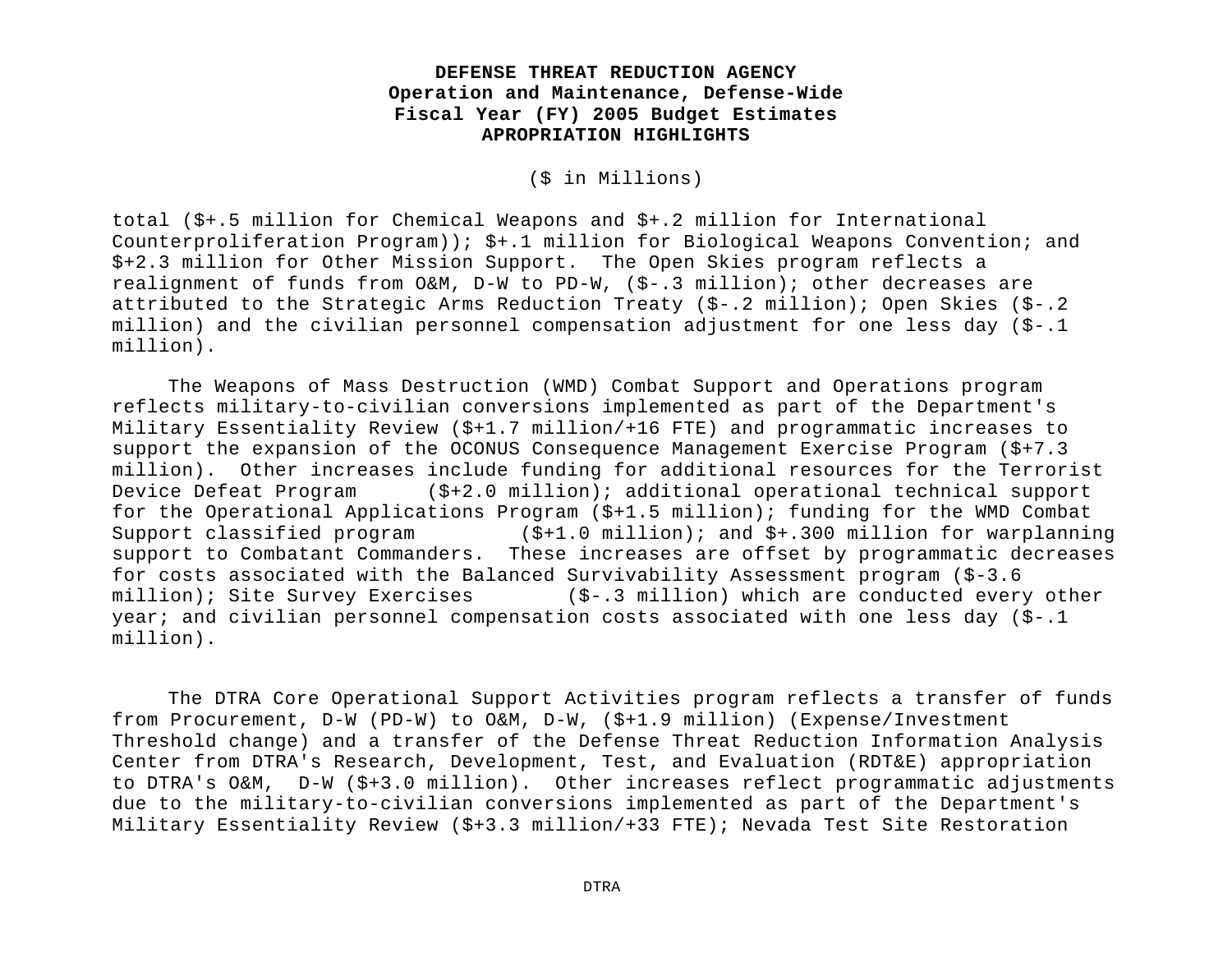(\$ in Millions)

(\$+2.5 million); Counterintelligence Program Support (\$+.6 million). These increases are offset by programmatic decreases for costs associated with the Civilian Personnel Compensation (\$-.1 million) and DTRA's National Capital Region Relocation Effort (\$-3.9 million).

 The Cooperative Threat Reduction (CTR) program is integral program for the DTRA. However, the CTR program is a separate appropriation and is reflected in separate budget exhibits titled, "Former Soviet Union Threat Reduction".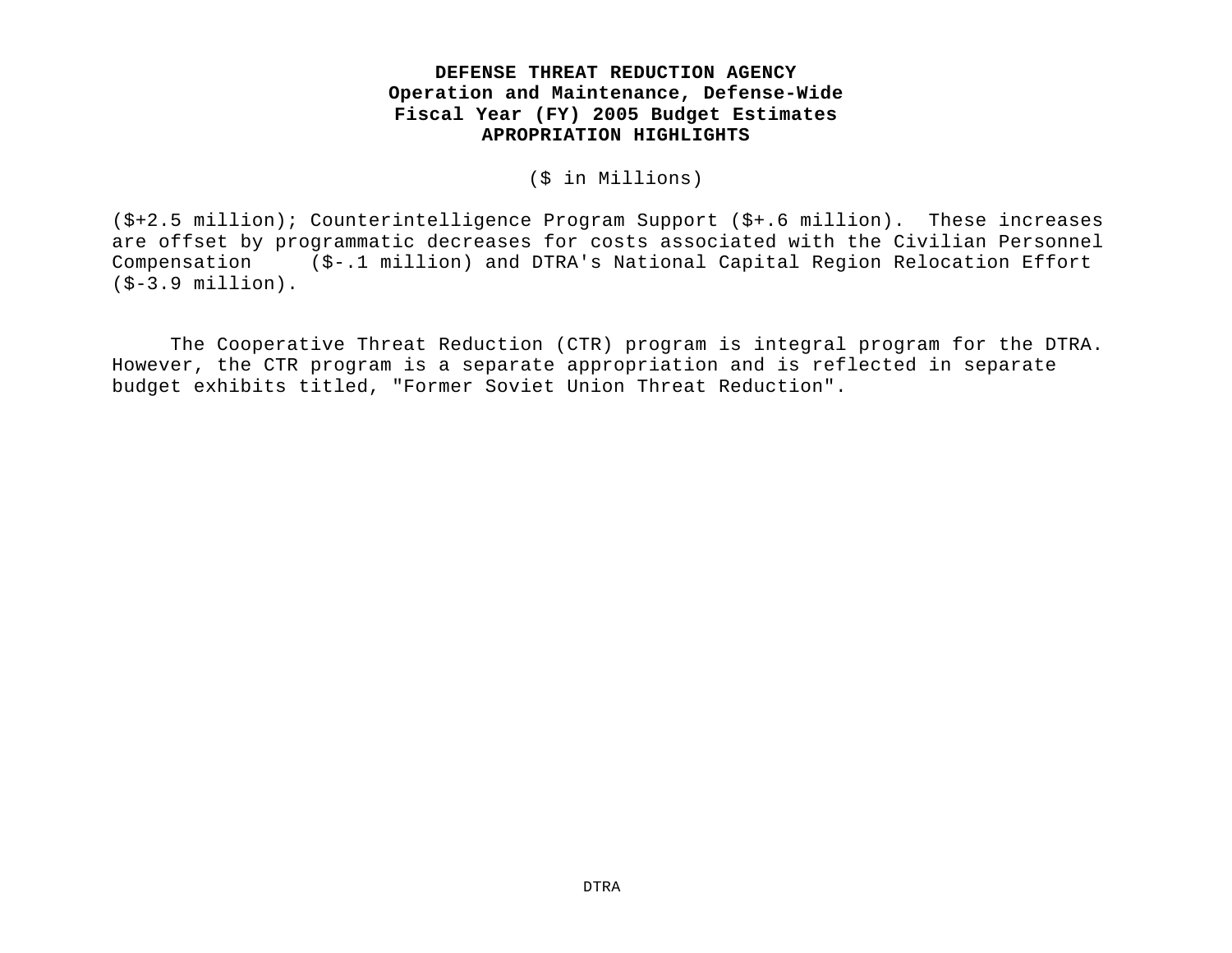|                                                            | BA 3     | BA 4      | Total          |
|------------------------------------------------------------|----------|-----------|----------------|
| FY 2004 President's Budget Request                         | 4,796    | 291,246   | 296,042        |
| 1. Congressional Adjustments<br>a. Distributed Adjustments |          |           |                |
| Southwest Asia Contingency Operations                      | $\Omega$ | $-1.056$  | $-1,056$       |
| b. Undistributed Adjustments                               | $\Omega$ | 0         | $\overline{0}$ |
| c. General Provisions                                      |          |           |                |
| 1) Section 8094-Professional Support Services              | $\Omega$ | $-1$ ,654 | $-1,654$       |
| 2) Section 8101-Cost Growth Information Technology         | $\Omega$ | $-268$    | $-268$         |
| 3) Section 8126-Management Efficiencies                    | $\Omega$ | $-1,409$  | $-1,409$       |
| d. Congressional Earmark Section 8044-Indian Lands         | $\Omega$ | $-181$    | $-181$         |
| Total Congressional Adjustments                            | $\Omega$ | $-4.568$  | $-4,568$       |
| FY 2004 Appropriated Amount                                | 4,796    | 286,678   | 291,474        |
| 2. Emergency Supplemental                                  |          |           |                |
| Emergency Supplemental Appropriations Act (P.L. 108-106)   | 0        | 52,627    | 52,627         |
| 3. Price Change                                            | 8        | 2,022     | 2,030          |

**4. Fact-of-Life Changes**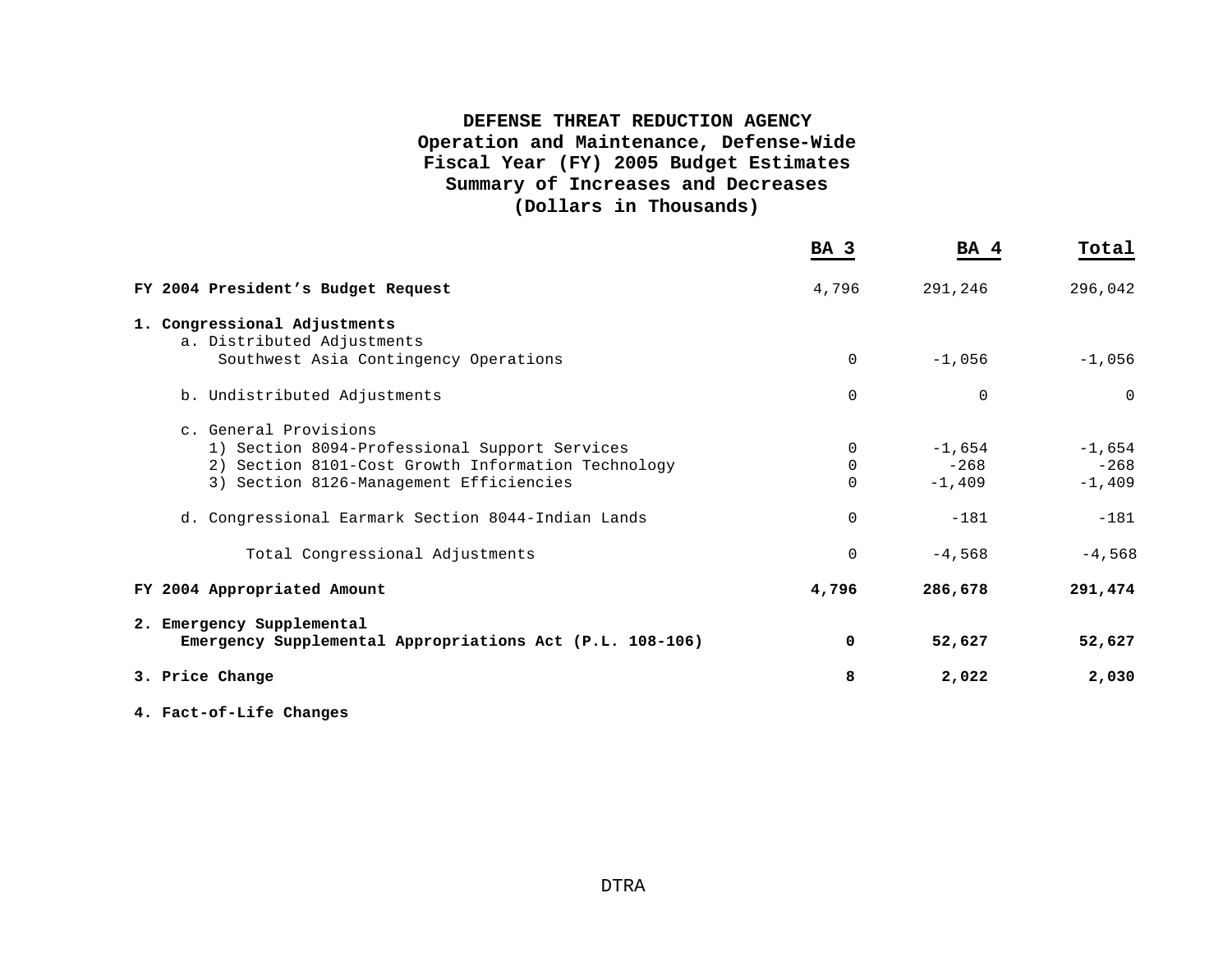| A) Emergent Requirements:                                                 | BA 3           | BA 4     | Total    |
|---------------------------------------------------------------------------|----------------|----------|----------|
| 1) Program Increases                                                      |                |          |          |
| a) One-Time Costs                                                         |                |          |          |
| 1. Next Generation Operating System (FY 2004 Base: \$0)                   | $\overline{0}$ | 2,841    | 2,841    |
| b) Program Growth                                                         |                |          |          |
| 1. Workers Compensation Coverage for Johnston Atoll Employees             |                |          |          |
| (FY 2004 Base: \$0)                                                       | $\Omega$       | 500      | 500      |
| 2. Strategic Arms Reduction Treaty (START) Missions                       |                |          |          |
| (FY 2004 Base: \$10,289)                                                  | $\Omega$       | 665      | 665      |
| 3. Environmental, Safety and Health Training (FY 2004 Base: \$202)        | $\Omega$       | 1,020    | 1,020    |
| 4. Business Management Modernization Program (BMMP)                       |                |          |          |
| (FY 2004 Base: \$0)                                                       | 0              | 800      | 800      |
| 5. Contractual Support to Core DTRA Operations                            |                |          |          |
| (FY 2004 Base: \$37,559)                                                  | $\Omega$       | 1,513    | 1,513    |
| 6. Basic Core Operational Support (FY 2004 Base: \$79,358)                | 0              | 1,182    | 1,182    |
| 7. Civilian Personnel Recruitment Incentives<br>(FY 2004 Base: \$600)     | $\Omega$       | 1,899    | 1,899    |
| 8. Nuclear Test Personnel Review (NTPR) Litigation<br>(FY 2004 Base: \$0) | $\Omega$       | 1,000    | 1,000    |
| Total Program Increases                                                   | 0              | 11,420   | 11,420   |
| 2) Program Reductions                                                     |                |          |          |
| a) Program Decreases                                                      |                |          |          |
| 1. Civilian Personnel Average Salary Changes                              |                |          |          |
| (FY 2004 Base: \$97,787)                                                  | 115            | $-2,558$ | $-2,443$ |
| 2. Chemical Weapons Convention (CWC) (FY 2004 Base: \$10,916)             | 0              | $-227$   | $-227$   |
| 3. Biological Weapons Convention (BWC) National Trial Visits              |                |          |          |
| and Chemical Weapons Convention (CWC) Mock Challenge                      |                |          |          |
| Inspections (FY 2004 Base: \$11,728)                                      | 0              | $-1,210$ | $-1,210$ |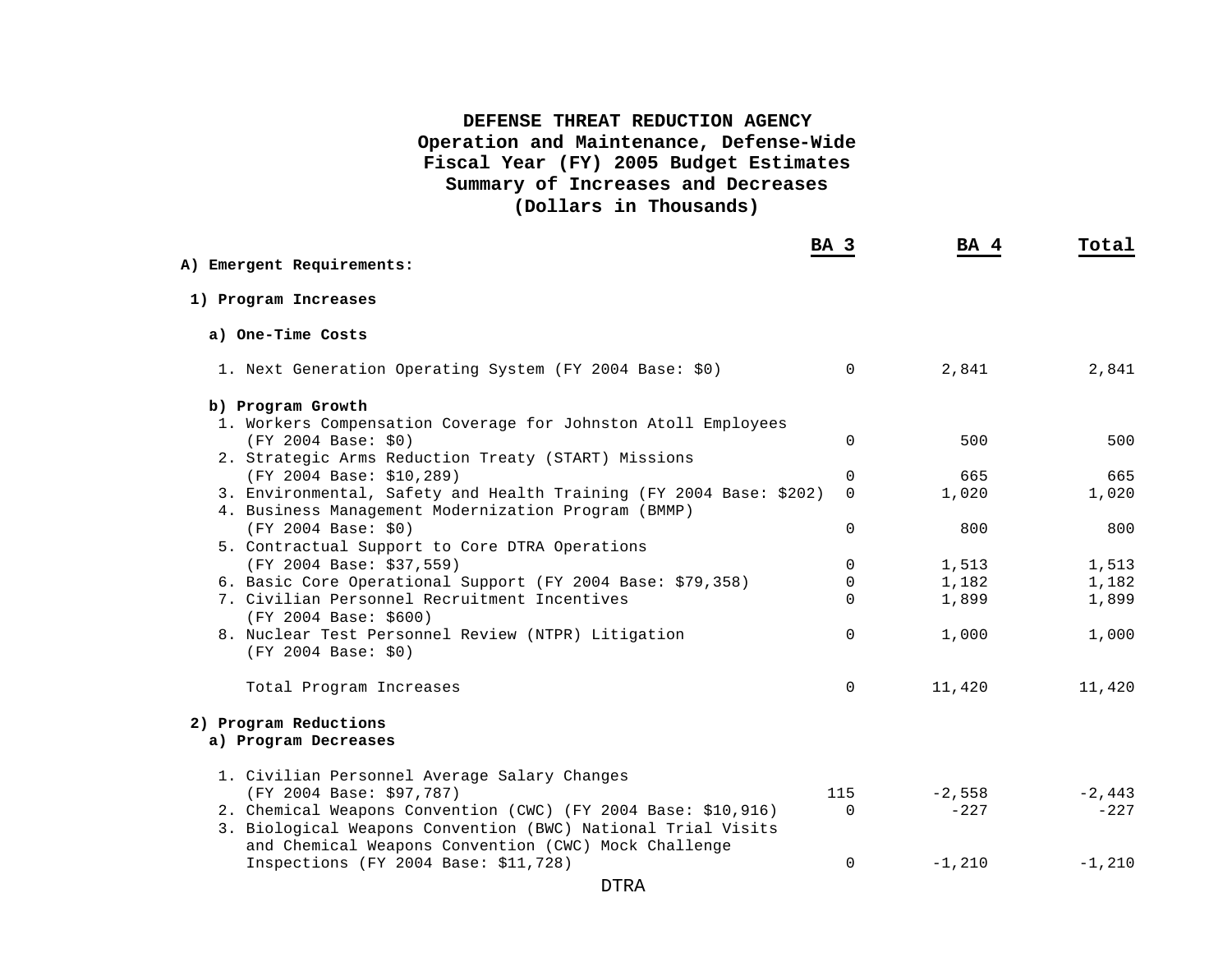|                                                                                                                                                                                                                                     | BA 3     | BA 4      | Total     |
|-------------------------------------------------------------------------------------------------------------------------------------------------------------------------------------------------------------------------------------|----------|-----------|-----------|
| 4. Other Mission Treaty Support (FY 2004 Base: \$11,058)                                                                                                                                                                            |          | $-1,286$  | $-1,286$  |
| 5. United Nations Monitoring, Verification, and Inspection<br>Commission (UNMOVIC) (FY 2004 Base: \$978)                                                                                                                            | $\Omega$ | $-978$    | $-978$    |
| 6. Conventional Armed Forces in Europe Treaty (CFE)                                                                                                                                                                                 |          |           |           |
| (FY 2004 Base: \$3,535)                                                                                                                                                                                                             | $\Omega$ | $-863$    | $-863$    |
| 7. Open Skies Treaty (FY 2004 Base: \$4,905)                                                                                                                                                                                        | $\Omega$ | $-217$    | $-217$    |
| 8. Other Arms Control Treaties (FY 2004 Base: \$76,644)                                                                                                                                                                             | $\Omega$ | $-3,816$  | $-3,816$  |
| 9. Foreign Consequence Management and Exercise Program                                                                                                                                                                              |          |           |           |
| (FY 2004 Base: \$18,794)                                                                                                                                                                                                            | $\Omega$ | $-2,350$  | $-2,350$  |
| 10. Defense Nuclear Weapons School (FY 2004 Base: \$2,925)                                                                                                                                                                          | $-60$    | $\Omega$  | $-60$     |
| Total Program Decreases                                                                                                                                                                                                             | 55       | $-13,505$ | $-13,450$ |
| Baseline Funding                                                                                                                                                                                                                    |          |           |           |
| 5. Reprogrammings (Requiring 1415 Actions)                                                                                                                                                                                          |          |           |           |
| This action transfers \$200 thousand from Procurement,<br>Defense-Wide to Operation & Maintenance, Defense-Wide<br>Resulting from congressional language raising the Expense/-<br>Investment threshold from \$100,000 to \$250,000. | $\Omega$ | 200       | 200       |
| Revised FY 2004 Estimate                                                                                                                                                                                                            | 4,859    | 339,442   | 344,301   |
| 6. Less Emergency Supplemental Funding                                                                                                                                                                                              | $\Omega$ | $-52,627$ | $-52,627$ |
| Normalized Current Estimate for FY 2004                                                                                                                                                                                             | 4,859    | 286,815   | 291,674   |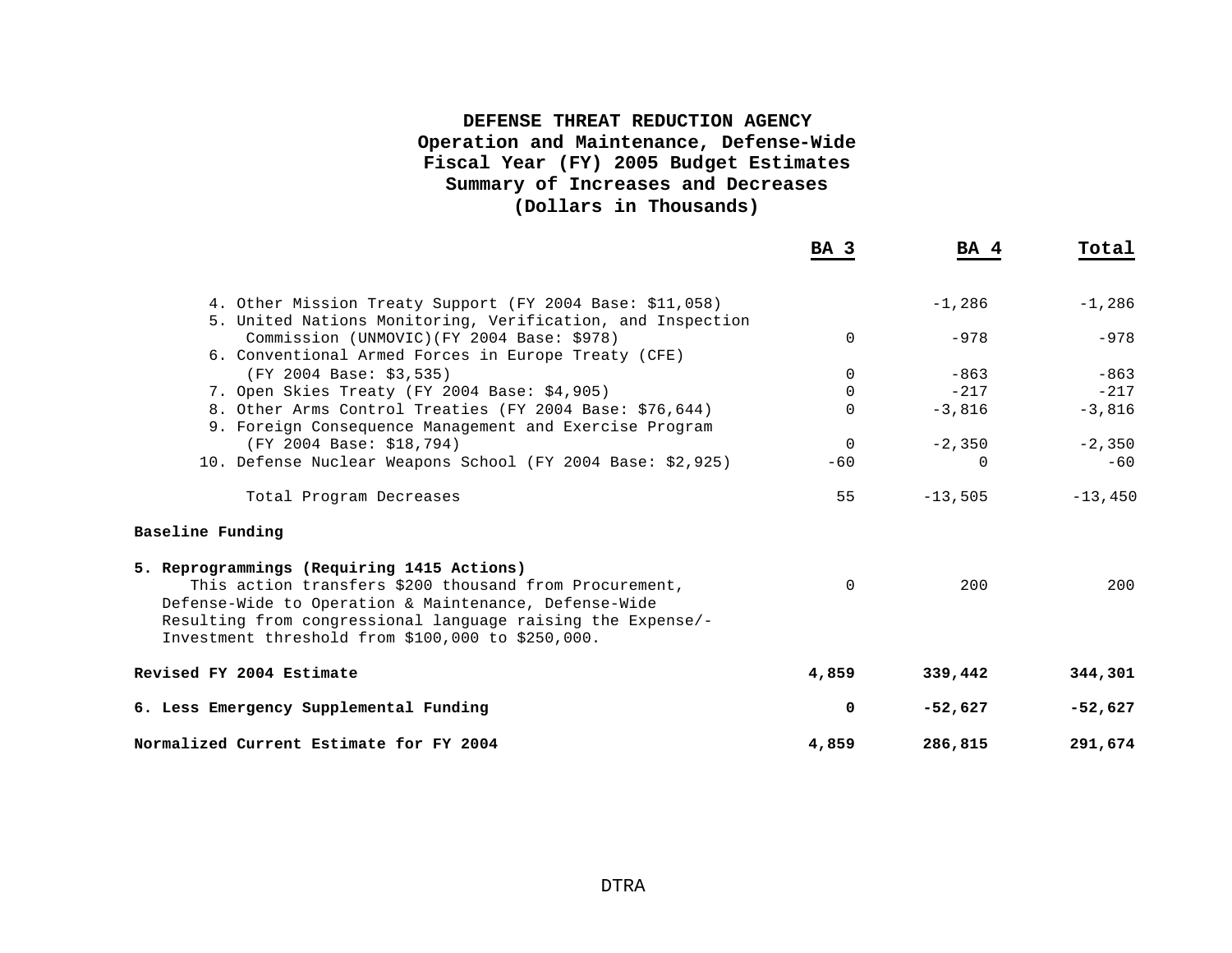|                                                                                                                          | BA 3        | BA 4   | Total  |
|--------------------------------------------------------------------------------------------------------------------------|-------------|--------|--------|
| 7. Functional Transfers                                                                                                  |             |        |        |
| a. Transfers-In                                                                                                          |             |        |        |
| 1) Expense/Investment Threshold Transfers (from DTRA, P, D-W)<br>2) Defense Threat Reduction Information Analysis Center | $\mathbf 0$ | 2,952  | 2,952  |
| Transfer (from DTRA, RDT&E, D-W)                                                                                         | $\Omega$    | 2,975  | 2,975  |
| Total Functional Transfers-In                                                                                            | $\Omega$    | 5,927  | 5,927  |
| b. Transfers-Out                                                                                                         |             |        |        |
| Open Skies Realignment (to DTRA, P, D-W)                                                                                 | $\Omega$    | $-277$ | $-277$ |
| Total Functional Transfers-Out                                                                                           |             | $-277$ | $-277$ |
| 8. Price Change                                                                                                          | 76          | 2,917  | 2,993  |
| 9. Program Increases                                                                                                     |             |        |        |
| a) Program Growth                                                                                                        |             |        |        |
| 1. Military to Civilian Conversions (+107 FTE)                                                                           |             |        |        |
| (FY 2004 Base: \$96,676)                                                                                                 | $\Omega$    | 10,735 | 10,735 |
| 2. Defense Nuclear Weapons School Training Transformation                                                                |             |        |        |
| Initiative (FY 2004 Base: \$4,859)                                                                                       | 1,035       | 0      | 1,035  |
| 3. Treaty Assumption and Timeline Adjustments                                                                            |             |        |        |
| (FY 2004 Base: \$30,387)                                                                                                 | $\Omega$    | 702    | 702    |
| 4. Other Mission Treaty Support (FY 2004 Base: \$26,701)                                                                 | $\Omega$    | 2,293  | 2,293  |
| 5. Biological Weapons Convention (BWC) (FY 2004 Base: \$0)                                                               | $\Omega$    | 103    | 103    |
| 6. Chemical Weapons Convention (CWC) and Plutonium Production                                                            | $\Omega$    | 3,710  | 3,710  |
| Reactor Agreement (PPRA) (FY 2004 Base: \$9,338)                                                                         |             |        |        |
| 7. Operational Applications Program (FY 2004 Base: \$976)                                                                | $\Omega$    | 1,496  | 1,496  |
| 8. Weapons of Mass Destruction Combat Support                                                                            |             |        |        |
| Classified Program (FY 2004 Base: \$0)                                                                                   | $\Omega$    | 1,000  | 1,000  |
| 9. Warplanning Support with Northern Command, Special Operations                                                         |             |        |        |
| Command, and Strategic Command (FY 2004 Base: \$1,252)                                                                   | $\Omega$    | 300    | 300    |
| 10. Foreign Consequence Management and Exercise Program                                                                  |             |        |        |
| (FY 2004 Base: \$15,022)                                                                                                 | $\Omega$    | 7,332  | 7,332  |
| 11. Nevada Test Site Restoration (FY 2004 Base: \$1,595)                                                                 | $\Omega$    | 2,500  | 2,500  |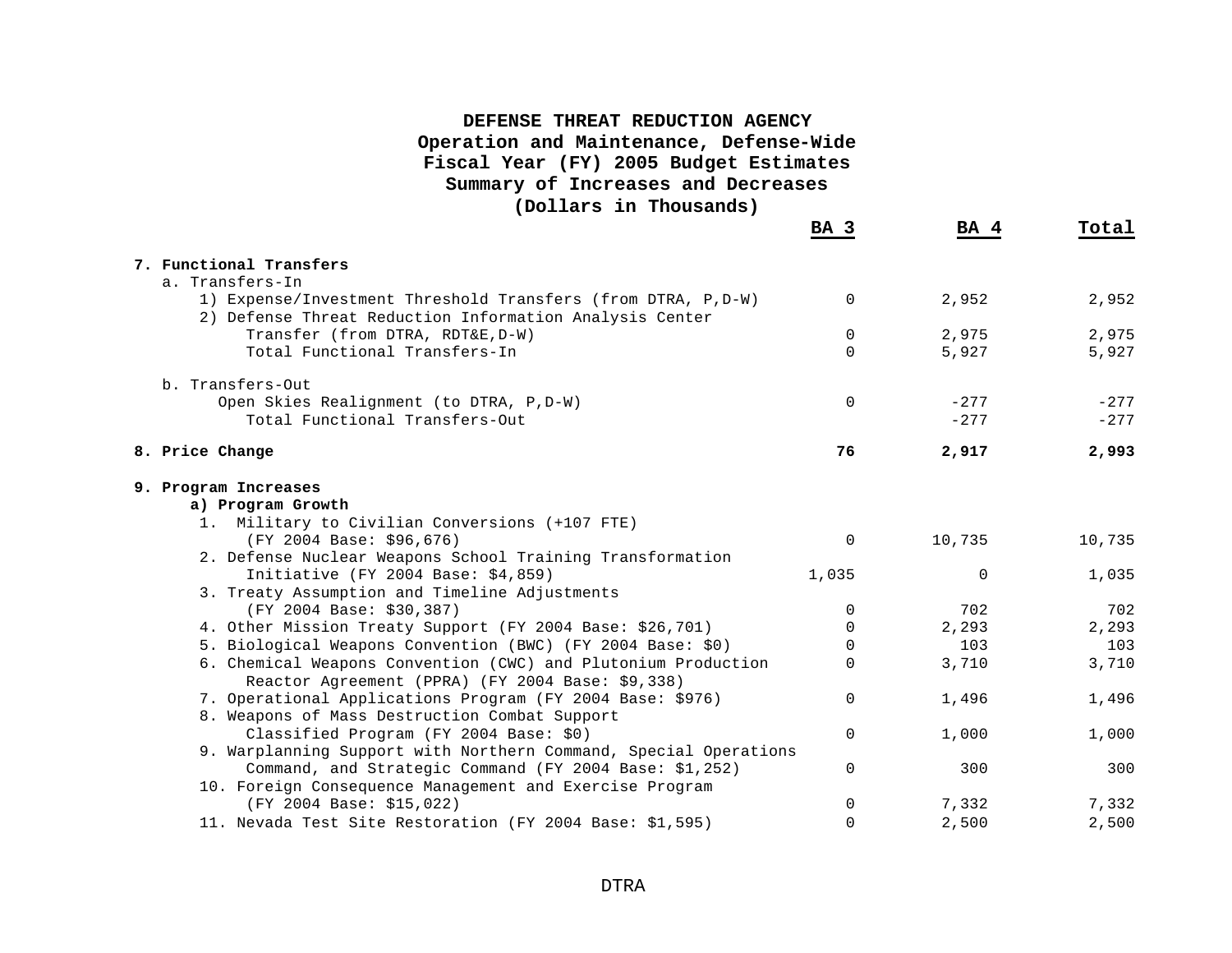|                                                                     | BA 3         | BA 4     | Total    |
|---------------------------------------------------------------------|--------------|----------|----------|
| 12. Counterintelligence Program (+1 FTE)(FY 2004 Base: \$3,284)     | $\Omega$     | 554      | 554      |
| 13. Terrorist Device Defeat Program (FY 2004 Base: \$7,500)         | <sup>0</sup> | 2,000    | 2,000    |
| Total Program Increases                                             | 1,035        | 32,725   | 33,760   |
| 10.<br>Program Reductions                                           |              |          |          |
| a) One-Time Costs                                                   |              |          |          |
| 1. Civilian Personnel Compensation (1 less day)                     |              |          |          |
| (FY 2004 Base: \$96,676)                                            | $-2$         | $-324$   | $-326$   |
| 2. DTRA National Capital Region (NCR) Relocation Effort             |              |          |          |
| (FY 2004 Base: \$14,771)                                            | $\Omega$     | $-4,059$ | $-4,059$ |
| b) Program Decreases                                                |              |          |          |
| 1. Strategic Arms Reduction Treaty (START) (FY 2004 Base: \$10,775) | $\Omega$     | $-207$   | $-207$   |
| 2. Open Skies Treaty (FY 2004 Base: \$4,421)                        | 0            | $-179$   | $-179$   |
| 3. Site Survey Exercises (FY 2004 Base: \$1,252)                    | <sup>n</sup> | $-270$   | $-270$   |
| 4. Balanced Survivability Assessments (FY 2004 Base: \$11,100)      | $\Omega$     | $-3,585$ | $-3,585$ |
| Total Program Decreases                                             | $-2$         | $-8,624$ | $-8,626$ |
| FY 2005 Budget Request                                              | 5,968        | 319,483  | 325,451  |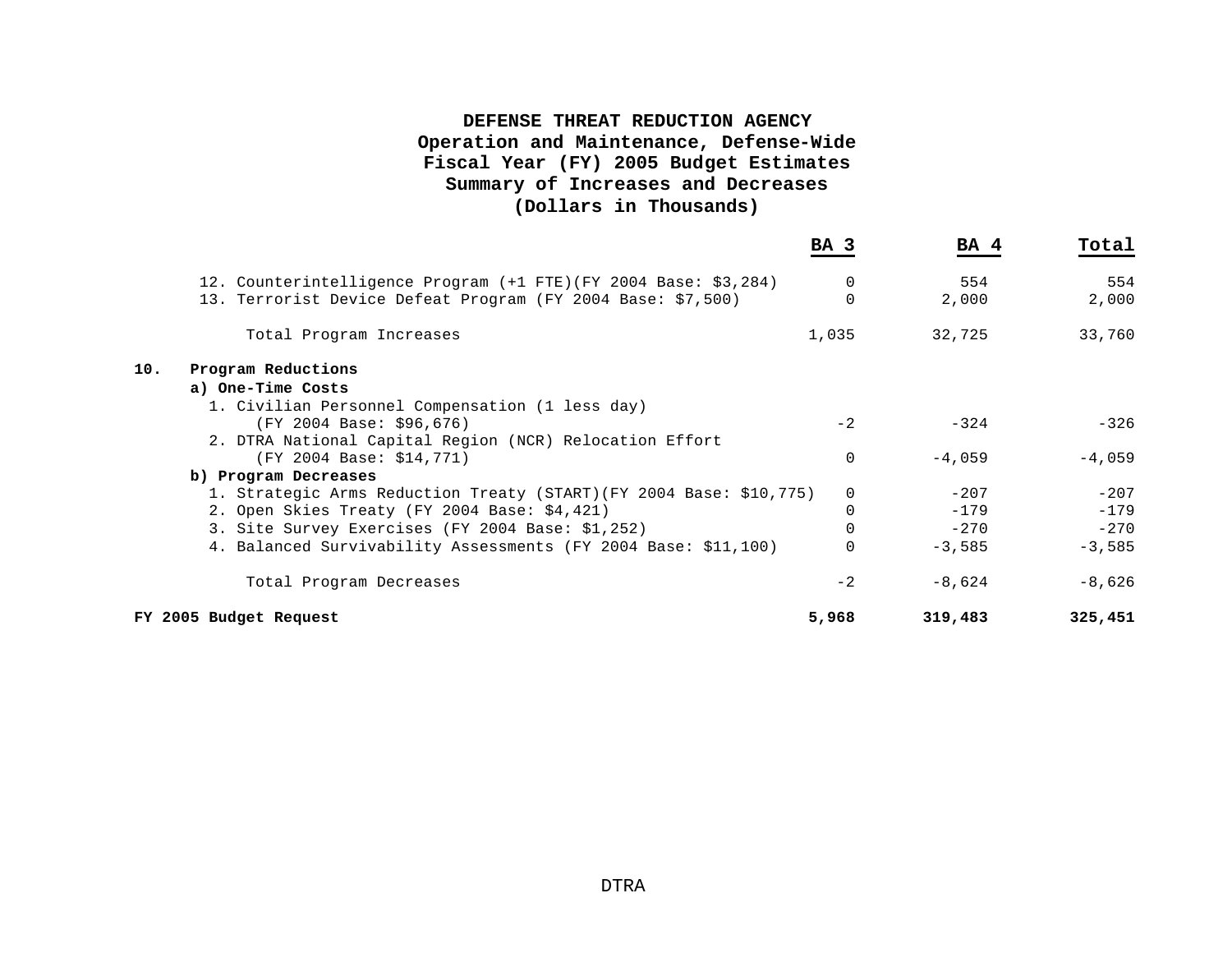#### **MANPOWER CHANGES IN FULL-TIME EQUIVALENT FY 2003 THROUGH FY 2005**

|       |                     | Foreign National |             |               |          |  |  |  |  |
|-------|---------------------|------------------|-------------|---------------|----------|--|--|--|--|
|       |                     | US Direct Hire   | Direct Hire | Indirect Hire | Total    |  |  |  |  |
| $1$ . | <b>FY 2003 FTES</b> | 875              | $\Omega$    | $\Omega$      | 875      |  |  |  |  |
|       |                     | 147              |             |               | 147      |  |  |  |  |
| 2.    | FY 2004 FTES        | 1022             | $\mathbf 0$ | $\mathbf 0$   | 1022     |  |  |  |  |
|       |                     | 108              |             |               | 108      |  |  |  |  |
| 3.    | <b>FY 2005 FTES</b> | 1129             | $\mathbf 0$ | 0             | 1130     |  |  |  |  |
| 4.    | SUMMARY             |                  |             |               |          |  |  |  |  |
|       | FY 2003             |                  |             |               |          |  |  |  |  |
|       | O&M Total           | 776              | $\mathbf 0$ | 0             | 776      |  |  |  |  |
|       | Direct Funded       | 768              |             |               | 768      |  |  |  |  |
|       | Reimbursable Funded | 8                |             |               | 8        |  |  |  |  |
|       | <b>RDT&amp;E</b>    | 99               | $\mathbf 0$ | 0             | 99       |  |  |  |  |
|       | Direct Funded       | 99               |             |               | 99       |  |  |  |  |
|       | Reimbursable Funded | $\Omega$         |             |               |          |  |  |  |  |
|       | Total DTRA          | 875              | $\mathbf 0$ | 0             | 875      |  |  |  |  |
|       | Direct Funded       | 867              |             |               | 867      |  |  |  |  |
|       | Reimbursable Funded | 8                |             |               | 8        |  |  |  |  |
|       | FY 2004             |                  |             |               |          |  |  |  |  |
|       | O&M Total           | 1022             | $\mathbf 0$ | $\mathbf 0$   | 1022     |  |  |  |  |
|       | Direct Funded       | 1005             |             |               | 1005     |  |  |  |  |
|       | Reimbursable Funded | 17               |             |               | 17       |  |  |  |  |
|       | <b>RDT&amp;E</b>    | $\mathbf 0$      | $\mathbf 0$ | $\mathbf 0$   | $\Omega$ |  |  |  |  |
|       | Direct Funded       |                  |             |               |          |  |  |  |  |
|       | Reimbursable Funded |                  |             |               |          |  |  |  |  |
|       | Total DTRA          | 1022             | $\mathbf 0$ | $\mathbf 0$   | 1022     |  |  |  |  |
|       | Direct Funded       | 1005             |             |               | 1005     |  |  |  |  |
|       | Reimbursable Funded | 17               |             |               | 17       |  |  |  |  |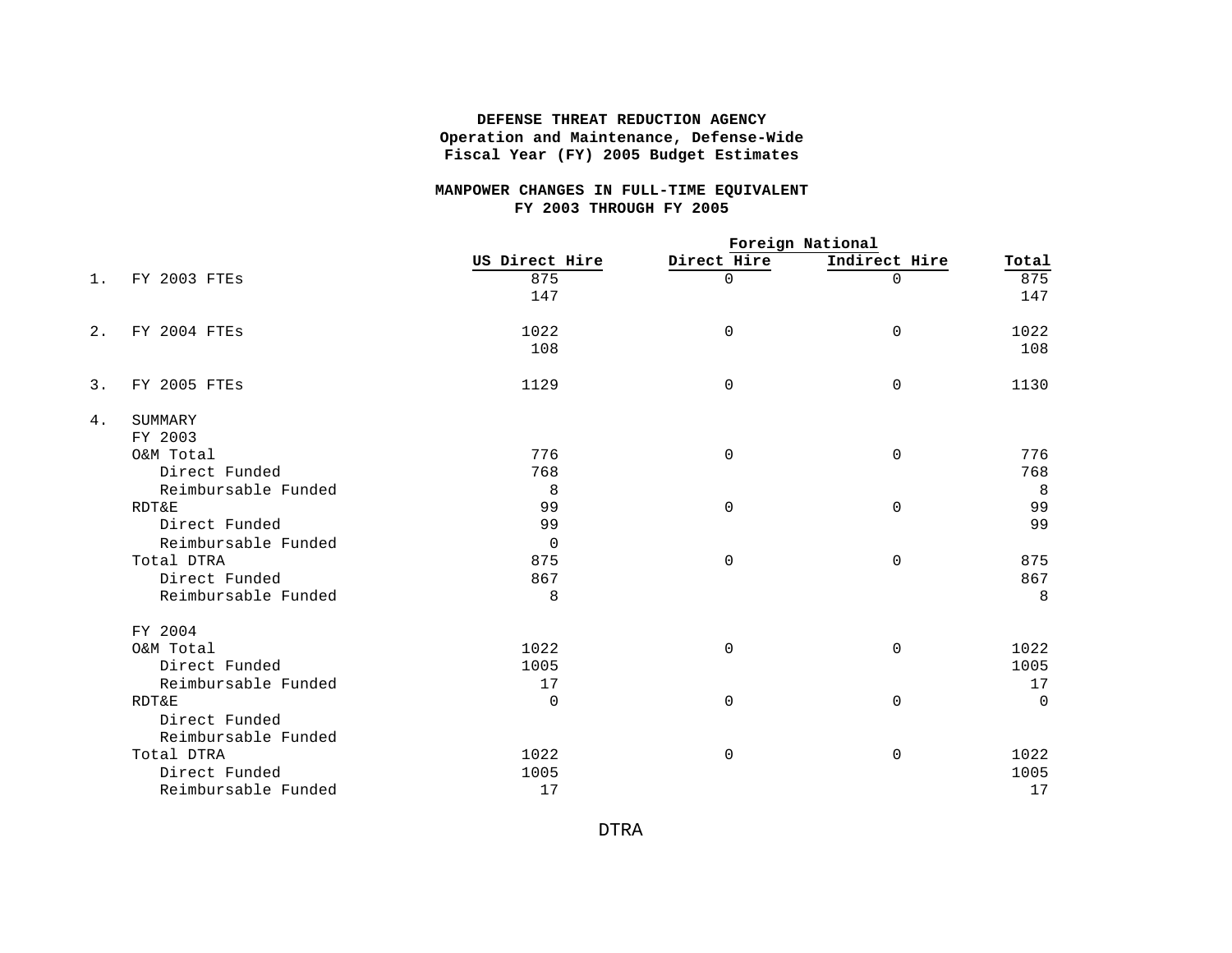#### **MANPOWER CHANGES IN FULL-TIME EQUIVALENT FY 2003 THROUGH FY 2005**

**Foreign National**

| US Direct Hire | Direct Hire | Indirect Hire | Total            |
|----------------|-------------|---------------|------------------|
|                |             |               |                  |
|                |             |               |                  |
| 1130           | $\Omega$    | 0             | 1130             |
| 1113           |             |               | 1113             |
| 17             |             |               | 17               |
| $\Omega$       | $\Omega$    | 0             | $\Omega$         |
|                |             |               |                  |
|                |             |               |                  |
| 1130           | $\Omega$    | 0             | 1130             |
| 1113           |             |               | 1113             |
| 17             |             |               | 17               |
|                |             |               | Foreign National |

Changes between FY 2003 and 2004 are associated with the implementation of a DoD approved plan to civilianize DTRA essential military positions that do not necessarily have to be performed by military personnel, thus returning the military positions to the Services, the transfer of civilian and military positions associated with its Albuquerque operations from Research, Development, Test and Evaluation, Defense-Wide to Operation and Maintenance, Defense-Wide and under-execution of FTE during FY 2003. The under-execution of DTRA civilian FTE in FY 2003 is primarily due to delays in military-to-civilian conversions scheduled to occur in FY 2003 as well as delays in the stand up of Chemical Weapons Convention treaty sites. Additionally, workload associated with DTRA's efforts in Iraq/Global War on Terrorism (GWOT) took top priority for much of the Agency during the first nine months of FY 2003--significantly hampering the Agency's normal attrition/recruitment processes. DTRA has been working aggressively throughout the last six months to fill existing vacancies and to address the underexecution of its civilian FTEs. DTRA plans to meet its FY 2004 hiring plan by the end of September 2004. The changes between FY 2004 and 2005 are associated with the continuing civilianization of DTRA's essential military positions and an approved increase to DTRA's Counterintelligence Program.

DTRA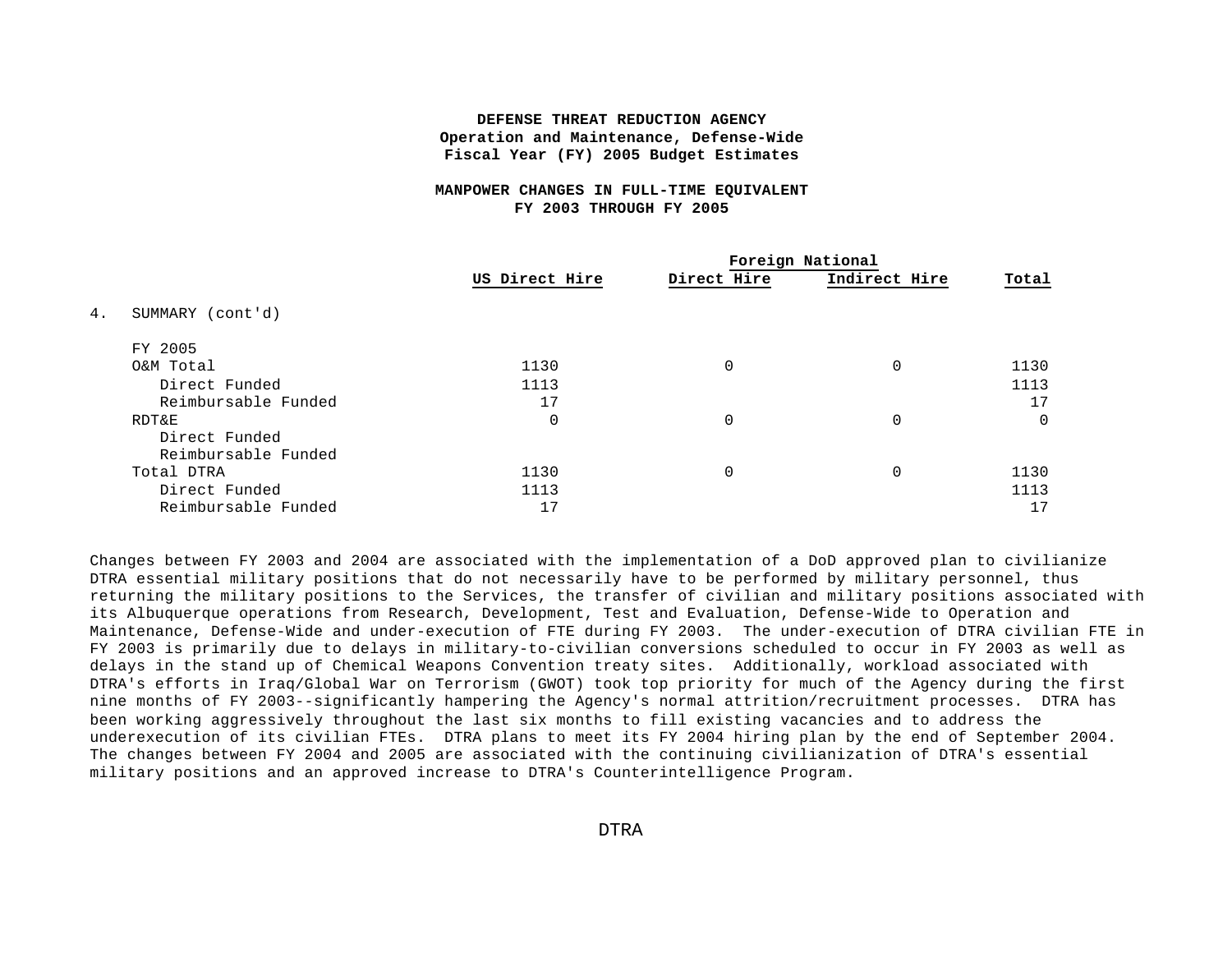**Change Change**

|                                                   |             |          |          | cuange         | cuange          |
|---------------------------------------------------|-------------|----------|----------|----------------|-----------------|
|                                                   | FY 2003     | FY 2004  | FY 2005  | FY 2003/FY2004 | FY 2004/FY 2005 |
| Active Military End Strength (E/S) (Total)        | 771         | 888      | 787      | (64)           | (101)           |
| Officer                                           | 384         | 498      | 469      | (11)           | (29)            |
| Enlisted                                          | 387         | 390      | 318      | (53)           | (72)            |
| Reserve Drill Strength (E/S) (Total)              | 12          | 12       | 21       | $\Omega$       | 9               |
| Officer                                           | 12          | 12       | 21       |                |                 |
| Enlisted                                          | 0           | $\Omega$ | $\Omega$ |                |                 |
| Reservists on Full Time Active Duty (E/S) (Total) |             | $\Omega$ | 0        |                |                 |
| Officer                                           |             | $\Omega$ | $\Omega$ |                |                 |
| Enlisted                                          | $\Omega$    | $\Omega$ | $\Omega$ | $\Omega$       |                 |
| Civilian End Strength (Total)                     | 829         | 1063     | 1204     | 254            | 141             |
| U.S. Direct Hire                                  | 829         | 1063     | 1204     | 254            | 141             |
| Foreign National Direct Hire                      | $\Omega$    | $\Omega$ | $\Omega$ | $\Omega$       | $\Omega$        |
| Total Direct Hire                                 | 829         | 1063     | 1204     | 254            | 141             |
| Foreign National Indirect Hire                    | $\Omega$    | $\Omega$ | $\Omega$ | $\Omega$       | $\Omega$        |
| (Reimbursable Civilians Included Above (Memo))    | (8)         | (18)     | (18)     |                |                 |
| Active Military Average Strength (A/S) (Total)    | 673         | 748      | 667      | 9              | (81)            |
| Officer                                           | 346         | 448      | 422      | 26             | (26)            |
| Enlisted                                          | 327         | 300      | 245      | (17)           | (55)            |
| Reserve Drill Strength (A/S) (Total)              | 12          | 12       | 21       | $\Omega$       | 9               |
| Officer                                           | 12          | 12       | 21       | $\Omega$       | 9               |
| Enlisted                                          | 0           | $\Omega$ | $\Omega$ | $\Omega$       |                 |
| Reservists on Full Time Active Duty (A/S) (Total) | U           | 0        | 0        | O              |                 |
| Officer                                           | 0           | 0        | 0        | 0              |                 |
| Enlisted                                          | 0           | $\Omega$ | $\Omega$ | $\Omega$       | U               |
| Civilian FTEs (Total)                             | 776         | 1022     | 1130     | 263            | 108             |
| U.S. Direct Hire                                  | 776         | 1022     | 1130     | 263            | 108             |
| Foreign National Direct Hire                      | $\mathbf 0$ | $\Omega$ | 0        | $\mathbf 0$    | $\Omega$        |
| Total Direct Hire                                 | 776         | 1022     | 1130     | 263            | 108             |
| Foreign National Indirect Hire                    | $\Omega$    | $\Omega$ | $\Omega$ | $\mathbf 0$    | $\Omega$        |
| (Reimbursable Civilians Included Above (Memo))    | (8)         | (17)     | (17)     |                |                 |

Explanation of Changes Between Years: Changes between FY 2003 and 2004 are associated with the implementation of a DoD approved plan to civilianize DTRA essential military positions that do not necessarily have to be performed by military personnel, thus returning the military positions to the Services, the transfer of civilian and military positions associated with its Albuquerque operations from Research, Development, Test and Evaluation, Defense-Wide to Operation and Maintenance, Defense-Wide and under-execution of FTE during FY 2003. The under-execution of DTRA civilian FTE in FY 2003 is primarily due to delays in military-to-civilian conversions scheduled to occur in FY 2003 as well as delays in the stand up of Chemical Weapons Convention treaty sites. Additionally, workload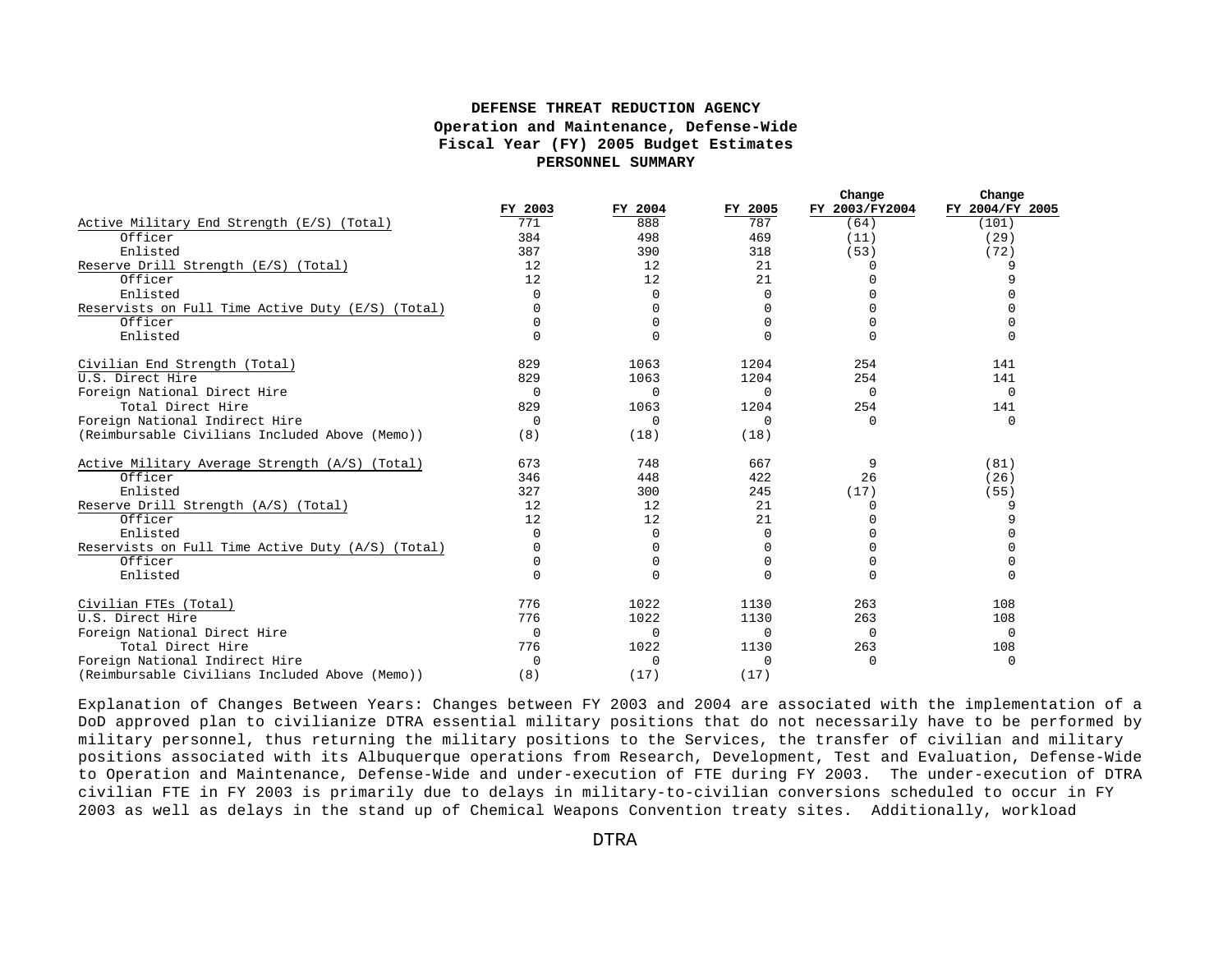associated with DTRA's efforts in Iraq/Global War on Terrorism (GWOT) took top priority for much of the Agency during the first nine months of FY 2003--significantly hampering the Agency's normal attrition/recruitment processes. DTRA has been working aggressively throughout the last six months to fill existing vacancies and to address the underexecution of its civilian FTEs. DTRA plans to meet its FY 2004 hiring plan by the end of September 2004. The changes between FY 2004 and 2005 are associated with the continuing civilianization of DTRA's essential military positions; an approved increase to DTRA's Counterintelligence Program; and an increase in Reserve Officers in support of DTRA's emergency operations center and support to the Combatant Commanders.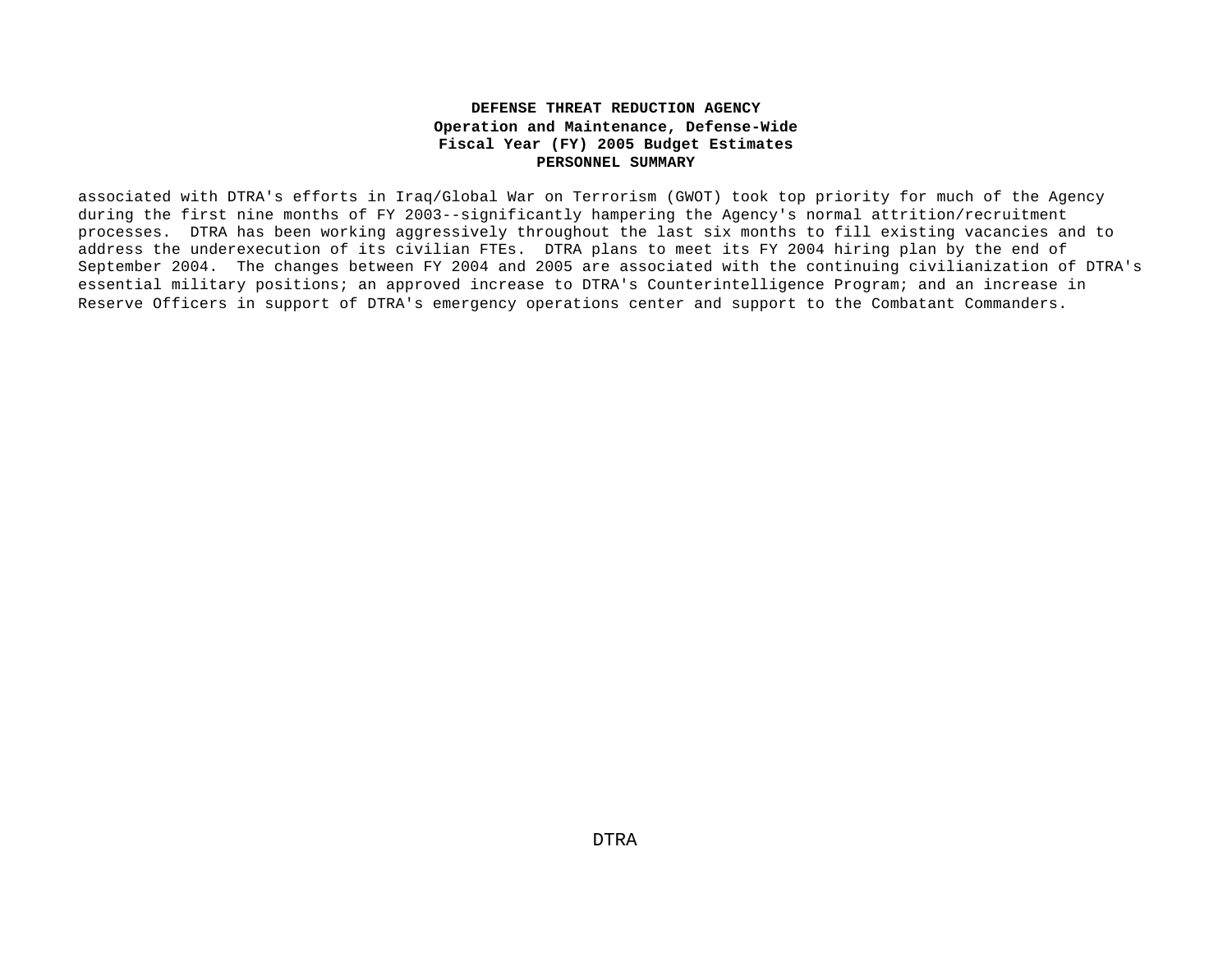## **DEFENSE THREAT REDUCTION AGENCY Operation and Maintenance, Defense-Wide Fiscal Year (FY) 2005 Budget Estimates SUMMARY PRICE AND PROGRAM CHANGES**

**(Dollars in Thousands)**

|             |                                                                                                                                                                                                                                                                                                                                                                                                                                                                                                                                                                                                                                                                                                                                                                                                                                                                                                                                                                                                                                                                                                                                                                                                                                                                                                                                                                                                                                                                                               | FY 2004                                                                                                                                                                                            | FY 2004                                                                                                                                               | FY 2004                                                                                                                                                                              |                                                                                                                                                                                                                             | FY 2005                                                                                                                                                                                                                | FY 2005                                                                                                                                    | FY 2005                                                                                                                                         |                                                                                                                                                                                                  |
|-------------|-----------------------------------------------------------------------------------------------------------------------------------------------------------------------------------------------------------------------------------------------------------------------------------------------------------------------------------------------------------------------------------------------------------------------------------------------------------------------------------------------------------------------------------------------------------------------------------------------------------------------------------------------------------------------------------------------------------------------------------------------------------------------------------------------------------------------------------------------------------------------------------------------------------------------------------------------------------------------------------------------------------------------------------------------------------------------------------------------------------------------------------------------------------------------------------------------------------------------------------------------------------------------------------------------------------------------------------------------------------------------------------------------------------------------------------------------------------------------------------------------|----------------------------------------------------------------------------------------------------------------------------------------------------------------------------------------------------|-------------------------------------------------------------------------------------------------------------------------------------------------------|--------------------------------------------------------------------------------------------------------------------------------------------------------------------------------------|-----------------------------------------------------------------------------------------------------------------------------------------------------------------------------------------------------------------------------|------------------------------------------------------------------------------------------------------------------------------------------------------------------------------------------------------------------------|--------------------------------------------------------------------------------------------------------------------------------------------|-------------------------------------------------------------------------------------------------------------------------------------------------|--------------------------------------------------------------------------------------------------------------------------------------------------------------------------------------------------|
|             | FY 2003                                                                                                                                                                                                                                                                                                                                                                                                                                                                                                                                                                                                                                                                                                                                                                                                                                                                                                                                                                                                                                                                                                                                                                                                                                                                                                                                                                                                                                                                                       | PRICE                                                                                                                                                                                              | PRICE                                                                                                                                                 | PROGRAM                                                                                                                                                                              | FY 2004                                                                                                                                                                                                                     | PRICE                                                                                                                                                                                                                  | PRICE                                                                                                                                      | PROGRAM                                                                                                                                         | FY 2005                                                                                                                                                                                          |
| DESCRIPTION | PROGRAM                                                                                                                                                                                                                                                                                                                                                                                                                                                                                                                                                                                                                                                                                                                                                                                                                                                                                                                                                                                                                                                                                                                                                                                                                                                                                                                                                                                                                                                                                       | GROWTH %                                                                                                                                                                                           | GROWTH AMT                                                                                                                                            | <b>GROWTH</b>                                                                                                                                                                        | PROGRAM                                                                                                                                                                                                                     | <b>GROWTH %</b>                                                                                                                                                                                                        | GROWTH AMT                                                                                                                                 | <b>GROWTH</b>                                                                                                                                   | PROGRAM                                                                                                                                                                                          |
|             | 70,697                                                                                                                                                                                                                                                                                                                                                                                                                                                                                                                                                                                                                                                                                                                                                                                                                                                                                                                                                                                                                                                                                                                                                                                                                                                                                                                                                                                                                                                                                        | 4.1                                                                                                                                                                                                | 2,898                                                                                                                                                 | 22,309                                                                                                                                                                               | 95,904                                                                                                                                                                                                                      | 2.2                                                                                                                                                                                                                    | 2,113                                                                                                                                      | 10,506                                                                                                                                          | 108,523                                                                                                                                                                                          |
|             | 265                                                                                                                                                                                                                                                                                                                                                                                                                                                                                                                                                                                                                                                                                                                                                                                                                                                                                                                                                                                                                                                                                                                                                                                                                                                                                                                                                                                                                                                                                           | 4.1                                                                                                                                                                                                | 10                                                                                                                                                    | 197                                                                                                                                                                                  | 472                                                                                                                                                                                                                         | 2.2                                                                                                                                                                                                                    | -11                                                                                                                                        | $\Omega$                                                                                                                                        | 483                                                                                                                                                                                              |
|             | 739                                                                                                                                                                                                                                                                                                                                                                                                                                                                                                                                                                                                                                                                                                                                                                                                                                                                                                                                                                                                                                                                                                                                                                                                                                                                                                                                                                                                                                                                                           | $\mathbf 0$                                                                                                                                                                                        | $\circ$                                                                                                                                               | $-739$                                                                                                                                                                               | $^{\circ}$                                                                                                                                                                                                                  | $^{\circ}$                                                                                                                                                                                                             | $\Omega$                                                                                                                                   | $\Omega$                                                                                                                                        |                                                                                                                                                                                                  |
|             | 239                                                                                                                                                                                                                                                                                                                                                                                                                                                                                                                                                                                                                                                                                                                                                                                                                                                                                                                                                                                                                                                                                                                                                                                                                                                                                                                                                                                                                                                                                           | $\circ$                                                                                                                                                                                            | $\overline{0}$                                                                                                                                        | 61                                                                                                                                                                                   | 300                                                                                                                                                                                                                         | $\circ$                                                                                                                                                                                                                | $^{\circ}$                                                                                                                                 | $\overline{0}$                                                                                                                                  | 300                                                                                                                                                                                              |
|             | 71,940                                                                                                                                                                                                                                                                                                                                                                                                                                                                                                                                                                                                                                                                                                                                                                                                                                                                                                                                                                                                                                                                                                                                                                                                                                                                                                                                                                                                                                                                                        |                                                                                                                                                                                                    | 2,908                                                                                                                                                 |                                                                                                                                                                                      |                                                                                                                                                                                                                             |                                                                                                                                                                                                                        | 2,124                                                                                                                                      | 10,506                                                                                                                                          | 109,306                                                                                                                                                                                          |
|             | 15,886                                                                                                                                                                                                                                                                                                                                                                                                                                                                                                                                                                                                                                                                                                                                                                                                                                                                                                                                                                                                                                                                                                                                                                                                                                                                                                                                                                                                                                                                                        | 1.3                                                                                                                                                                                                | 206                                                                                                                                                   | 875                                                                                                                                                                                  | 16,967                                                                                                                                                                                                                      | 1.4                                                                                                                                                                                                                    | 237                                                                                                                                        | 1,510                                                                                                                                           | 18,714                                                                                                                                                                                           |
|             |                                                                                                                                                                                                                                                                                                                                                                                                                                                                                                                                                                                                                                                                                                                                                                                                                                                                                                                                                                                                                                                                                                                                                                                                                                                                                                                                                                                                                                                                                               |                                                                                                                                                                                                    | 206                                                                                                                                                   |                                                                                                                                                                                      |                                                                                                                                                                                                                             |                                                                                                                                                                                                                        | 237                                                                                                                                        |                                                                                                                                                 | 18,714                                                                                                                                                                                           |
|             | 6                                                                                                                                                                                                                                                                                                                                                                                                                                                                                                                                                                                                                                                                                                                                                                                                                                                                                                                                                                                                                                                                                                                                                                                                                                                                                                                                                                                                                                                                                             | 8.3                                                                                                                                                                                                | $^{\circ}$                                                                                                                                            | -6                                                                                                                                                                                   | $^{\circ}$                                                                                                                                                                                                                  | 3.3                                                                                                                                                                                                                    | $\Omega$                                                                                                                                   | $\overline{0}$                                                                                                                                  | $\mathbf{0}$                                                                                                                                                                                     |
|             |                                                                                                                                                                                                                                                                                                                                                                                                                                                                                                                                                                                                                                                                                                                                                                                                                                                                                                                                                                                                                                                                                                                                                                                                                                                                                                                                                                                                                                                                                               |                                                                                                                                                                                                    |                                                                                                                                                       |                                                                                                                                                                                      |                                                                                                                                                                                                                             |                                                                                                                                                                                                                        |                                                                                                                                            |                                                                                                                                                 | $\Omega$                                                                                                                                                                                         |
|             |                                                                                                                                                                                                                                                                                                                                                                                                                                                                                                                                                                                                                                                                                                                                                                                                                                                                                                                                                                                                                                                                                                                                                                                                                                                                                                                                                                                                                                                                                               |                                                                                                                                                                                                    |                                                                                                                                                       |                                                                                                                                                                                      |                                                                                                                                                                                                                             |                                                                                                                                                                                                                        |                                                                                                                                            |                                                                                                                                                 | 413                                                                                                                                                                                              |
|             |                                                                                                                                                                                                                                                                                                                                                                                                                                                                                                                                                                                                                                                                                                                                                                                                                                                                                                                                                                                                                                                                                                                                                                                                                                                                                                                                                                                                                                                                                               |                                                                                                                                                                                                    |                                                                                                                                                       |                                                                                                                                                                                      |                                                                                                                                                                                                                             |                                                                                                                                                                                                                        |                                                                                                                                            |                                                                                                                                                 | 413                                                                                                                                                                                              |
|             | $\overline{0}$                                                                                                                                                                                                                                                                                                                                                                                                                                                                                                                                                                                                                                                                                                                                                                                                                                                                                                                                                                                                                                                                                                                                                                                                                                                                                                                                                                                                                                                                                | 1.3                                                                                                                                                                                                | $\mathbf{0}$                                                                                                                                          | $\Omega$                                                                                                                                                                             | $^{\circ}$                                                                                                                                                                                                                  | 1.4                                                                                                                                                                                                                    | $\Omega$                                                                                                                                   | $\overline{0}$                                                                                                                                  | $\Omega$                                                                                                                                                                                         |
|             |                                                                                                                                                                                                                                                                                                                                                                                                                                                                                                                                                                                                                                                                                                                                                                                                                                                                                                                                                                                                                                                                                                                                                                                                                                                                                                                                                                                                                                                                                               |                                                                                                                                                                                                    |                                                                                                                                                       |                                                                                                                                                                                      |                                                                                                                                                                                                                             |                                                                                                                                                                                                                        |                                                                                                                                            |                                                                                                                                                 | $\Omega$                                                                                                                                                                                         |
|             | 3,720                                                                                                                                                                                                                                                                                                                                                                                                                                                                                                                                                                                                                                                                                                                                                                                                                                                                                                                                                                                                                                                                                                                                                                                                                                                                                                                                                                                                                                                                                         | $\circ$                                                                                                                                                                                            | $^{\circ}$                                                                                                                                            | 2,605                                                                                                                                                                                | 6,325                                                                                                                                                                                                                       | $-1.03$                                                                                                                                                                                                                | $-65$                                                                                                                                      | $-534$                                                                                                                                          | 5,726                                                                                                                                                                                            |
|             |                                                                                                                                                                                                                                                                                                                                                                                                                                                                                                                                                                                                                                                                                                                                                                                                                                                                                                                                                                                                                                                                                                                                                                                                                                                                                                                                                                                                                                                                                               |                                                                                                                                                                                                    |                                                                                                                                                       |                                                                                                                                                                                      |                                                                                                                                                                                                                             |                                                                                                                                                                                                                        |                                                                                                                                            |                                                                                                                                                 | 2,089                                                                                                                                                                                            |
|             | 5,280                                                                                                                                                                                                                                                                                                                                                                                                                                                                                                                                                                                                                                                                                                                                                                                                                                                                                                                                                                                                                                                                                                                                                                                                                                                                                                                                                                                                                                                                                         |                                                                                                                                                                                                    | 222                                                                                                                                                   | 2,700                                                                                                                                                                                | 8,202                                                                                                                                                                                                                       |                                                                                                                                                                                                                        | $-19$                                                                                                                                      | $-368$                                                                                                                                          | 7,815                                                                                                                                                                                            |
|             |                                                                                                                                                                                                                                                                                                                                                                                                                                                                                                                                                                                                                                                                                                                                                                                                                                                                                                                                                                                                                                                                                                                                                                                                                                                                                                                                                                                                                                                                                               |                                                                                                                                                                                                    |                                                                                                                                                       |                                                                                                                                                                                      |                                                                                                                                                                                                                             |                                                                                                                                                                                                                        |                                                                                                                                            |                                                                                                                                                 | 988                                                                                                                                                                                              |
|             |                                                                                                                                                                                                                                                                                                                                                                                                                                                                                                                                                                                                                                                                                                                                                                                                                                                                                                                                                                                                                                                                                                                                                                                                                                                                                                                                                                                                                                                                                               |                                                                                                                                                                                                    |                                                                                                                                                       |                                                                                                                                                                                      |                                                                                                                                                                                                                             |                                                                                                                                                                                                                        |                                                                                                                                            |                                                                                                                                                 | $\Omega$                                                                                                                                                                                         |
|             |                                                                                                                                                                                                                                                                                                                                                                                                                                                                                                                                                                                                                                                                                                                                                                                                                                                                                                                                                                                                                                                                                                                                                                                                                                                                                                                                                                                                                                                                                               |                                                                                                                                                                                                    |                                                                                                                                                       |                                                                                                                                                                                      |                                                                                                                                                                                                                             |                                                                                                                                                                                                                        |                                                                                                                                            |                                                                                                                                                 | 488                                                                                                                                                                                              |
|             | 3,803                                                                                                                                                                                                                                                                                                                                                                                                                                                                                                                                                                                                                                                                                                                                                                                                                                                                                                                                                                                                                                                                                                                                                                                                                                                                                                                                                                                                                                                                                         |                                                                                                                                                                                                    | $-45$                                                                                                                                                 | $-557$                                                                                                                                                                               | 3,201                                                                                                                                                                                                                       |                                                                                                                                                                                                                        | $-1,690$                                                                                                                                   | $-35$                                                                                                                                           | 1,476                                                                                                                                                                                            |
|             | 2,075                                                                                                                                                                                                                                                                                                                                                                                                                                                                                                                                                                                                                                                                                                                                                                                                                                                                                                                                                                                                                                                                                                                                                                                                                                                                                                                                                                                                                                                                                         | 1.7                                                                                                                                                                                                | 35                                                                                                                                                    | 30                                                                                                                                                                                   | 2,140                                                                                                                                                                                                                       | 1.5                                                                                                                                                                                                                    | 32                                                                                                                                         | 122                                                                                                                                             | 2,294                                                                                                                                                                                            |
|             | 230                                                                                                                                                                                                                                                                                                                                                                                                                                                                                                                                                                                                                                                                                                                                                                                                                                                                                                                                                                                                                                                                                                                                                                                                                                                                                                                                                                                                                                                                                           | 1.3                                                                                                                                                                                                | 3                                                                                                                                                     | 7                                                                                                                                                                                    | 240                                                                                                                                                                                                                         | 1.4                                                                                                                                                                                                                    | 3                                                                                                                                          | 21                                                                                                                                              | 264                                                                                                                                                                                              |
|             | 2,814                                                                                                                                                                                                                                                                                                                                                                                                                                                                                                                                                                                                                                                                                                                                                                                                                                                                                                                                                                                                                                                                                                                                                                                                                                                                                                                                                                                                                                                                                         | 1.3                                                                                                                                                                                                | 36                                                                                                                                                    |                                                                                                                                                                                      | 678                                                                                                                                                                                                                         | 1.4                                                                                                                                                                                                                    | q                                                                                                                                          | $\overline{0}$                                                                                                                                  | 687                                                                                                                                                                                              |
|             | 1,791                                                                                                                                                                                                                                                                                                                                                                                                                                                                                                                                                                                                                                                                                                                                                                                                                                                                                                                                                                                                                                                                                                                                                                                                                                                                                                                                                                                                                                                                                         | 1.3                                                                                                                                                                                                | 23                                                                                                                                                    | $-1,404$                                                                                                                                                                             | 410                                                                                                                                                                                                                         | 1.4                                                                                                                                                                                                                    |                                                                                                                                            | 91                                                                                                                                              | 507                                                                                                                                                                                              |
|             | 215                                                                                                                                                                                                                                                                                                                                                                                                                                                                                                                                                                                                                                                                                                                                                                                                                                                                                                                                                                                                                                                                                                                                                                                                                                                                                                                                                                                                                                                                                           | $\circ$                                                                                                                                                                                            | $\circ$                                                                                                                                               | $-13$                                                                                                                                                                                | 202                                                                                                                                                                                                                         | $^{\circ}$                                                                                                                                                                                                             | $\Omega$                                                                                                                                   | $\Omega$                                                                                                                                        | 202                                                                                                                                                                                              |
|             |                                                                                                                                                                                                                                                                                                                                                                                                                                                                                                                                                                                                                                                                                                                                                                                                                                                                                                                                                                                                                                                                                                                                                                                                                                                                                                                                                                                                                                                                                               | 1.3                                                                                                                                                                                                | 67                                                                                                                                                    | $-2,469$                                                                                                                                                                             | 2,978                                                                                                                                                                                                                       | 1.4                                                                                                                                                                                                                    | 40                                                                                                                                         |                                                                                                                                                 | 3,084                                                                                                                                                                                            |
|             |                                                                                                                                                                                                                                                                                                                                                                                                                                                                                                                                                                                                                                                                                                                                                                                                                                                                                                                                                                                                                                                                                                                                                                                                                                                                                                                                                                                                                                                                                               |                                                                                                                                                                                                    |                                                                                                                                                       |                                                                                                                                                                                      |                                                                                                                                                                                                                             |                                                                                                                                                                                                                        |                                                                                                                                            |                                                                                                                                                 | 872                                                                                                                                                                                              |
|             |                                                                                                                                                                                                                                                                                                                                                                                                                                                                                                                                                                                                                                                                                                                                                                                                                                                                                                                                                                                                                                                                                                                                                                                                                                                                                                                                                                                                                                                                                               |                                                                                                                                                                                                    |                                                                                                                                                       |                                                                                                                                                                                      |                                                                                                                                                                                                                             |                                                                                                                                                                                                                        |                                                                                                                                            |                                                                                                                                                 | 2,149                                                                                                                                                                                            |
|             |                                                                                                                                                                                                                                                                                                                                                                                                                                                                                                                                                                                                                                                                                                                                                                                                                                                                                                                                                                                                                                                                                                                                                                                                                                                                                                                                                                                                                                                                                               |                                                                                                                                                                                                    |                                                                                                                                                       |                                                                                                                                                                                      |                                                                                                                                                                                                                             |                                                                                                                                                                                                                        |                                                                                                                                            |                                                                                                                                                 | 832                                                                                                                                                                                              |
|             |                                                                                                                                                                                                                                                                                                                                                                                                                                                                                                                                                                                                                                                                                                                                                                                                                                                                                                                                                                                                                                                                                                                                                                                                                                                                                                                                                                                                                                                                                               |                                                                                                                                                                                                    |                                                                                                                                                       |                                                                                                                                                                                      |                                                                                                                                                                                                                             |                                                                                                                                                                                                                        |                                                                                                                                            |                                                                                                                                                 | 13,465                                                                                                                                                                                           |
|             |                                                                                                                                                                                                                                                                                                                                                                                                                                                                                                                                                                                                                                                                                                                                                                                                                                                                                                                                                                                                                                                                                                                                                                                                                                                                                                                                                                                                                                                                                               |                                                                                                                                                                                                    |                                                                                                                                                       |                                                                                                                                                                                      |                                                                                                                                                                                                                             |                                                                                                                                                                                                                        |                                                                                                                                            |                                                                                                                                                 | $\Omega$                                                                                                                                                                                         |
|             |                                                                                                                                                                                                                                                                                                                                                                                                                                                                                                                                                                                                                                                                                                                                                                                                                                                                                                                                                                                                                                                                                                                                                                                                                                                                                                                                                                                                                                                                                               |                                                                                                                                                                                                    |                                                                                                                                                       |                                                                                                                                                                                      |                                                                                                                                                                                                                             |                                                                                                                                                                                                                        |                                                                                                                                            |                                                                                                                                                 | 3,690                                                                                                                                                                                            |
|             |                                                                                                                                                                                                                                                                                                                                                                                                                                                                                                                                                                                                                                                                                                                                                                                                                                                                                                                                                                                                                                                                                                                                                                                                                                                                                                                                                                                                                                                                                               |                                                                                                                                                                                                    |                                                                                                                                                       |                                                                                                                                                                                      |                                                                                                                                                                                                                             |                                                                                                                                                                                                                        |                                                                                                                                            |                                                                                                                                                 | 595                                                                                                                                                                                              |
|             |                                                                                                                                                                                                                                                                                                                                                                                                                                                                                                                                                                                                                                                                                                                                                                                                                                                                                                                                                                                                                                                                                                                                                                                                                                                                                                                                                                                                                                                                                               |                                                                                                                                                                                                    |                                                                                                                                                       |                                                                                                                                                                                      |                                                                                                                                                                                                                             |                                                                                                                                                                                                                        |                                                                                                                                            |                                                                                                                                                 | 905                                                                                                                                                                                              |
|             |                                                                                                                                                                                                                                                                                                                                                                                                                                                                                                                                                                                                                                                                                                                                                                                                                                                                                                                                                                                                                                                                                                                                                                                                                                                                                                                                                                                                                                                                                               |                                                                                                                                                                                                    |                                                                                                                                                       |                                                                                                                                                                                      |                                                                                                                                                                                                                             |                                                                                                                                                                                                                        |                                                                                                                                            |                                                                                                                                                 | 23,091<br>77,450                                                                                                                                                                                 |
|             |                                                                                                                                                                                                                                                                                                                                                                                                                                                                                                                                                                                                                                                                                                                                                                                                                                                                                                                                                                                                                                                                                                                                                                                                                                                                                                                                                                                                                                                                                               |                                                                                                                                                                                                    |                                                                                                                                                       |                                                                                                                                                                                      |                                                                                                                                                                                                                             |                                                                                                                                                                                                                        |                                                                                                                                            |                                                                                                                                                 | 57,640                                                                                                                                                                                           |
|             | 263,193                                                                                                                                                                                                                                                                                                                                                                                                                                                                                                                                                                                                                                                                                                                                                                                                                                                                                                                                                                                                                                                                                                                                                                                                                                                                                                                                                                                                                                                                                       |                                                                                                                                                                                                    | 3,419                                                                                                                                                 | $-100,279$                                                                                                                                                                           | 166,333                                                                                                                                                                                                                     |                                                                                                                                                                                                                        | 2,337                                                                                                                                      | 19,057                                                                                                                                          | 187,727                                                                                                                                                                                          |
|             | 360,191                                                                                                                                                                                                                                                                                                                                                                                                                                                                                                                                                                                                                                                                                                                                                                                                                                                                                                                                                                                                                                                                                                                                                                                                                                                                                                                                                                                                                                                                                       |                                                                                                                                                                                                    | 6,711                                                                                                                                                 | $-75,228$                                                                                                                                                                            | 291,674                                                                                                                                                                                                                     |                                                                                                                                                                                                                        | 2,993                                                                                                                                      | 30,784                                                                                                                                          | 325,451                                                                                                                                                                                          |
|             | Executive, General and Special Schedules<br>0103 Wage Board<br>0107 Voluntary Separation Incentive Pay<br>0111 Disability Compensation<br>0199 Total Civilian Personnel Compensation<br>0308 Travel of Persons<br>0399 Total Travel<br>0401 GSA Managed Supplies & Materials<br>0416 GSA Managed Supplies & Materials<br>0417 Locally Procured DoD Centrally Managed Supplies<br>0499 Total Fund Supplies & Materials Purchases<br>0507 GSA Managed Equipment<br>0599 Total Fund Equipment Purchases<br>0671 Communications Services (DISA) Tier 2<br>0673 Defense Financing and Accounting Service<br>0678 Defense Security Service<br>0699 Total Purchases<br>0703 AMC SAAM/JCS Exercises<br>0720 DSC Pounds Delivered<br>0771 Commercial Transportation<br>0799 Total Transportation<br>0912 Rental Payments to GSA Leases (SLUC)<br>0913 Purchased Utilities<br>0914 Purchased Communications<br>0915 Rents (Non-GSA)<br>0917 Postal Services (U.S.P.S.)<br>0920 Supplies & Materials (Non-centrally managed)<br>0921 Printing & Reproduction<br>0922 Equipment Maintenance by Contract<br>0923 Facility Maintenance by Contract<br>0925 Equipment Purchases (Non-centrally managed)<br>0932 Management & Professional Support Services<br>0933 Studies, Analysis, & Evaluations<br>0934 Engineering Technical Services<br>0937 Locally Purchased Fuel<br>0987 Other Intra-governmental Purchases<br>0989 Other Contracts<br>0998 Other Costs<br>0999 Total Other Purchases<br>9999 TOTAL | 15,886<br>28<br>55<br>89<br>$\Omega$<br>1,560<br>$\Omega$<br>3,572<br>$\overline{2}$<br>229<br>5,380<br>9<br>2,877<br>1,532<br>10,481<br>1,072<br>5,405<br>496<br>6<br>68,552<br>122,621<br>37,637 | 1.3<br>1.3<br>14.2<br>$\overline{\mathbf{3}}$<br>$-1.3$<br>$-1.4$<br>1.3<br>1.3<br>1.3<br>1.3<br>1.3<br>1.3<br>1.3<br>1.3<br>8.3<br>1.3<br>1.3<br>1.3 | $\mathbf{0}$<br>1<br>$\mathbf{1}$<br>$\mathbf{o}$<br>222<br>$\circ$<br>$-47$<br>$\circ$<br>2<br>$\circ$<br>36<br>20<br>135<br>14<br>70<br>6<br>$\overline{0}$<br>889<br>1,598<br>487 | 21,828<br>875<br>$-28$<br>239<br>205<br>$\Omega$<br>95<br>$^{\circ}$<br>$-805$<br>$-2$<br>250<br>$-2,172$<br>860<br>$-1,132$<br>$-510$<br>$-3,279$<br>$-1,086$<br>$-1,816$<br>77<br>780<br>$-53,084$<br>$-48,786$<br>13,718 | 96,676<br>16,967<br>$^{\circ}$<br>295<br>295<br>$\mathbf{o}$<br>1,877<br>$^{\circ}$<br>2,720<br>$^{\circ}$<br>481<br>869<br>1,781<br>1,042<br>7,337<br>$^{\circ}$<br>3,659<br>579<br>786<br>16,357<br>75,433<br>51,842 | 1.4<br>1.4<br>2.43<br>$^{\circ}$<br>$-62.4$<br>$\circ$<br>1.4<br>1.4<br>1.4<br>1.4<br>1.4<br>1.4<br>1.4<br>1.4<br>3.3<br>1.4<br>1.4<br>1.4 | $\Omega$<br>4<br>$\Omega$<br>46<br>$\Omega$<br>$-1,697$<br>$\Omega$<br>12<br>24<br>14<br>102<br>$\circ$<br>51<br>9<br>26<br>228<br>1,056<br>725 | 1,510<br>$\circ$<br>114<br>114<br>$\Omega$<br>166<br>$\Omega$<br>$-35$<br>$\mathbb O$<br>$\circ$<br>66<br>$-9$<br>344<br>$-224$<br>6,026<br>$\circ$<br>$-20$<br>7<br>93<br>6,506<br>961<br>5,073 |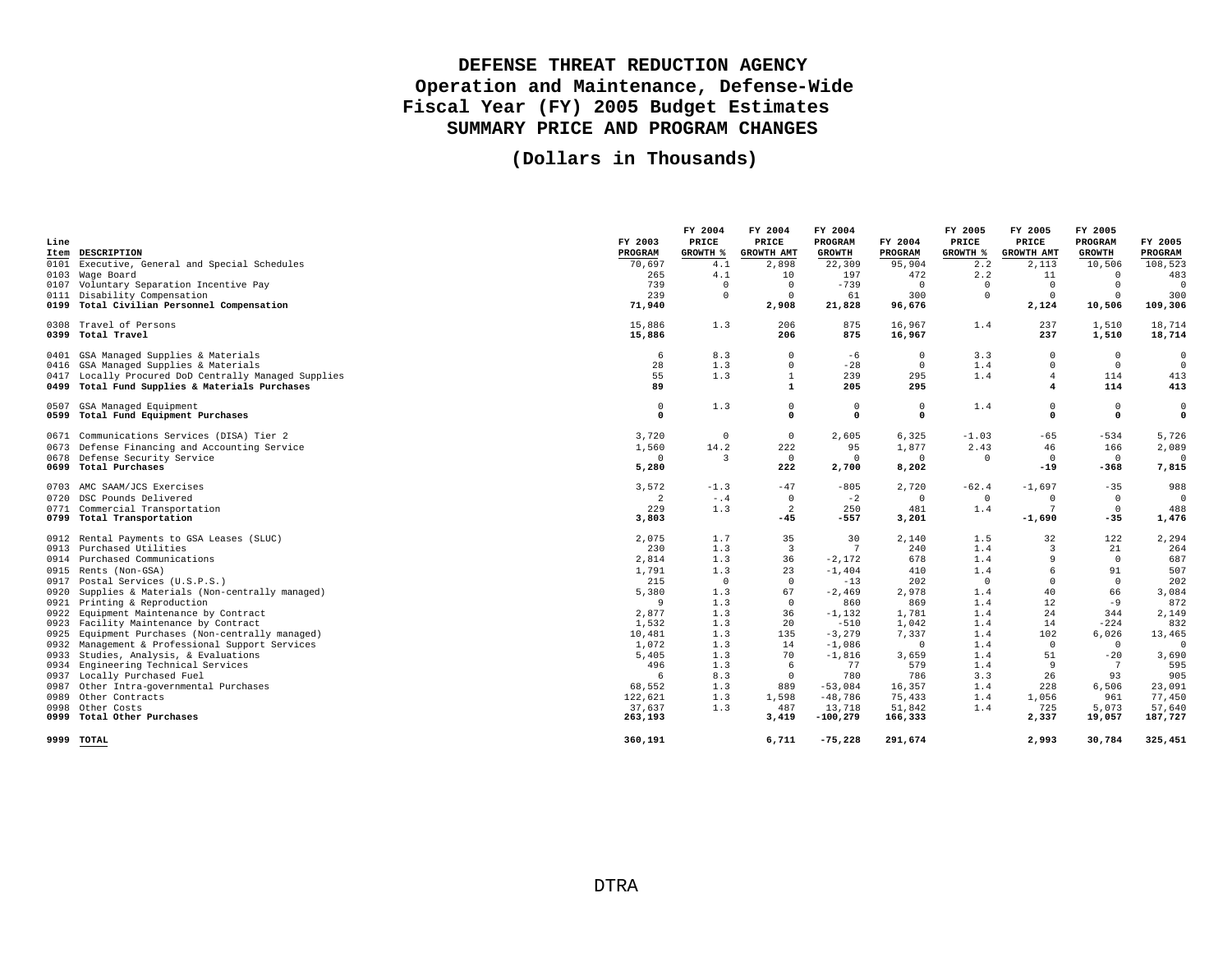#### **I. Description of Operations Financed:**

|  |                                          |  | (Dollars in Thousands)  |  |       |  |       |  |
|--|------------------------------------------|--|-------------------------|--|-------|--|-------|--|
|  | A. Defense Nuclear Weapons School (BA3): |  | FY 2003 FY 2004 FY 2005 |  |       |  |       |  |
|  |                                          |  | 1,401                   |  | 4.859 |  | 5,968 |  |

The Defense Nuclear Weapons School (DNWS) is the only Department of Defense (DoD) school whose courses familiarize the U.S. nuclear community with the national nuclear weapons stockpile and the nuclear weapons program. In addition, DNWS also provides training to the global nuclear community in nuclear weapons accident response procedures. To ensure comprehensive training, the DNWS maintains the DoD's only radioactive field training sites, as well as an extensive classified nuclear weapons display area. The DNWS trains students from all levels of DoD, federal and state agencies, and allied countries. The school provides specialized training in U.S. nuclear weapons, incident response, and counterproliferation with emphasis on operational support. The DNWS school reflects an increase of \$+1.0 million to provide contractual support and equipment purchases for DTRA's Combat Support Training and Inspection Division's initiative to transform training within the Department.

|  |  |                                          |  | (Dollars in Thousands) |                        |  |  |  |         |  |
|--|--|------------------------------------------|--|------------------------|------------------------|--|--|--|---------|--|
|  |  | WMD Combat Support and Operations (BA4): |  |                        | FY 2003* FY 2004       |  |  |  | FY 2005 |  |
|  |  |                                          |  |                        | 114,390 93,508 104,907 |  |  |  |         |  |

The DTRA provides warfighting support to the Joint Chiefs of Staff (JCS), the Joint Staff, the Combatant Commands, and military services as they engage the threat and challenges posed to the United States, its forces and allies by weapons of mass destruction (WMD).

\*Actuals include FY 2003 Supplemental Funding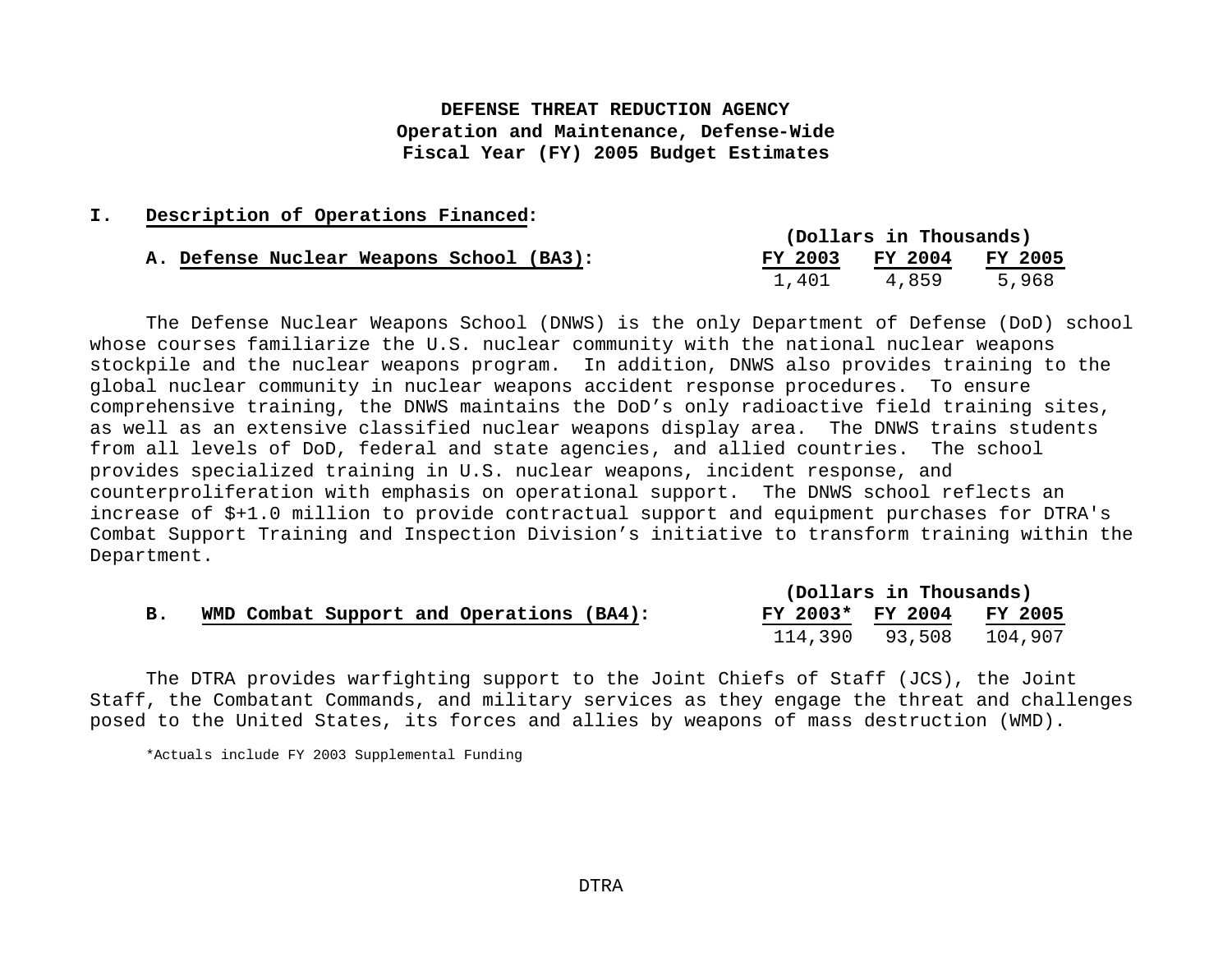#### **I. Description of Operations Financed (continued)**:

#### **B. WMD Combat Support and Operations (BA4) (continued):**

These WMD include high explosives, chemical weapons, biological weapons, nuclear/radiological and special advanced weapons. DTRA supports the essential WMD response capabilities, functions, activities, and tasks necessary to sustain all elements of operating forces in theater at all levels of war.

The Combat Support program provides operational and analytical support to Department of Defense (DoD) components and other U.S. and NATO organizations for nuclear weapons and WMD matters. DTRA's operational programs are closely tied with its research, development, test and evaluation programs that provide technical support to DoD components and other organizations (as appropriate) in areas related to WMD and designated advanced weapons. Combat Support activities include: support to the Secretary of Defense, the JCS, Combatant Commands, military departments, and DoD components for matters involving nuclear and designated special weapons. Direct technical support is provided to the theater commands for forecasting potential hazards, and planning for the threat posed by recent activities including classified support to contingency planning. Support is also provided to Office of the Secretary of Defense (OSD) for programs that provide oversight for DoD nuclear matters. DTRA provides support to the Joint Staff with stockpile tracking and accounting and with conducting nuclear surety inspections.

Within the Combat Support program, the prominence of support to the combatant commands in the Global War on Terrorism has increased since the terrorist attacks against the U.S. and subsequent U.S. offensive operations. At the same time, continuing weight has been given to the dictates of the Quadrennial Defense Review (QDR), the Nuclear Posture Review (NPR) and changes to the Unified Command Plan (UCP) in order to ensure a smooth transition into the future on top of DTRA's direct combat support activities. Furthermore, the recent promulgation of the Department's Transformation Planning Guidance (TPG) has added further emphasis to the long range planning efforts of DTRA's Combat Support Mission, providing a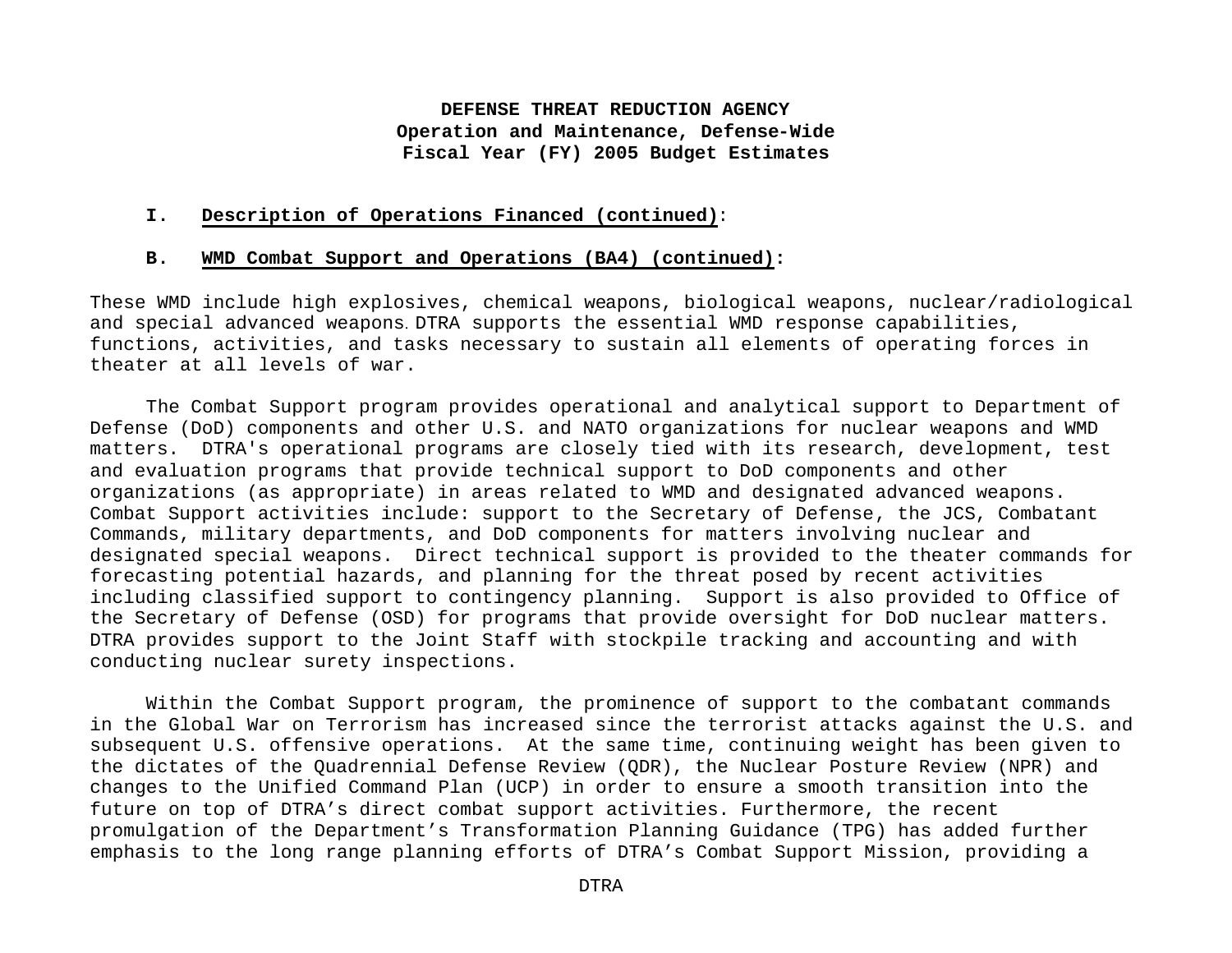#### **I. Description of Operations Financed (continued)**:

#### **B. WMD Combat Support and Operations (BA4) (continued):**

starting point for future operational endeavors. Taken as a whole, these documents set and continue to set the priority for DTRA and provide long-term guidance to the DTRA Combat Support mission as it applies to direct support to Combatant Commands, Homeland Security, and general WMD/chemical, biological, radiological, nuclear, and high-yield explosive (CBRNE) defense requirements.

Our expanding combat support missions are dual-purposed, synergistic, and closely aligned with the Global War on Terrorism (GWOT), Homeland Security, and support to the Combatant Commanders. They also provide a foundation for transformational initiatives within the WMD/CBRNE arena as outlined in the TPG. In addition, the Balanced Survivability Assessment teams conduct "all-threat" balanced survivability assessments of U.S./Allied systems to identify vulnerabilities and potential mitigation approaches for command, control and communication (C3I) systems, infrastructure, hardened underground facilities and mobile systems. Significant investments have also been made in initiatives providing for enhanced OCONUS consequence management exercise support; and enhanced consequence management advisory team (CMAT) support.

The Combat Support Program also provides direct support to the Joint Staff in the area of vulnerability assessments. The Chairman, JCS, has directed that DTRA, in its capacity as a Combat Support Agency, provide him with direct support and has tasked DTRA to perform Joint Staff Integrated Vulnerability Assessments (JSIVA) for Combatant Commands, Services and DoD Agencies and in support of the JCS/J34 Deputy Director for Antiterrorism and Homeland Defense (AT/HD) and to serve as the field agent for JCS/J34 DDAT/HD Antiterrorism/Force Protection Division. In this capacity, the DTRA JSIVA program is to provide teams comprised of active duty military and DoD civilians that are fully capable of assessing seven broad areas relating to facility vulnerability to terrorist operations and the means of reducing mass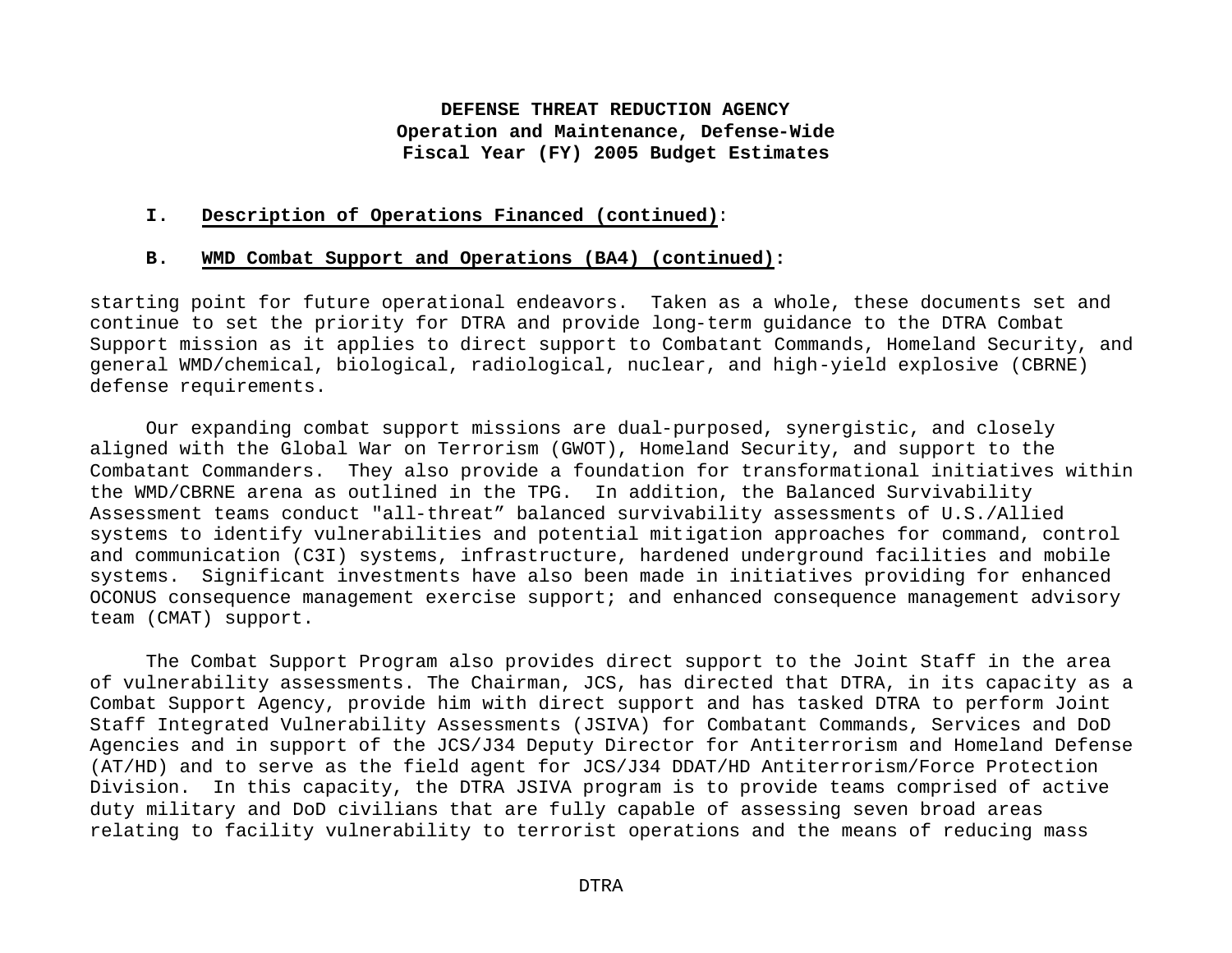#### **I. Description of Operations Financed (continued)**:

#### **B. WMD Combat Support and Operations (BA4) (continued):**

casualties. These assessments include: (1) Terrorist Options; (2) Security Operations; (3) Structural Engineering and Response; (4) Infrastructure engineering and Response; (5) Operations Readiness; (6) Weapons of Mass Destruction; and (7) Command, Control and Communications.

The JSIVA teams examine specific installations and provide the installation commander with realistic judgments regarding vulnerabilities to terrorist actions and suggestions for both procedural and technical options to mitigate those vulnerabilities. Additionally, DTRA maintains the capability to conduct special assessments and response to worldwide incidents and crisis situations to include those resulting in the aftermath of the September 11, 2001 attacks on the World Trade Center and the Pentagon. Support also includes training for other Government agencies in assessment procedures and processes, and support of technology development for physical security equipment and other anti-terrorism-related technologies, such as blast mitigation systems.

Funding provides for the pay and benefits of civilian personnel necessary to carry out the assigned mission. Other expenses include travel, contractual services, to include the use of contractor-personnel with specialized skills in the conduct of assessments, and expendable supplies and equipment that support JSIVA teams.

In FY 2003, the Anti-Terrorism Program successfully completed 97 Joint Staff Integrated Vulnerability Assessments (JSIVAs) worldwide. In support of Combatant Commands and Services and for the National Guard Bureau in establishing trained vulnerability assessment capabilities within each state 10 Mobile Training Team visits were conducted.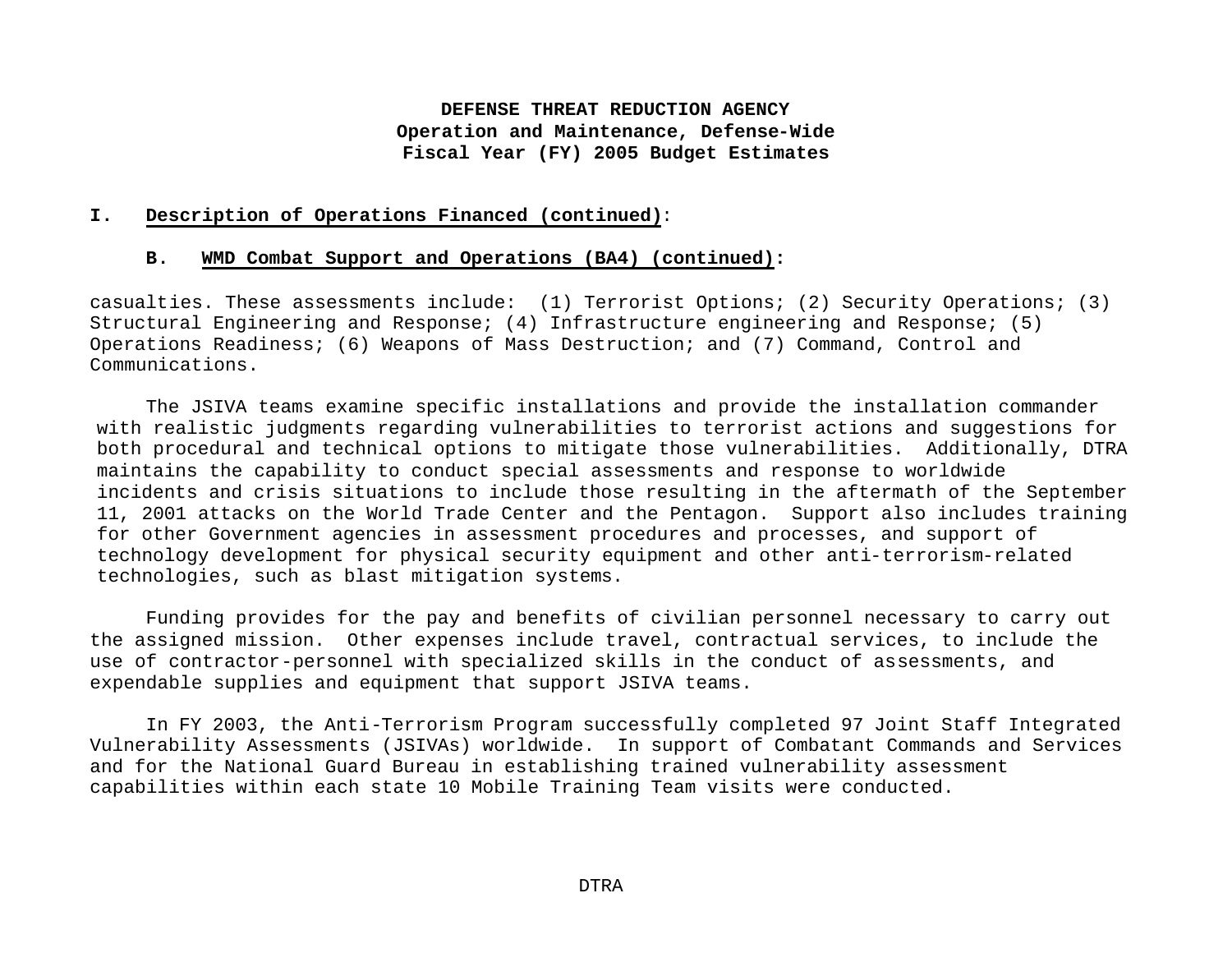#### **I. Description of Operations Financed (continued)**:

#### **B. WMD Combat Support and Operations (continued):**

Further, DTRA acts as the DoD Executive Agent for the Nuclear Test Personnel Review (NTPR) program which addresses all matters pertaining to the participation and radiation exposures of DoD personnel in U.S. atmospheric nuclear weapons tests from 1945-1962 and the post-war occupation of Hiroshima and Nagasaki. Also, the Agency manages the DoD Radiation Experiments Command Center (RECC) for the OSD. The RECC is the centralized repository for documents and publications pertaining to DoD's involvement in human radiation experiments (HRE) conducted from 1944-1994.

Demands by the JCS, Combatant Commanders and the civilian sector have increased significantly for DTRA's operational and technical expertise in WMD threat reduction and consequence analysis for planning, exercises and operations. Technical reachback support primarily provides experts for the operation and employment of DTRA software tools for planning, targeting, weaponeering, analyses and consequence management of WMD events. DTRA software tools have become the standard for Combatant commands and first responders; however, employment of these very complex tools often requires a level of expertise not usually found at deployed or first responder units. DTRA's Technical Reachback will provide the immediately accessible experts in the middle of the night and our expert will provide additional access to DTRA's entire technical expert base. Requirements peaked recently during IRAQI FREEDOM during which DTRA provided continuous technical reachback support. Until this point, DTRA technical support was an asymmetric surge capability which used our technical program managers and developmental contractors to support. This concept provided superb results in the technical quality of support; however, continuous operations quickly degraded our R&D mission and development of next generation capabilities. In view of this constraint, DTRA in coordination with several combatant commanders has stood up a dedicated cell of technical experts for continuous support. Our current estimate of planning,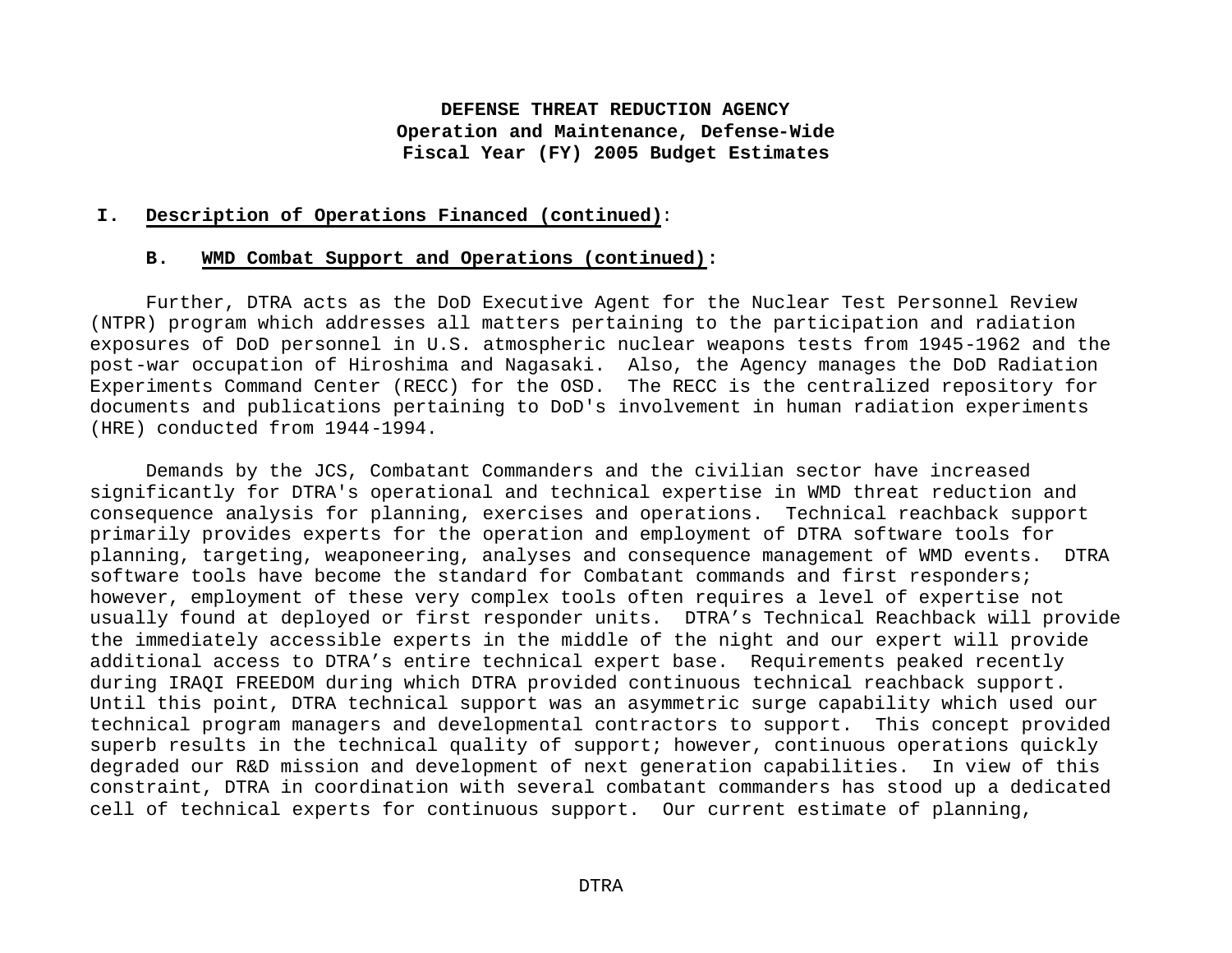#### **I. Description of Operations Financed (continued)**:

#### **B. WMD Combat Support and Operations (BA4) (continued):**

operational and exercise support requirements indicate that our technical reachback support capabilities will be more than adequately utilized.

This budget activity group also provides critical operational support and technical expertise to the Department of Defense (DoD), Combatant Commanders, DoD components, and other organizations in the areas of WMD threat reduction and consequence analysis, modern hazard prediction, long-term sustainment of DoD nuclear weapon system capabilities and other WMD operational issues as well as targeting support to Combatant Commands, the intelligence community, and the civilian sector in support of deliberate and contingency planning.

The WMD Combat Support and Operations program reflects military-to-civilian conversions implemented as part of the Department's Military Essentiality Review (\$+1.7 million/+16 FTE) and programmatic increases to support the expansion of the OCONUS Consequence Management Exercise Program (\$+7.3 million). Other increases include funding for additional resources for the Terrorist Device Defeat Program (\$+2.0 million); additional operational technical support for the Operational Applications Program (\$+1.5 million); funding for the WMD Combat Support classified program (\$+1.0 million); and \$+.300 million for warplanning support to Combatant Commanders. These increases are offset by programmatic decreases for costs associated with the Balanced Survivability Assessment program (\$-3.6 million); Site Survey Exercises  $(S-.3$  million) which are conducted every other year; and civilian personnel compensation costs associated with one less day (\$-.1 million).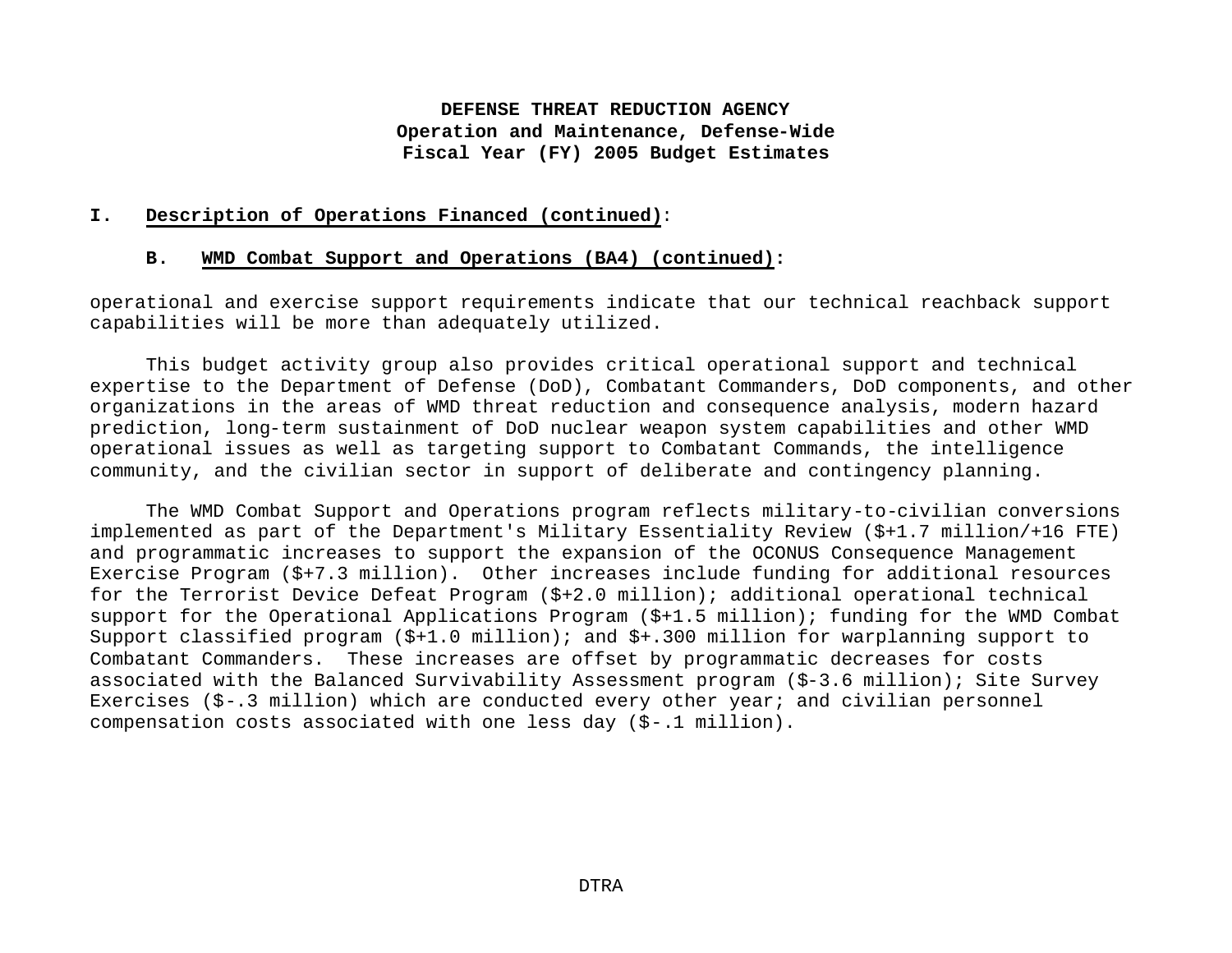#### **I. Description of Operations Financed (continued)**:

|                |  |                                                |  | (Dollars in Thousands)   |  |  |  |        |
|----------------|--|------------------------------------------------|--|--------------------------|--|--|--|--------|
| $\mathsf{C}$ . |  | Arms Control Inspections and Technology (BA4): |  | FY 2003* FY 2004 FY 2005 |  |  |  |        |
|                |  |                                                |  | 141,163 68,510           |  |  |  | 80.792 |

As an integral part of the U.S. national security strategy, arms control activities enhance confidence in treaty and agreement compliance through effective inspection, monitoring, and verification, and thus contribute to a more stable and calculable world balance of power.

The United States seeks to reduce the threat from weapons of mass destruction (WMD) in a number of ways, particularly through treaty and non-treaty efforts to control, safeguard and eliminate existing weapons. As the focal point for implementing U.S. treaty inspection, escort and monitoring activities, the Defense Threat Reduction Agency (DTRA) executes current arms control treaties and agreements and prepares for planned or proposed initiatives. Moreover, through the implementation of both conventional and strategic arms control agreements, and experience gained therefrom, DTRA is increasingly involved in shaping the international security environment through on-site activities in post-conflict stabilization operations. Additionally, as monitors for force withdrawals from regional trouble spots, DTRA inspectors provide to the Secretary of Defense first-hand evidence that international commitments are fulfilled. Through the verifiable reduction of the world's stockpiles of nuclear, chemical, and conventional weapons, as well as the training and equipping of law enforcement and border guard personnel in the Former Soviet Union (FSU), Eastern Europe, and Baltic countries, U.S. security interests are directly enhanced by the DTRA arms control mission.

The DTRA Arms Control program has three primary objectives: to conduct United States Government inspections of foreign facilities, territories or events; to coordinate and

\*Actuals include FY 2003 Supplemental Funding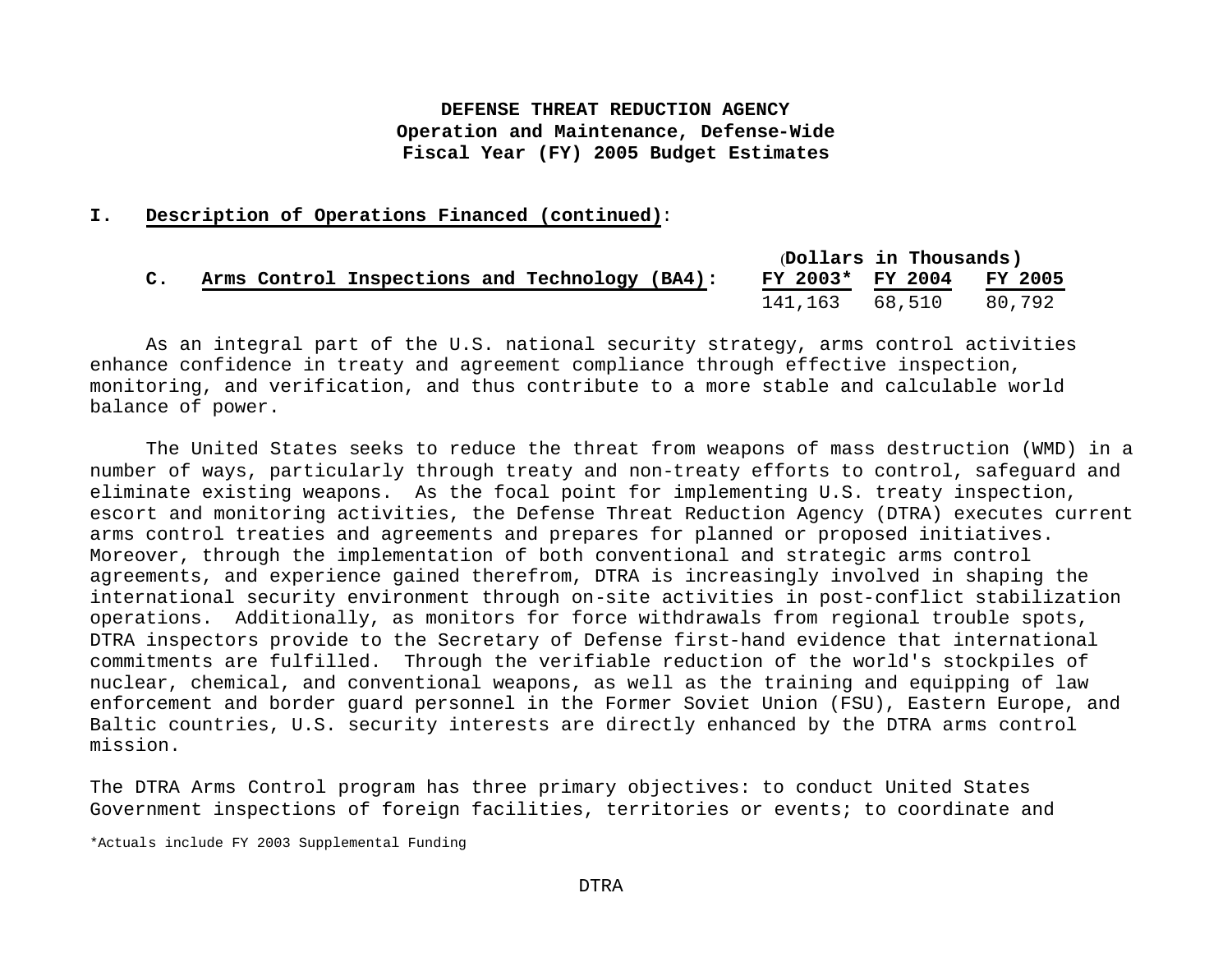#### **I. Description of Operations Financed (continued)**:

#### **C. Arms Control Inspections and Technology (BA4) (continued):**

conduct the escort of inspection teams for inspections or continuous monitoring activities in the United States and at U.S. facilities overseas; and to acquire and field technology capabilities required to implement, comply with, and allow full exercise of U.S. rights and prerogatives under existing and projected arms control treaties and agreements. The full and faithful implementation of existing arms control agreements remains an important element of the Administration's national security policy. To accomplish its mission, DTRA organizes, trains, equips, deploys, and exercises operational control over inspection, monitoring, and escort teams, to ensure that the United States Government can exercise its full treaty rights for on-site inspection and to protect United States treaty rights with respect to inspected sites or activities. The DTRA also provides technical advice to United States Government elements concerned with developing, implementing, or evaluating compliance with arms control treaties and agreements. DTRA executes other missions requiring unique skills, organization, or experience resident in DTRA

DTRA concluded the inspection regimen under the Intermediate-Range Nuclear Forces (INF) Treaty in May 2001. DTRA continues its efforts to carry out the inspection, escort, and monitoring provisions of Strategic Arms Reduction Treaty, Conventional Armed Forces in Europe Treaty, Open Skies Treaty, Chemical Weapons Convention, Plutonium Production Reactor Agreement, and the International Counterproliferation Program. Other missions include support for the Bosnia Peace Plan initiative, Biological Weapons Convention, Confidence and Security Building Measures, Technical Equipment Inspections Program, Defense Treaty Inspection Readiness Program, International Atomic Energy Agency Strengthened Safeguards System Protocol, Fissile Material Cutoff Treaty, and Mayak Transparency Protocol. Limited support was provided to the United Nations Monitoring, Verification, and Inspection Commission on Iraq in the first three quarters of FY 2003, but is not included in the FY 2004 current estimate and FY 2005 budget request since continued Congressional Authority for Department of Defense (DoD) support is not expected.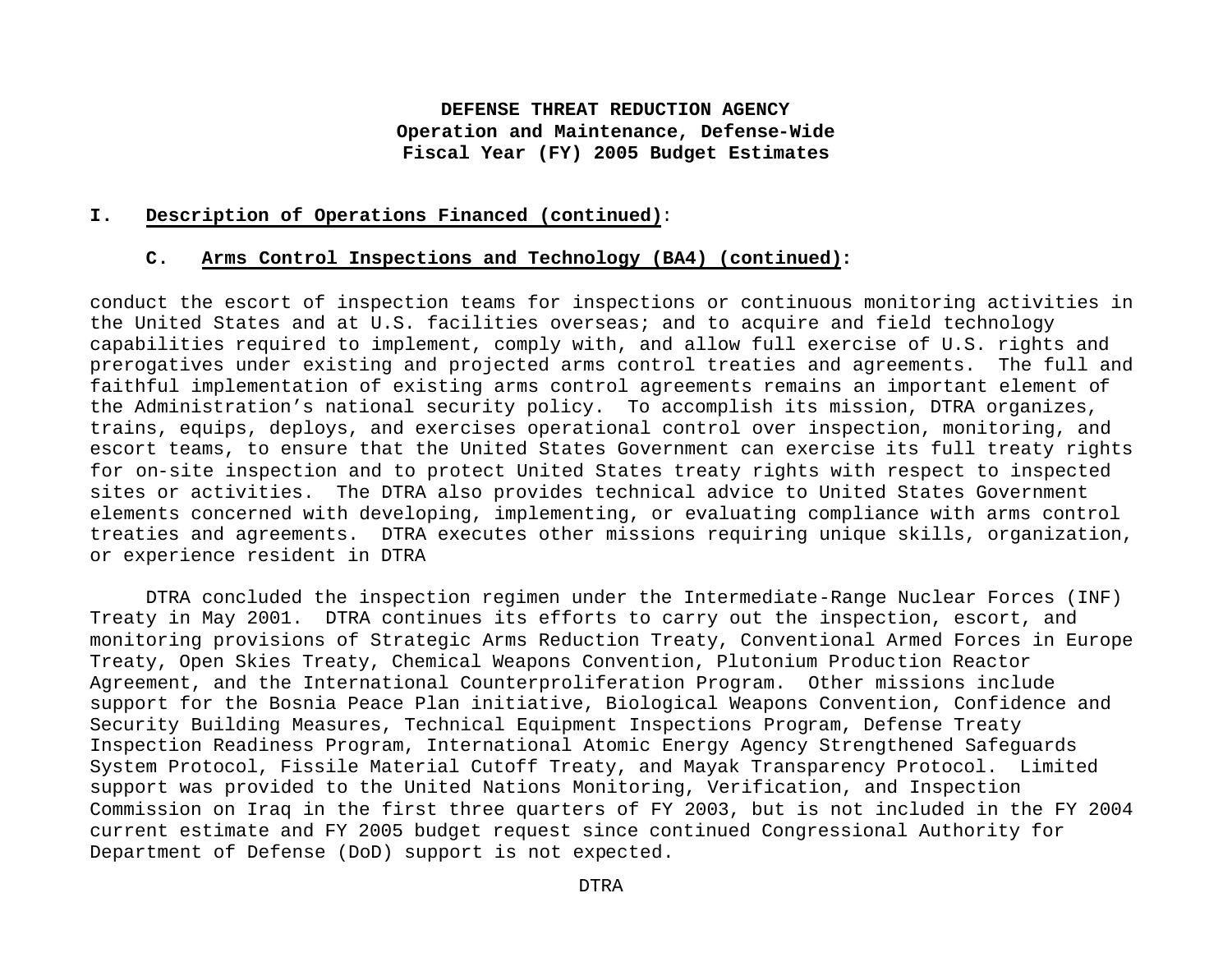#### **I. Description of Operations Financed (continued)**:

#### **C. Arms Control Inspections and Technology (BA4) (continued):**

The DTRA FY 2005 Arms Control budget submission provides support for the full range of treaty implementation requirements and reflects the latest revision to treaty entry-intoforce (EIF) dates as well as the latest assumptions for inspection and compliance requirements:

#### **BUDGET TREATY ASSUMPTIONS**

| <b>TREATY</b>    | <b>ASSUMPTIONS</b>                      | <b>TREATY</b>                                                     | <b>ASSUMPTIONS</b>  |
|------------------|-----------------------------------------|-------------------------------------------------------------------|---------------------|
| INF              | Inspection Regime ended 31 May 2001     | ICP                                                               | $EIF-1$ Dec 1996    |
| START            | EIF-5 Dec $1994;$                       | CFE                                                               | EIF 17 Jul 1992     |
|                  | Baseline completed 30 June 1995;        | CFE Adapt.                                                        | EIF-1st Otr FY 2005 |
|                  | Other inspection activities continue    |                                                                   |                     |
|                  |                                         | IAEA                                                              | EIF-3rd Otr FY 2004 |
| NTBT             | -TTBT Stand-down                        |                                                                   |                     |
|                  | -CTBT No implementation costs           | Plutonium Production Reactor EIF-23 Sept 1997<br>Agreement (PPRA) |                     |
| CW<br>Open Skies | CWC EIF-29 April 1997<br>EIF-1 Jan 2002 | Mayak Transparency Protocol                                       | EIF-3rd Otr FY 2004 |
|                  |                                         | Fissile Material Cutoff                                           | EIF-2nd Otr FY 2004 |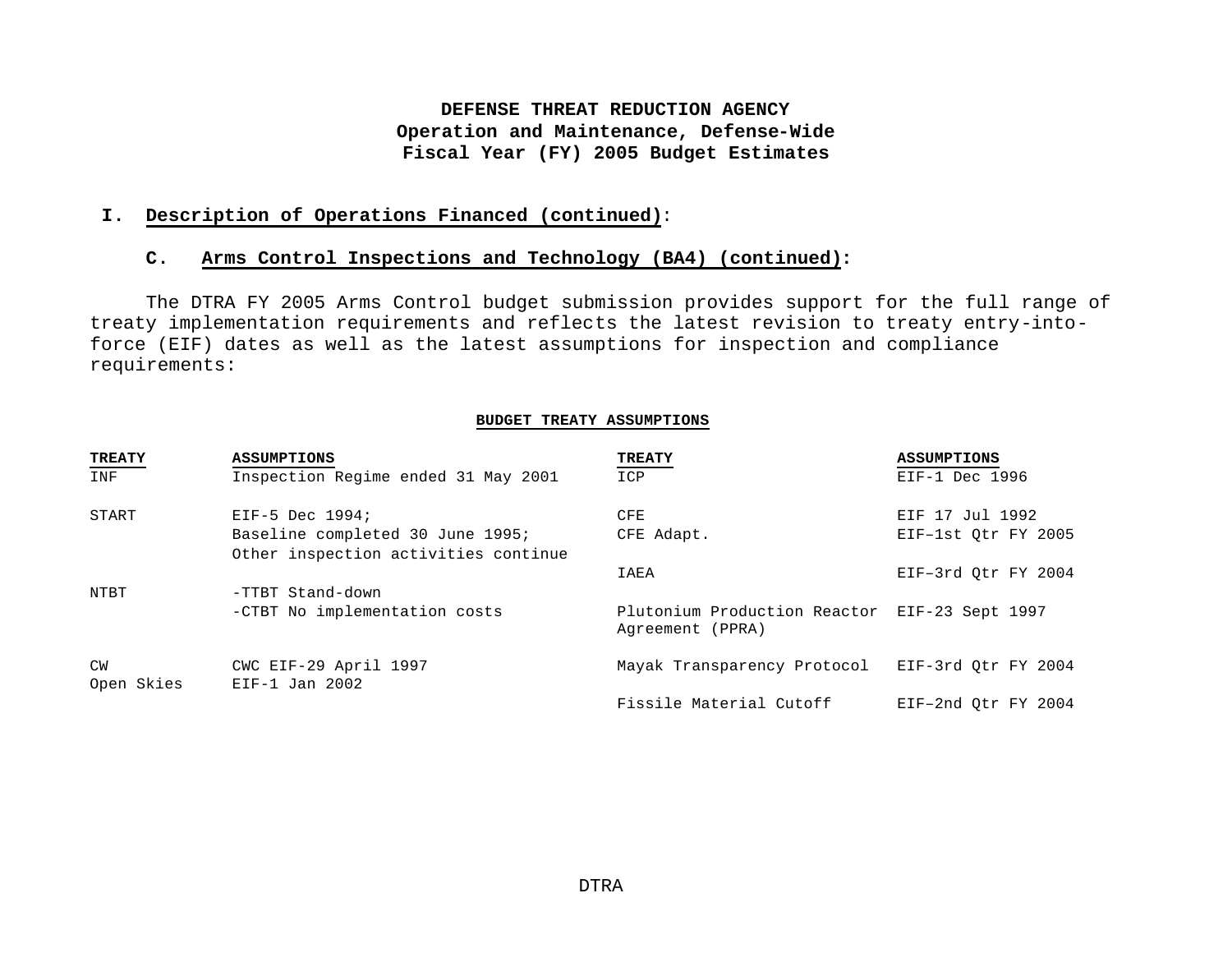#### **I. Description of Operations Financed (continued)**:

#### **C. Arms Control Inspections and Technology (BA4) (continued):**

#### **1) Strategic Arms Reduction Treaty:**

DTRA's mission includes planning to accomplish inspection and escort activities in accordance with the terms of the Strategic Arms Reduction Treaty (START). This mission requires support in the areas of: inspections, escort activities, Portal Perimeter Continuous Monitoring (PPCM), and mock training activities. This funding will permit DTRA to accomplish its responsibilities with respect to U.S. implementation of the treaty in the time frame specified. The program does not include the cost of transparency workload of the Treaty of Moscow signed by the U.S. and Russia in May 2002. Implementation requirements are being defined in the Bilateral Implementation Commission (BIC) process. The DTRA mission also includes planning for possible future START-like Agreements.

The FY 2004 current estimate for START is \$10.8 million; the FY 2005 budget request is \$9.0 million.

#### **2) Conventional Armed Forces in Europe Treaty:**

The DTRA arms control program is required to provide support for the Conventional Armed Forces in Europe (CFE) Treaty ensuring the former Warsaw Pact countries compliance. CFE is a multilateral treaty between countries of the former Warsaw Pact and NATO. The United States is allocated 15 percent of the active inspections available to NATO. An adapted CFE Treaty was signed by States Parties at the November 1999 Istanbul Organization for Security and Cooperation in Europe (OSCE) Summit. At the earliest, EIF for the amended CFE is anticipated 1<sup>st</sup> Quarter FY 2005.

The FY 2004 current estimate for CFE is \$2.5 million; the FY 2005 budget request is \$2.6 million.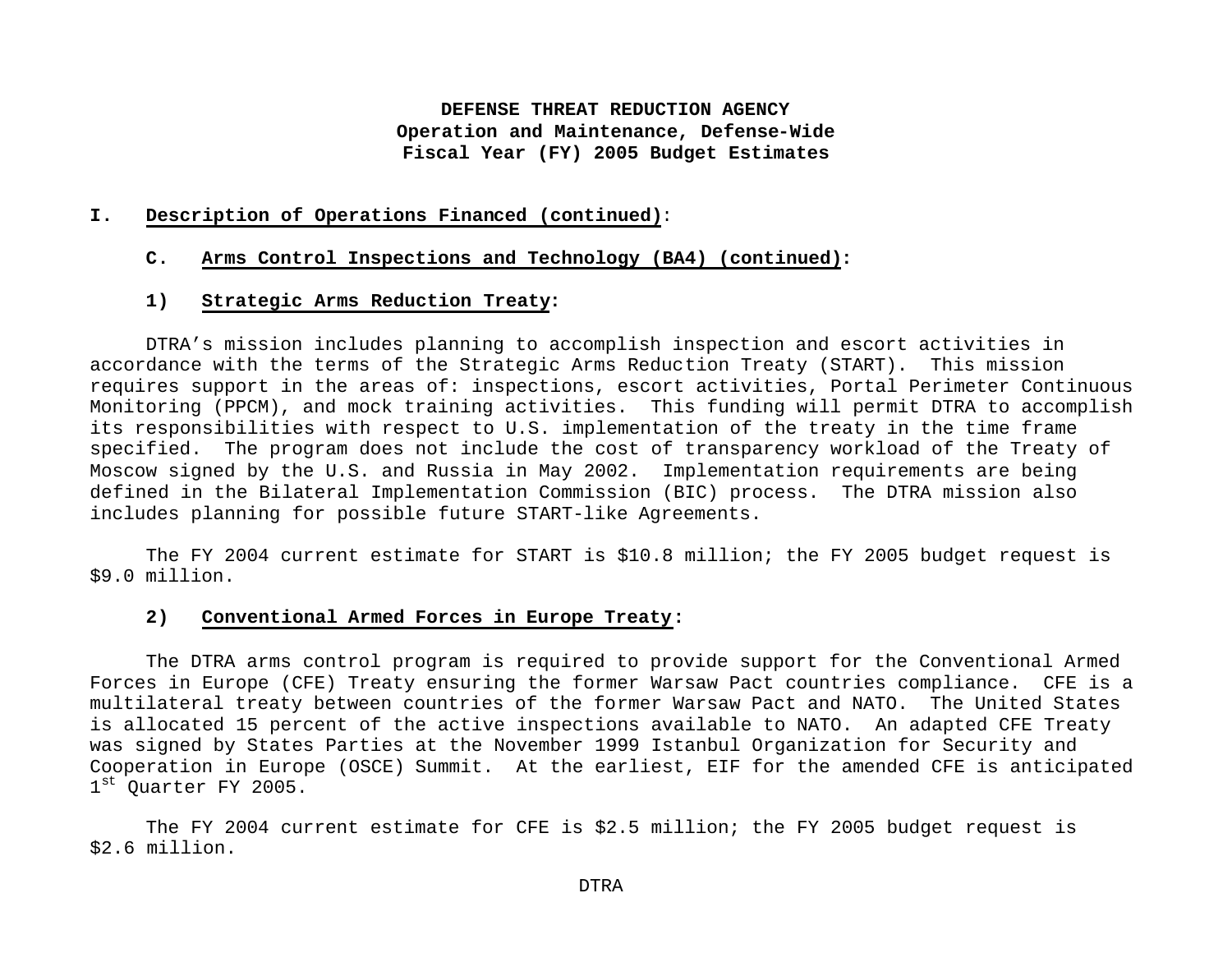#### **I. Description of Operations Financed (continued)**:

#### **C. Arms Control Inspections and Technology (BA4) (continued):**

#### **3) Chemical Weapons Convention:**

Funds for the Chemical Weapons Convention (CWC) are required to accomplish escort activities of international inspectors from the Organization for the Prohibition of Chemical Weapons (OPCW) and ensure compliance with the terms of the multilateral CWC. The OPCW will conduct periodic inspections of CW storage facilities and monitor the continuous destruction of CW weapons at chemical demilitarization facilities and neutralization operations until all weapons at the site have been destroyed. Continuous monitoring is currently occurring at Tooele, Utah; Aberdeen, Maryland; and Anniston, Alabama. New sites expected to be on line in FY 2004 are at Umatilla, Oregon, and Newport, Indiana. Monitoring activity at Pine Bluff is scheduled for FY 2005. The OPCW will also conduct periodic inspections at former CW production facilities until these have been certified by the OPCW as destroyed.

The FY 2004 current estimate for CWC is \$8.7 million; the FY 2005 budget request is \$10.6 million.

## **4) Open Skies Treaty:**

Open Skies (OS) is a multilateral treaty involving the European states (East and West), the Republic of Belarus and the Russian Federation Group of State Parties, Canada, and the United States. OS involves reciprocal over-flights of states using specific aircraft with specified sensors. DTRA has been directed to plan and prepare for receiving and conducting Open Skies observation missions and for conducting and participating in aircraft and sensor certification inspections. OS EIF 1 January 2002.

The FY 2004 current estimate for Open Skies is \$4.4 million; the FY 2005 budget request is \$4.2 million.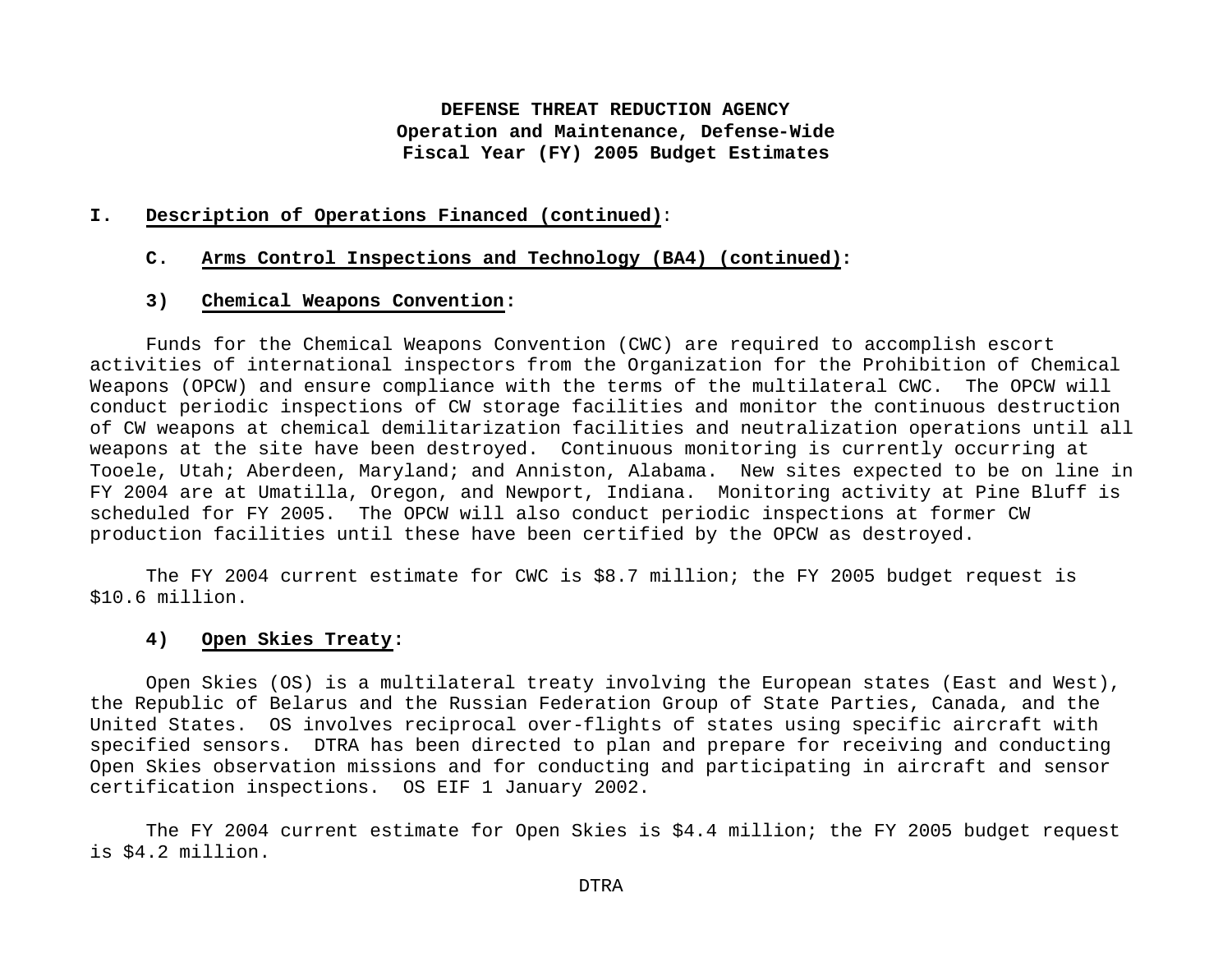#### **I. Description of Operations Financed (continued)**:

#### **C. Arms Control Inspections and Technology (BA4) (continued):**

#### **5) International Counterproliferation Program (ICP):**

The DoD International Counter-proliferation Program (ICP) combines a cooperative effort between the DoD/Federal Bureau of Investigation (FBI) and DoD/Customs programs. Participating governments of the Former Soviet Union (FSU), the Baltics, and Eastern Europe have agreed to work with the U.S. to stem the proliferation of WMD. Funding allows the ICP program to engage countries in regions that have made the long-term commitment to work cooperatively with the U.S. to stop the proliferation of WMD. Funding permits the establishment of a series of specialized training programs designed for foreign officials involved with border security, customs, and law enforcement. Additionally, some program training courses are designed to deliver equipment to enable partner countries to deter, detect, investigate, and respond to the attempted proliferation of WMD thus achieving the prime objective of the ICP.

The FY 2004 current estimate for ICP is \$9.4 million; the FY 2005 budget request is \$10.1 million.

#### **6) Arms Control Technology:**

DTRA has maintained a Research, Development, Testing and Evaluation program associated with the development of arms control technologies. The associated Operation and Maintenance (O&M) implementation programs were transferred to the Army and Air Force in FY 2004. The remainder of the FY 2004 program supports the operation and maintenance of the Compliance Monitoring Tracking System (CMTS), which satisfies U.S. compliance obligations under multiple treaties in support of operational military commands. The FY 2004 current estimate for Arms Control Technology is \$2.3 million; the FY 2005 budget request is \$3.0 million.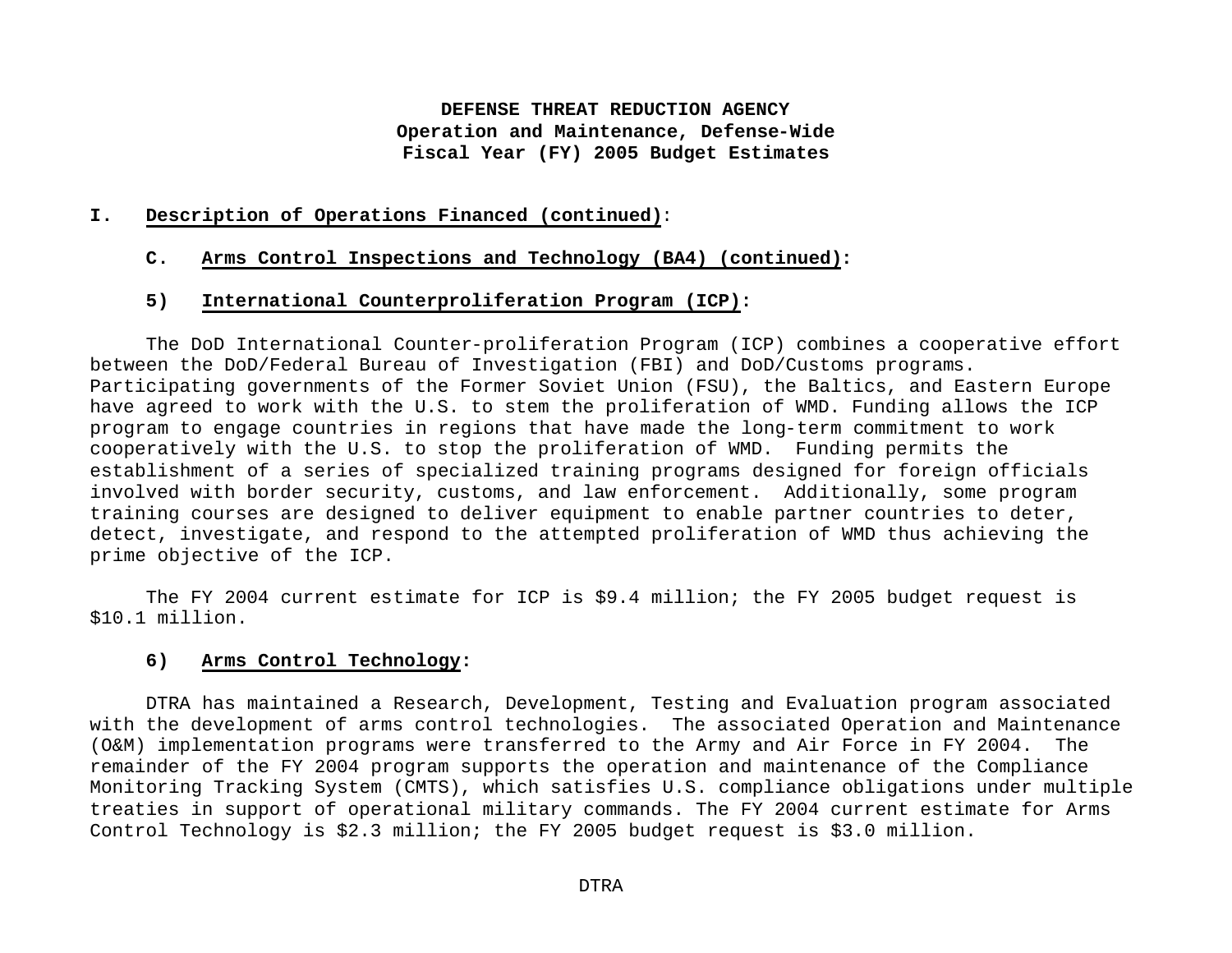#### **I. Description of Operations Financed (continued)**:

#### **C. Arms Control Inspections and Technology (BA4) (continued):**

#### **7) Other Arms Control Missions**:

The primary mission of the DTRA arms control program is to conduct on-site inspections and continuous monitoring by U.S. personnel at specified facilities overseas, and to coordinate and conduct the escort of inspection teams for inspections or continuous monitoring activities in the United States and at U.S. facilities overseas.

DTRA's mission has expanded to include other special interest projects, such as Confidence and Security Building Measures (CSBM) inspections and evaluations, which are associated with the Conference on Security and Cooperation in Europe (CSCE). DoD also designated DTRA as the Executive Agent for the Defense Treaty Inspection Readiness Program (DTIRP); DoD support to UNMOVIC; and the Technical Equipment Inspections (TEI) Program. DTRA has also been tasked to provide assistance to support administrative efforts to develop alternatives to enhance compliance and increase transparencies associated with the Biological Weapons Convention (BWC), the Bosnia Peace Plan, the Mayak Transparency Protocol, and the International Atomic Energy Agency (IAEA) Strengthened Safeguards Program. Also included in the Other Missions category is general operational support which includes Office of the Secretary of Defense (OSD) treaty management support, civilian payroll for all arms control activities, program management functions that cannot be directly linked to a specific treaty, and facilities, utilities, furniture, and office automation.

The FY 2004 current estimate for Other Missions is \$30.4 million; the FY 2005 budget request is \$41.2 million.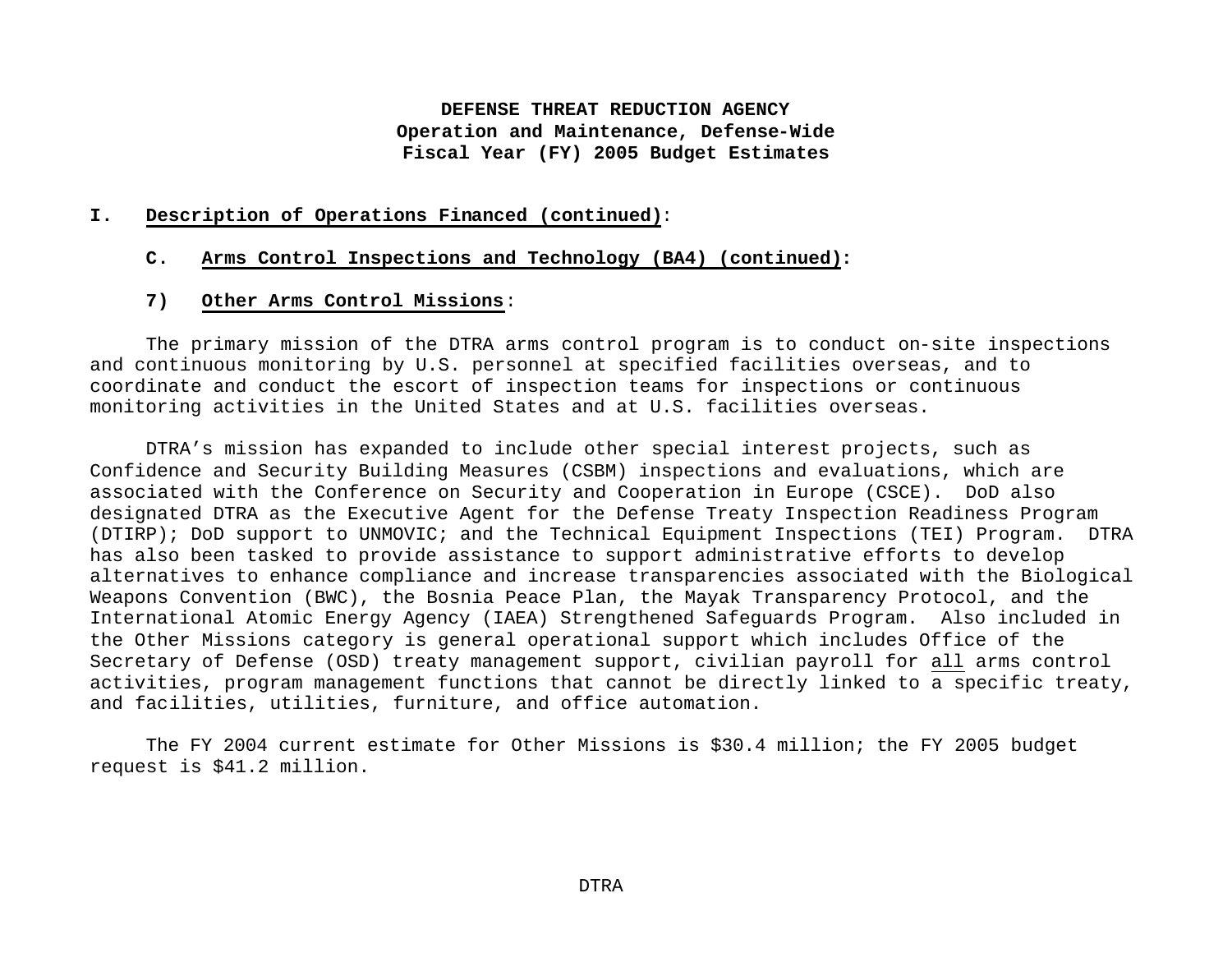## **I. Description of Operations Financed (continued)**:

#### **C. Arms Control Inspections and Technology (BA4) (continued):**

## **7) Other Missions (continued)**:

| Other Missions                                   | FY 2004           | FY 2005                  |
|--------------------------------------------------|-------------------|--------------------------|
|                                                  | Current Estimate  | Estimate                 |
|                                                  | (\$ in thousands) | $(\hat{S}$ in thousands) |
| International Atomic Energy Agency (IAEA)        | 26                | 108                      |
| - Strengthened Safeguards Program                |                   |                          |
| Plutonium Production Reactor Agreements (PPRA)   | 644               | 1,145                    |
| Biological Weapons Convention (BWC)              |                   | 102                      |
| Mayak Transparency Protocol                      | 905               | 2,836                    |
| Fissile Material Cutoff Treaty (FMCT)            | 25                | 61                       |
| Defense Treaty Readiness Program (DTIRP)         | 1,430             | 1,518                    |
| Confidence and Security Building Measures (CSBM) | 161               | 168                      |
| Technical Equipment Inspection (TEI)             | 494               | 865                      |
| DoD Support to UNMOVIC                           | $\Omega$          | - 0                      |
| Infrastructure, Treaty Management Support, and   | 26,701            | 34,422                   |
| Civilian Payroll*                                |                   |                          |
| Total                                            | 30,387            | 41,225                   |

\*The Other Missions program includes an increase of (\$+5.8 million/+59 FTE) for the military-to-civilian conversions implemented as part of the Department's Military Essentiality Review.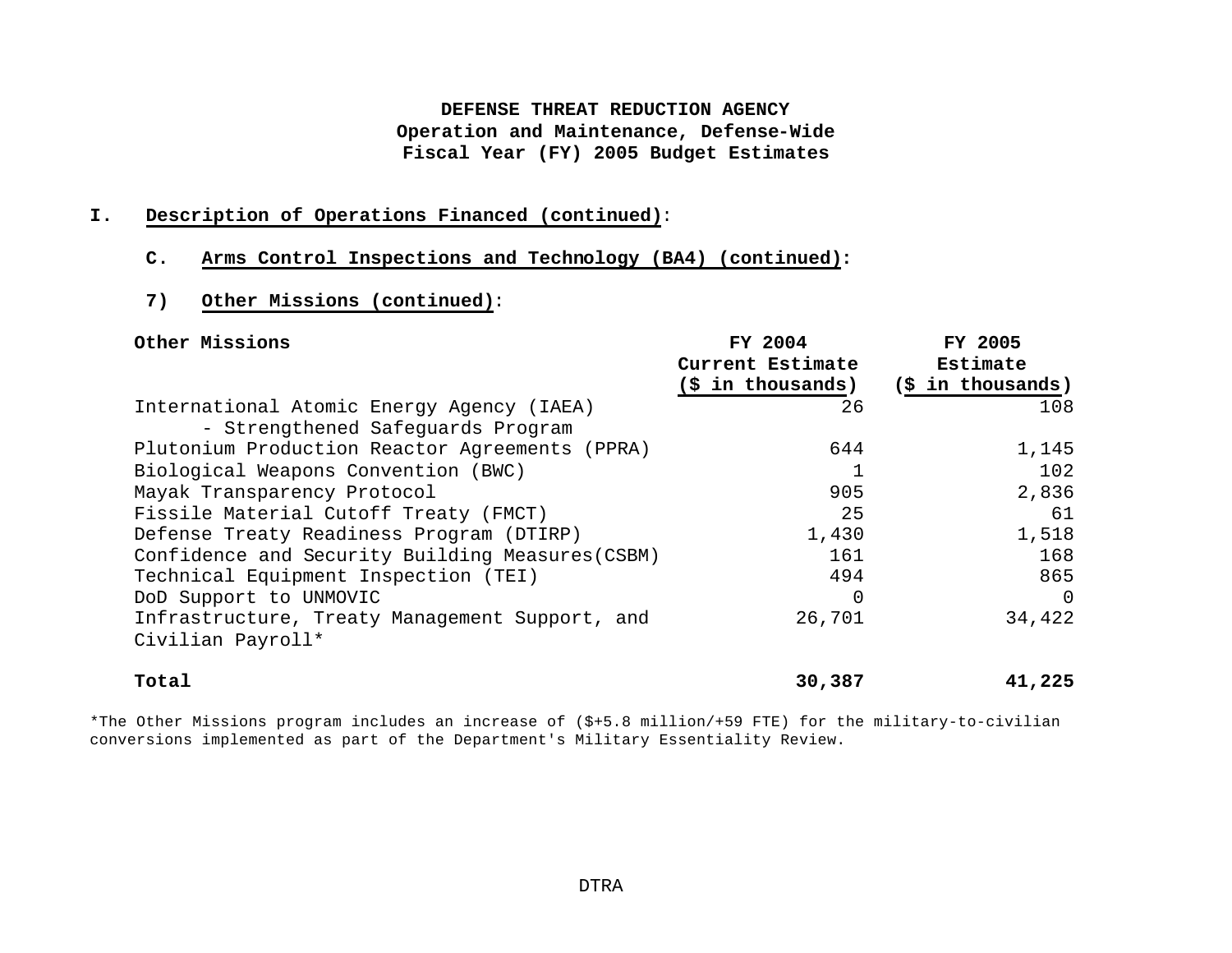#### **I. Description of Operations Financed (continued)**:

#### **D. DTRA Core Operational Support Activities (BA4):**

The DTRA Core Operational Support Activities program represents a wide range of enabling functions which provide the necessary resources to support the Agency's core mission essential functions---to safeguard America and its friends from weapons of mass destruction (WMD) by reducing the present threat and preparing for the future threat. The DTRA is organized by *mission essential* and *enabling* functions to effectively carry out its goals and objectives. The strong enabling functions, which comprise the Core Operational Support Activities program, are the foundation of everything DTRA does---resource management, security and asset protection, information management, and acquisition and logistics management---and provide the safety, security, and efficiency necessary for mission success. Activities funded in this budget activity group provide for the essential management, planning, and administration of management headquarters functions, operational, and administrative support to all DTRA functional organizations.

The DTRA Core Operational Support Activities program reflects a transfer of funds from Procurement, D-W (PD-W) to O&M, D-W, (\$+1.9 million) (Expense/Investment Threshold change); and a transfer of the Defense Threat Reduction Information Analysis Center from DTRA's Research, Development, Test, and Evaluation (RDT&E) appropriation to DTRA's O&M, D-W (\$+3.0 million). Other increases reflect programmatic adjustments due to the military-tocivilian conversions implemented as part of the Department's Military Essentiality Review (\$+3.3 million/+33 FTE); Nevada Test Site Restoration (\$+2.5 million); and Counterintelligence Program Support (\$+.6 million). These increases are offset by programmatic decreases for costs associated with the Civilian Personnel Compensation (\$-.1 million) and DTRA's National Capital Region Relocation Effort (\$-3.9 million).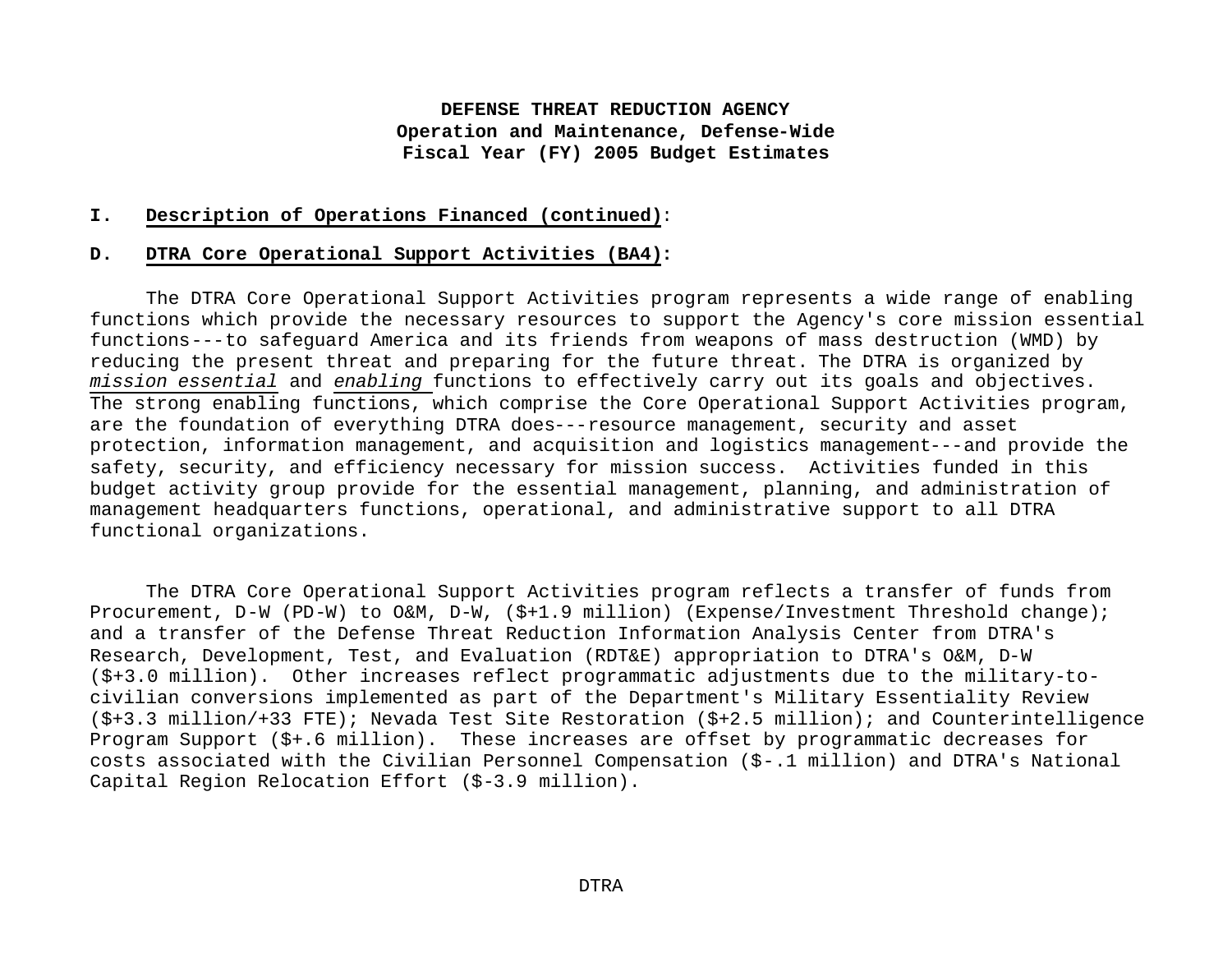#### **I. Description of Operations Financed (continued)**:

#### **D. DTRA Core Operational Support Activities (BA4) (continued):**

The DTRA has integrated its core support operations, functions, and resources-- providing the highest possible level of support to the DTRA missions. The DTRA management headquarters and operational support functions include: the Office of the Director; logistics and engineering; information technology support; counterintelligence; financial and human resources management; physical and information security; acquisition management; communications systems; Albuquerque field office support; physical plant equipment, real estate (rent, etc.), and facilities management; and administrative support operations. Civilian personnel costs represent nearly 34% of the total resources associated with this budget activity group.

|                               |        | (Dollars in Thousands)  |        |  |  |  |
|-------------------------------|--------|-------------------------|--------|--|--|--|
| Logistics Support Activities: |        | FY 2003 FY 2004 FY 2005 |        |  |  |  |
|                               | 16,265 | 22,195                  | 21,498 |  |  |  |

Logistics support activities include leasing real estate through the General Services Administration and private sources; supply, equipment and material management, including physical plant equipment; facilities management; warehouse operations; civil engineeringrelated functions including environmental and safety engineering; and, transportation services.

|                                      |         | (Dollars in Thousands) |        |
|--------------------------------------|---------|------------------------|--------|
| Information Technology (IT) Support: | FY 2003 | FY 2004 FY 2005        |        |
|                                      | 24,029  | 28,581                 | 34,807 |

IT support includes developing DTRA-level information management capital investment strategies, and assisting the organizational components by providing IT services to the mission areas of arms reduction, arms control treaties, proliferation prevention, force protection, chem-bio defense, combat support, technology development, and the Cooperative Threat Reduction Program.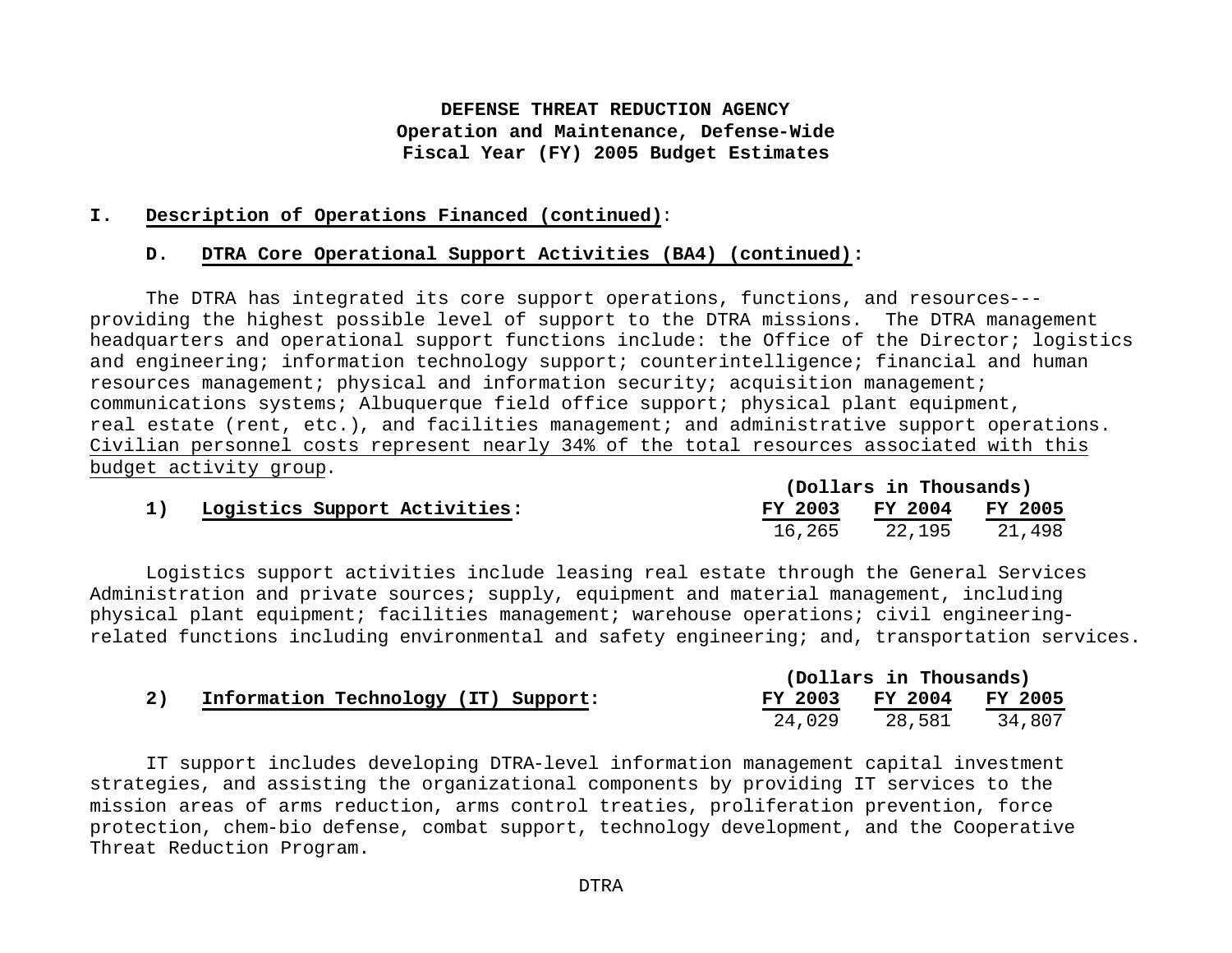#### **I. Description of Operations Financed (continued)**:

#### **D. DTRA Core Operational Support Activities (BA4) (continued):**

IT support is provided to the DTRA end user via office automation help desk services and IT infrastructure (Local Area Network) services that are accomplished through contracted outsourcing. Specific IT support is also tailored to address base-level and long-haul communications requirements. Base-level support consists of providing pagers, cellular phones and local telephone service. Long-haul communications includes providing Data/Voice/AUTODIN and Defense Messaging Service capabilities to points outside the local area via the Wide Area Network. This support also includes video teleconferencing and the maintenance and operation of DTRA world-wide communications equipment.

|                                 |        | (Dollars in Thousands)  |  |  |  |
|---------------------------------|--------|-------------------------|--|--|--|
| Other Core Operational Support: |        | FY 2003 FY 2004 FY 2005 |  |  |  |
|                                 | 62,943 | 74,021 77,479           |  |  |  |

Civilian personnel costs represent nearly 42% of the total resources associated with Other Core Operational Support, which comprises both the business and management headquarters functions for the entire Agency.

Costs for DFAS services are also provided for in this program. Functions supported include activities associated with the Office of the Director, counterintelligence, financial and human resources management, personnel and information security, acquisition management, inspector general, general counsel, equal opportunity, congressional liaison, public affairs, quality management, safety and occupational health, and administrative support operations.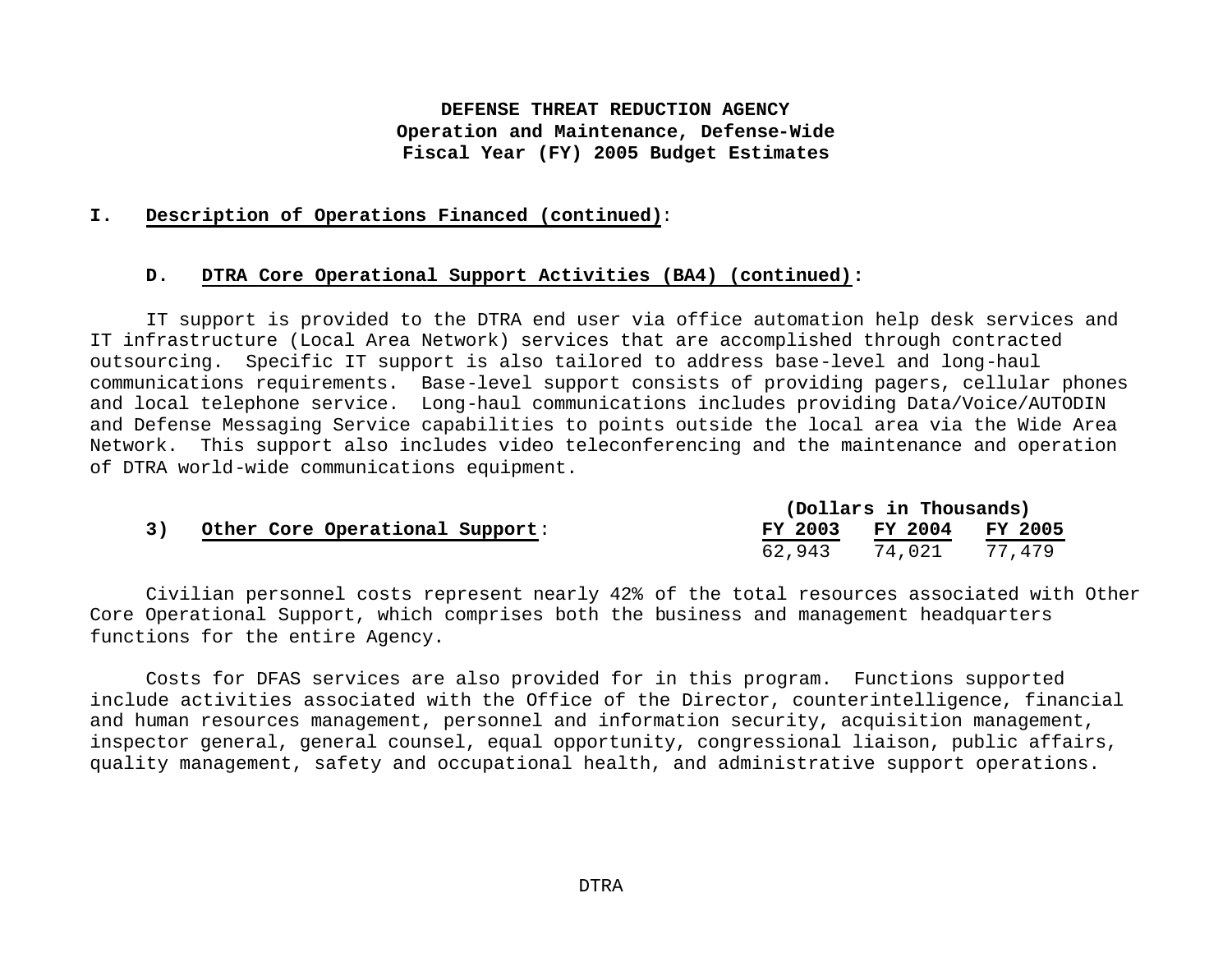## **II. Force Structure Summary: Not Applicable**

## **III. Financial Summary (O&M: \$ in Thousands):**

## **A. Subactivity Group:**

**1**

|                                                                 |                    |                          | FY 2004       |                     |                            |
|-----------------------------------------------------------------|--------------------|--------------------------|---------------|---------------------|----------------------------|
|                                                                 | FY 2003<br>Actuals | <b>Budget</b><br>Request | Appropriation | Current<br>Estimate | <b>FY 2005</b><br>Estimate |
| BA 3: Training and Recruiting<br>Defense Nuclear Weapons School | 1,401              | 4,796                    | 4,796         | 4,859               | 5,968                      |
| BA 4: Administrative and Service<br>Wide Activities             |                    |                          |               |                     |                            |
| WMD Combat Support & Operations                                 | 114,390            | 97,756                   | 96,664        | 93,508              | 104,907                    |
| Arms Control Insp. and Tech                                     | 141,163            | 76,644                   | 75,776        | 68,510              | 80,792                     |
| Logistics Support Activities                                    | 16,265             | 25,297                   | 24,456        | 22,195              | 21,498                     |
| Information Tech Support                                        | 24,029             | 29,849                   | 28,316        | 28,581              | 34,807                     |
| Other Core Operational Support                                  | 62,943             | 61,700                   | 61,466        | 74,021              | 77,479                     |
| Sub-total BA4                                                   | 358,790            | 291,246                  | 286,678       | 286,815             | 319,483                    |
| Total DTRA                                                      | 360,191            | 296,042                  | 291,474       | 291,674             | 325,451                    |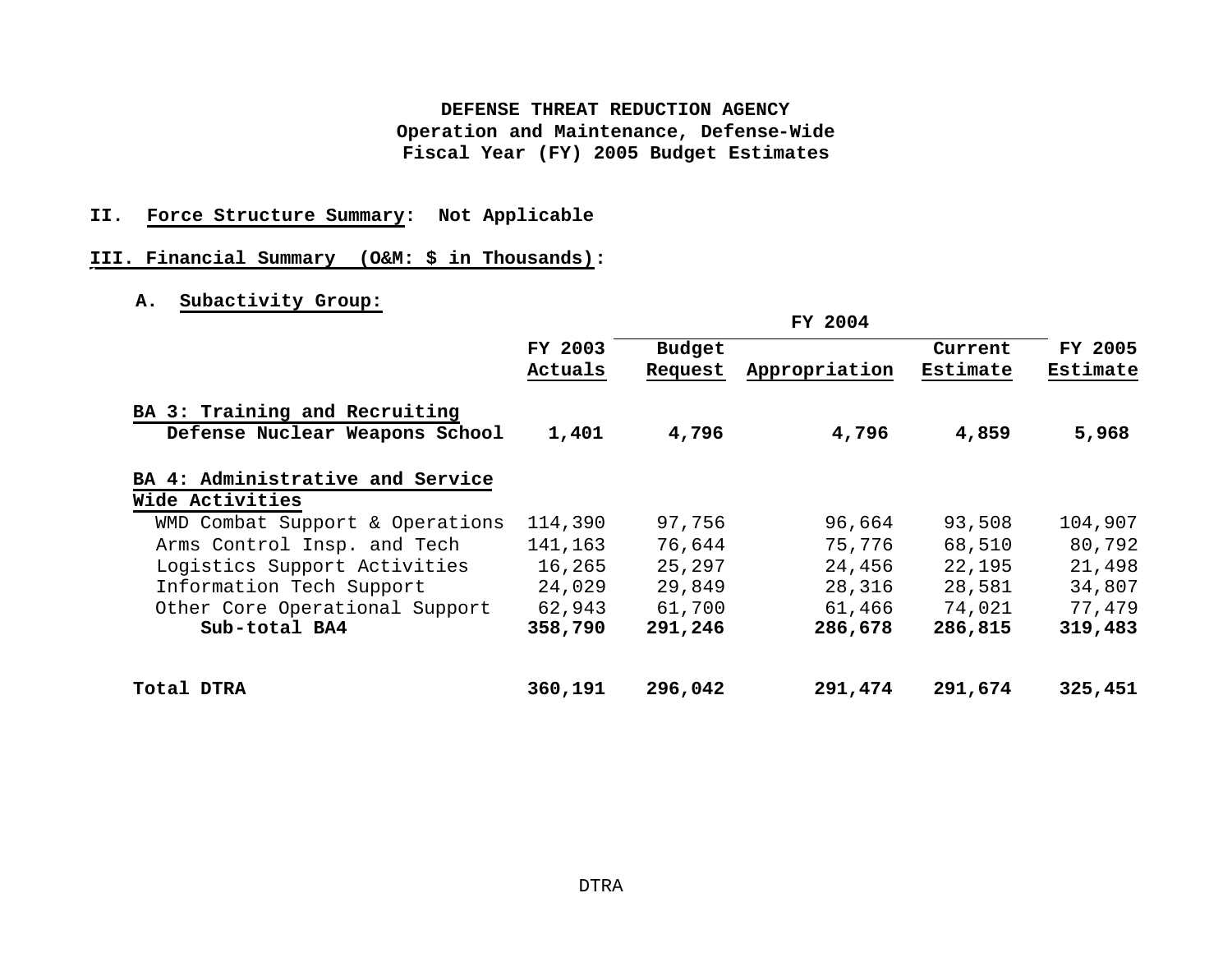## **III. Financial Summary (O&M: \$ in Thousands) (continued):**

| B. Reconciliation Summary:                     | Change    | Change                    |
|------------------------------------------------|-----------|---------------------------|
|                                                |           | FY 2004/2004 FY 2004/2005 |
| 1. Baseline Funding                            | 296,042   | 291,674                   |
| Congressional Adjustments (Distributed)        | $-1,056$  |                           |
| Congressional Adjustments (Undistributed)      |           |                           |
| Congressional Adjustments (General Provisions) | $-3,331$  |                           |
| Congressional Earmark Billpayer                | $-181$    |                           |
| 2. Appropriated Amount (Subtotal)              | 291,474   |                           |
| Adjustments to Meet Congressional Intent       |           |                           |
| Across-the-board Reduction (Rescission)        |           |                           |
| Approved Reprogrammings/Transfers              |           |                           |
| 3. Emergency Supplemental (P.L. 108-106)       | 52,627    |                           |
| 4. Less Emergency Supplemental (P.L. 108-106)  | $-52,627$ |                           |
| 5. Price Change                                | 2,030     | 2,993                     |
| 6. Program Changes                             | $-1,830$  | 30,784                    |
| 7. Current Estimate                            | 291,674   | 325,451                   |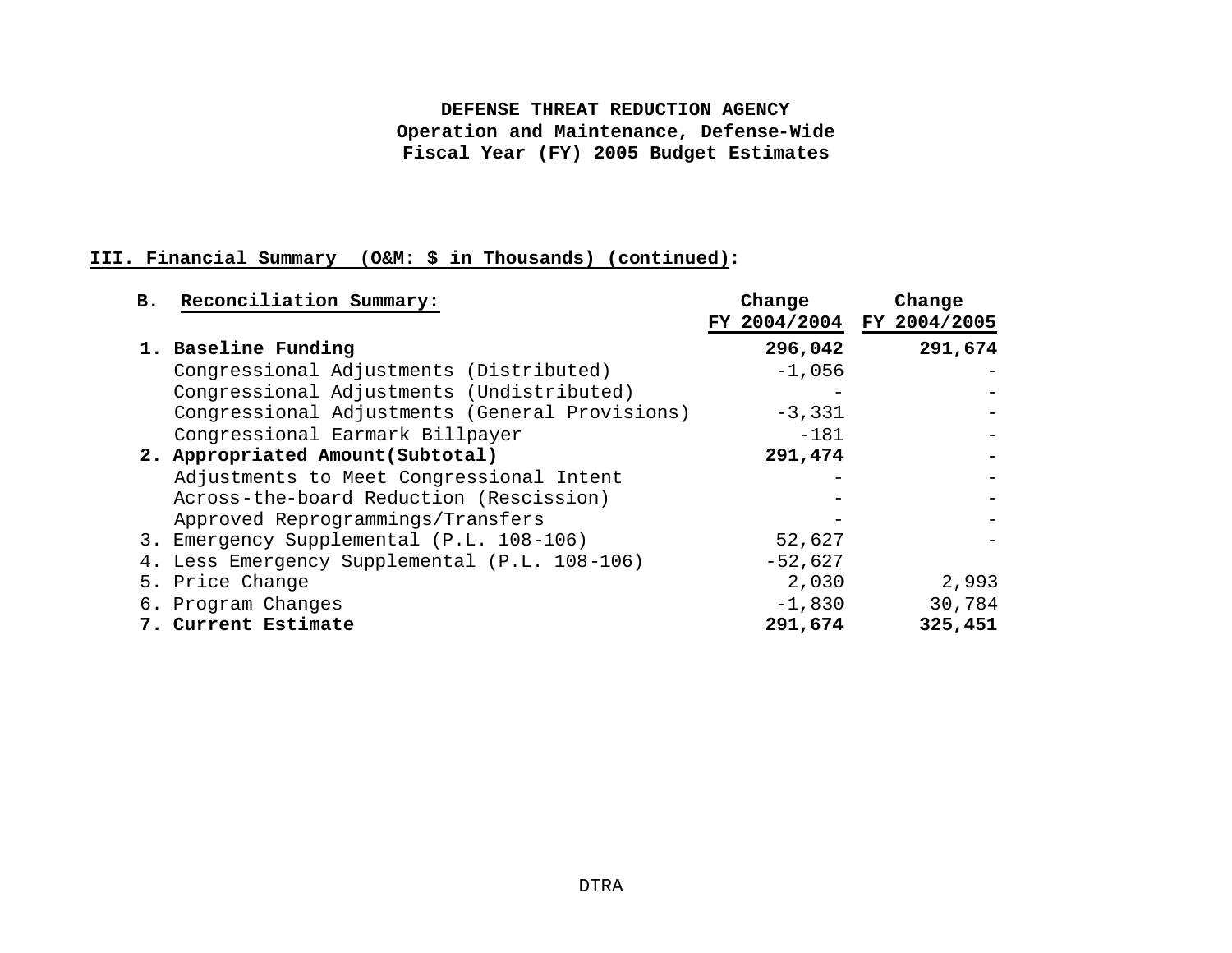## **III. Financial Summary (O&M: \$ in Thousands) (continued):**

| $\mathbf{C}$ . | Reconciliation of Increases and Decreases:                              | BA 3           | BA 4                  | Total             |
|----------------|-------------------------------------------------------------------------|----------------|-----------------------|-------------------|
|                | FY 2004 President's Budget Request                                      | 4,796          | 291,246               | 296,042           |
|                | 1. Congressional Adjustments                                            |                |                       |                   |
|                | a. Distributed Adjustments                                              |                |                       |                   |
|                | Southwest Asia Contingency Operations                                   | $\Omega$       |                       | $-1,056 -1,056$   |
|                | b. Undistributed Adjustments                                            | $\Omega$       | $\Omega$              | $\Omega$          |
|                | c. General Provisions                                                   |                |                       |                   |
|                | 1) Section 8094-Professional Support Services                           | $\Omega$       |                       | $-1,654$ $-1,654$ |
|                | 2) Section 8101-Cost Growth Information Technology                      | $\overline{0}$ | $-268$                | $-268$            |
|                | 3) Section 8126-Management Efficiencies                                 | $\Omega$       | $-1,409$              | $-1,409$          |
|                | d. Congressional Earmark Section 8044-Indian Lands                      | 0              | $-181$                | $-181$            |
|                | Total Congressional Adjustments                                         | $\Omega$       |                       | $-4.568 - 4.568$  |
|                | FY 2004 Appropriated Amount                                             |                | 4,796 286,678 291,474 |                   |
|                | 2. Emergency Supplemental                                               |                |                       |                   |
|                | Emergency Supplemental Appropriations Act (P.L. 108-106)                |                | 0, 52, 627            | 52,627            |
|                | Funding provides for the DTRA Iraqi weapons assessment disablement, and |                |                       |                   |
|                | storage missions in Iraq. These missions are currently associated with  |                |                       |                   |
|                | nuclear and radiological materials and conventional missiles/weapons;   |                |                       |                   |
|                | funding supports continued training and rotation of military and        |                |                       |                   |
|                | civilian personnel, equipment/clothing replacement, purchase of         |                |                       |                   |
|                | consumables, and augmentation of experts from other agencies,           |                |                       |                   |
|                | communication services, and contractor support for both mission and     |                |                       |                   |
|                | logistic requirements. Funding does not include the final               |                |                       |                   |
|                | nuclear/radiological disposition functions.                             |                |                       |                   |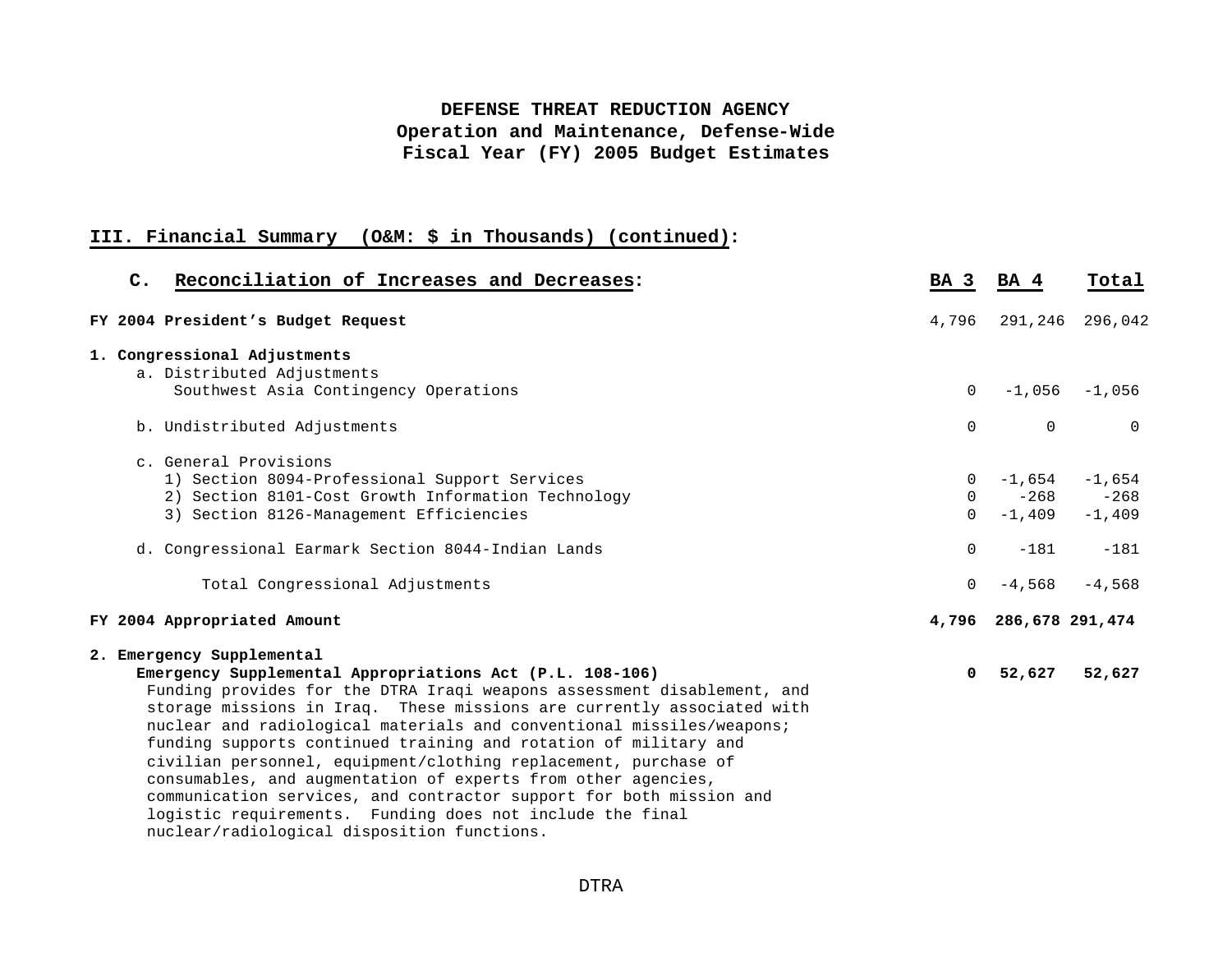| Reconciliation of Increases and Decreases (continued):<br>$\mathsf{C}$ .                                                                                                                                                                                                                                                                                                                                                                                                                                                                                                                                                                                       | BA 3     | BA 4  | Total |
|----------------------------------------------------------------------------------------------------------------------------------------------------------------------------------------------------------------------------------------------------------------------------------------------------------------------------------------------------------------------------------------------------------------------------------------------------------------------------------------------------------------------------------------------------------------------------------------------------------------------------------------------------------------|----------|-------|-------|
| 3. Price Change                                                                                                                                                                                                                                                                                                                                                                                                                                                                                                                                                                                                                                                | 8        | 2,022 | 2,030 |
| 4. Fact-of-Life Changes                                                                                                                                                                                                                                                                                                                                                                                                                                                                                                                                                                                                                                        |          |       |       |
| A) Emergent Requirements:                                                                                                                                                                                                                                                                                                                                                                                                                                                                                                                                                                                                                                      |          |       |       |
| As DTRA moves toward execution of its FY 2004 program, several high-<br>priority unfunded requirements have surfaced that require attention and an<br>internal realignment of DTRA resources in order to support FY 2004<br>requirements.                                                                                                                                                                                                                                                                                                                                                                                                                      |          |       |       |
| 1) Program Increases                                                                                                                                                                                                                                                                                                                                                                                                                                                                                                                                                                                                                                           |          |       |       |
| a) One-Time Costs<br>Next Generation Operating System (FY 2004 Base: \$0)<br>This increase in funding will cover the contract labor required to design,<br>develop, test, and deploy the NGOS and related software to all DTRA<br>workstations, laptop computers, and DTRA network servers. This effort<br>includes the enabling of DoD-mandated Public Key Infrastructure on DTRA's<br>IT infrastructure, upgrading Microsoft Office on end-user workstations and<br>laptops, limited life cycle replacement of desktop workstations required<br>to run NGOS, and performing other IT infrastructure upgrades that are<br>prerequisites to the NGOS roll-out. | $\Omega$ | 2,841 | 2,841 |
| b) Program Growth<br>i. Workers Compensation Coverage for Johnston Atoll Employees<br>(FY 2004 Base: \$0)<br>Wausau Insurance Company provided workers' compensation coverage for employees working on<br>Johnston Atoll through 1996. These employees were employed by DOE contractors but funded by<br>DTRA. As a result, any claim activity associated with these workers' compensation policies is                                                                                                                                                                                                                                                         | $\Omega$ | 500   | 500   |
| the financial responsibility of DTRA. The claims associated with this specific policy have<br>been inactive for a few years. However, new claim developments have surfaced which has caused<br>this policy to become reactivated again.                                                                                                                                                                                                                                                                                                                                                                                                                        |          |       |       |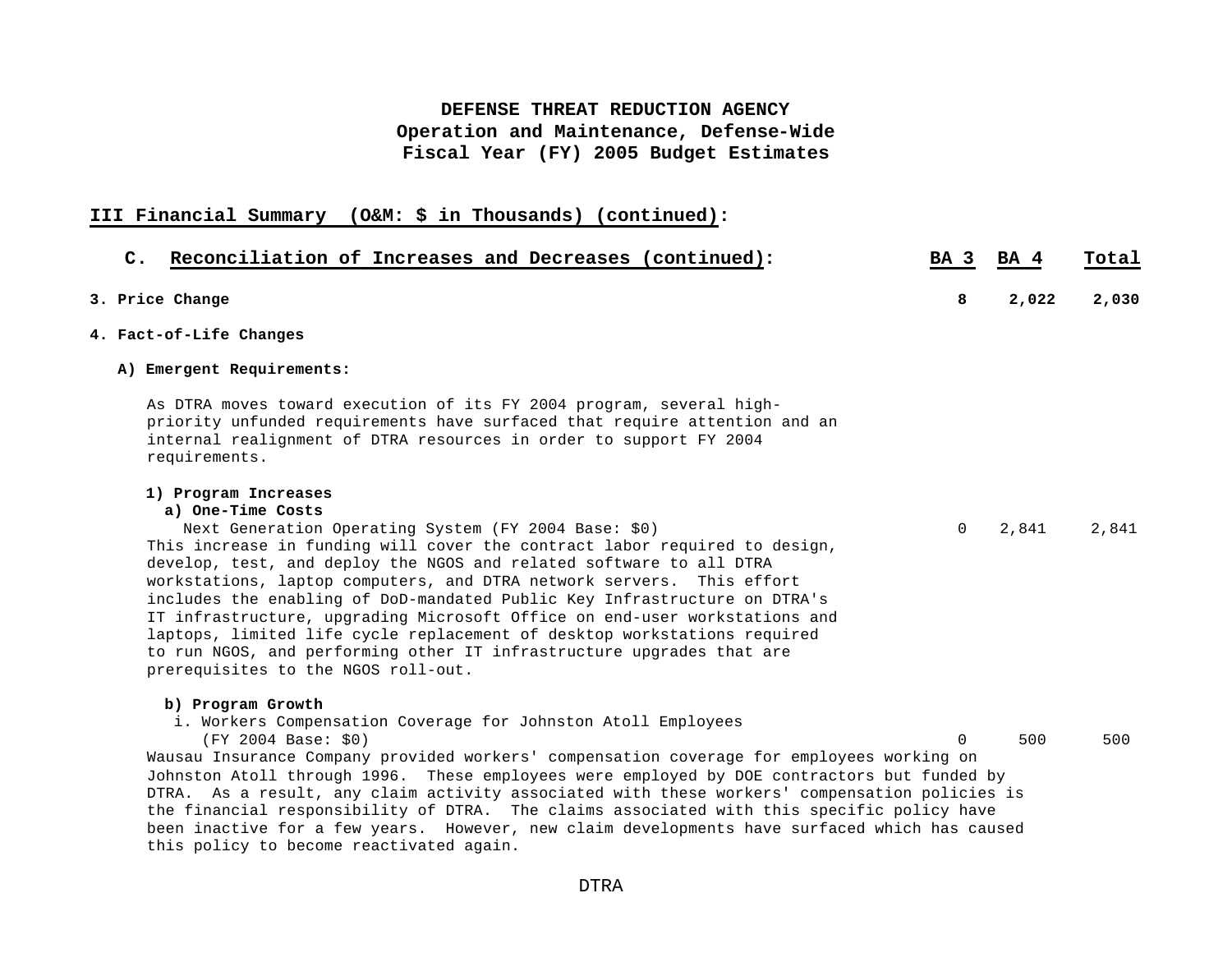| $\mathsf{c}$ .<br>Reconciliation of Increases and Decreases (continued):      | BA <sub>3</sub> | BA 4  | Total |
|-------------------------------------------------------------------------------|-----------------|-------|-------|
| ii. Strategic Arms Reduction Treaty (START) Missions (FY 2004 Base: \$10,289) |                 | 665   | 665   |
| Due to the movement of DTRA European Operations off of                        |                 |       |       |
| Rhein-Main Air Base from Frankfurt, Germany to Darmstadt,                     |                 |       |       |
| Germany, CONUS inspection teams passing through Germany                       |                 |       |       |
| will now be billeted on the local German economy rather                       |                 |       |       |
| than on the Air Base. This change has occurred one year                       |                 |       |       |
| earlier than originally planned.                                              |                 |       |       |
| iii. Environmental, Safety and Health Training (FY 2004 Base: \$202)          | $\Omega$        | 1,020 | 1,020 |
| A reduction in occupational injuries and illnesses of 50%                     |                 |       |       |
| has been mandated by the Department of Defense. There are                     |                 |       |       |
| three phases necessary in order to identify and complete                      |                 |       |       |
| this training. The first phase of the effort to be                            |                 |       |       |
| conducted is a gap analysis. This gap analysis will                           |                 |       |       |
| identify what training is needed for each position or                         |                 |       |       |
| occupational series within DTRA per Occupational Safety and                   |                 |       |       |
| Health Administration standards. In the second phase of                       |                 |       |       |
| the requirement, necessary courses of instruction must be                     |                 |       |       |
| prepared including the actual courses and course materials.                   |                 |       |       |
| Phases I and II were completed in FY 2003. The third                          |                 |       |       |
| phase, that is the most expensive portion of the                              |                 |       |       |
| requirement, is the actual instruction of the courses.                        |                 |       |       |
| Without execution of the third phase in FY 2004, the first                    |                 |       |       |
| two are inconsequential. This entire training effort, to                      |                 |       |       |
| include phase I, II, and III, is critical to the safety and                   |                 |       |       |
| occupational health of DTRA's employees and the mandated                      |                 |       |       |
| reduction in illness/injuries.                                                |                 |       |       |
| iv. Business Management Modernization Program (BMMP)                          |                 |       |       |
| (FY 2004 Base: \$0)                                                           | $\Omega$        | 800   | 800   |
| This increase will provide continued contractor support to                    |                 |       |       |
| the existing Business Management Modernization Program                        |                 |       |       |
| (BMMP). Contract effort supports Financial                                    |                 |       |       |
| Management/business process reengineering and development.                    |                 |       |       |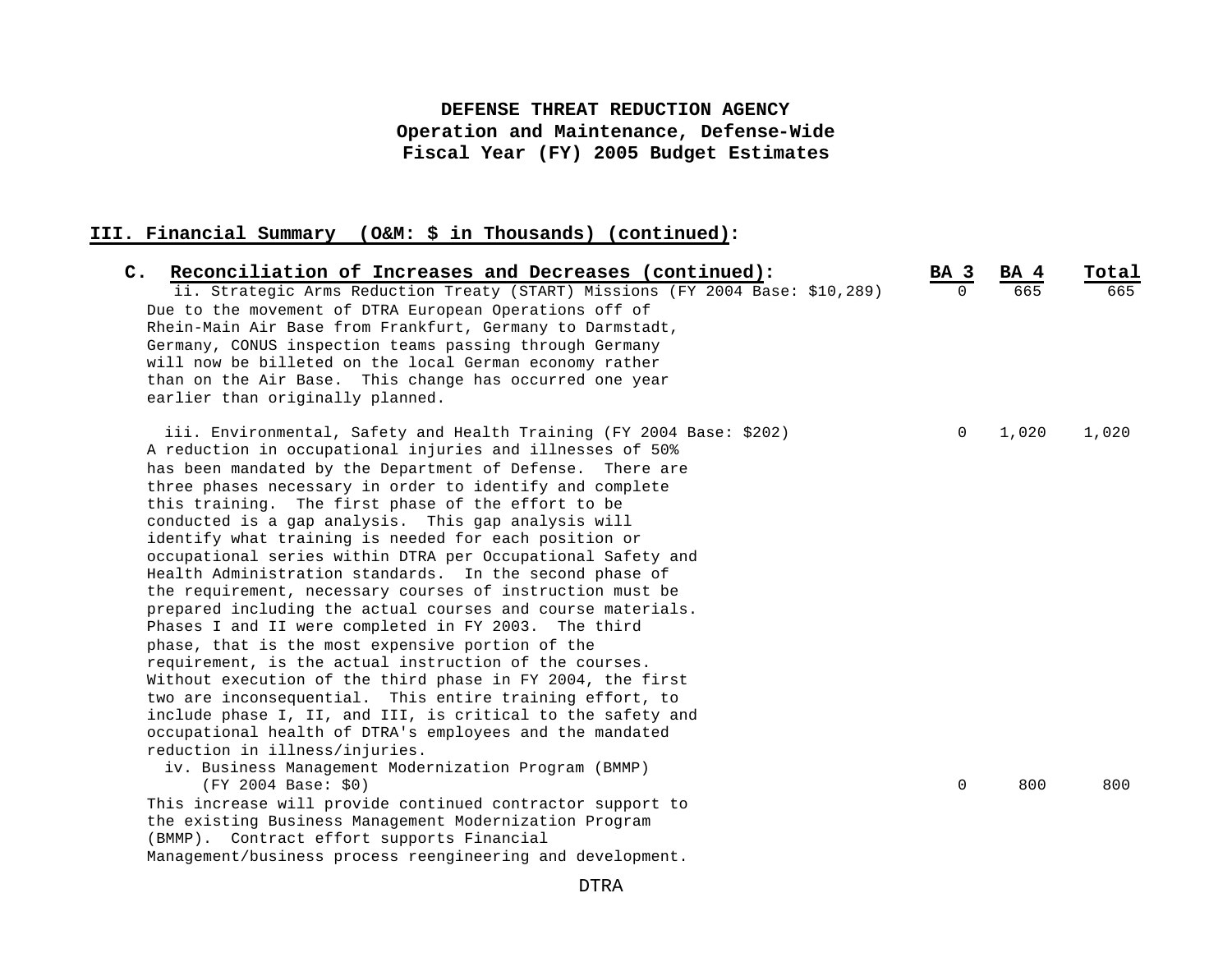| Reconciliation of Increases and Decreases (Continued):<br>$\mathsf{C}$ .                                                                                                                                                                                                                                                                                                                                                                                                                                                                                                                                                                                                                                                                                                                                       | BA 3     | <b>BA 4</b> | Total |
|----------------------------------------------------------------------------------------------------------------------------------------------------------------------------------------------------------------------------------------------------------------------------------------------------------------------------------------------------------------------------------------------------------------------------------------------------------------------------------------------------------------------------------------------------------------------------------------------------------------------------------------------------------------------------------------------------------------------------------------------------------------------------------------------------------------|----------|-------------|-------|
| v. Contractual Support to Core DTRA Operations<br>(FY 2004 Base: \$37,559)<br>This increase supports additional requirements for<br>contractual support services required for the DTRA Defense<br>Messages System (DMS) and other emergent requirements<br>across the Agency. DMS implementation has critical<br>infrastructure in the National Capital Region -- DMS<br>functionality (message origination and release) will now be<br>rolled out to the DTRA-wide user community. This funding<br>increase also provides additional contractor services for<br>purchase card audit support; Defense Travel Service (DTS)<br>user fee and training; corporate performance planning and<br>assessment; process mapping/improvement; contract mail<br>services at Fort Belvoir; contract services for warehouse | 0        | 1,513       | 1,513 |
| support; Enduring Freedom materials sustainment; contractor<br>support to augment the Agency's capability to closeout<br>existing backlog of contractual actions; E-Business<br>initatives encompassing a myriad of programs aimed at<br>migrating current operations to a paperless environment,<br>thereby improving Agency efficiencies. Additionally, this<br>increase provides acquisition support associated with<br>implementing DoD Management Initiatives, safety related<br>software, and IT life cycle and communications support to<br>remote sites.                                                                                                                                                                                                                                               |          |             |       |
| vi. Basic Core Operational Support (FY 2004 Base: \$79,358)<br>This adjustment reflects an increase for requirements<br>associated with across-the-board support to general<br>operating functions such as access control and armed guard<br>support, locksmith services, travel, supplies, and general<br>operating services.                                                                                                                                                                                                                                                                                                                                                                                                                                                                                 | $\Omega$ | 1,182       | 1,182 |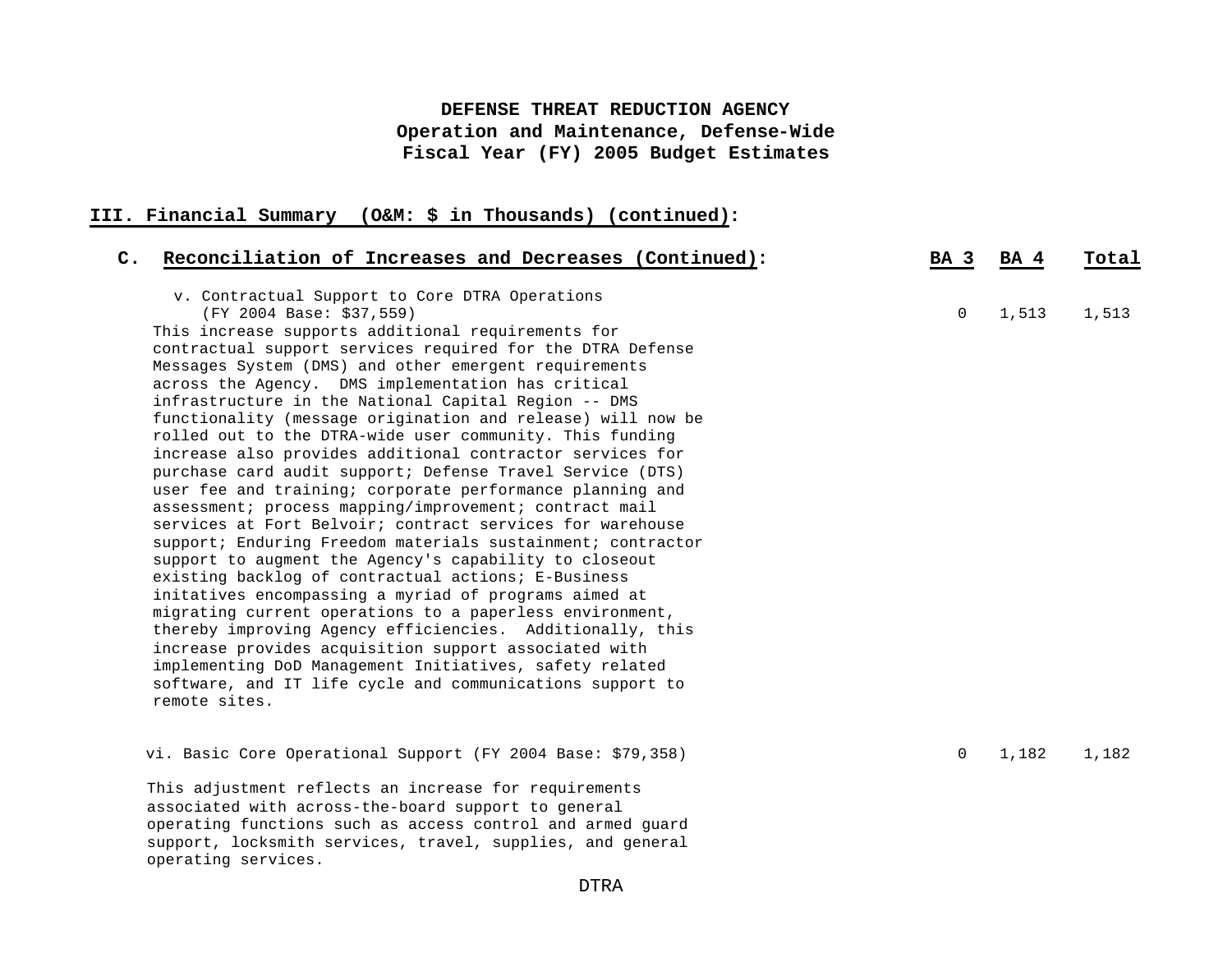| C. Reconciliation of Increases and Decreases (Continued):                    | BA 3        | BA 4   | Total  |
|------------------------------------------------------------------------------|-------------|--------|--------|
| vii. Civilian Personnel Recruitment Incentives<br>(FY 2004 Base: \$600)      | $\mathbf 0$ | 1,899  | 1,899  |
| This initiative provides funding to support recruitment                      |             |        |        |
| incentives aimed at attracting qualified candidates in hard                  |             |        |        |
| to fill critical skill positions. Funding provides                           |             |        |        |
| authorization for Superior Qualification Appointments (SQA)                  |             |        |        |
| based on requirements in DTRA critical skill areas--defined                  |             |        |        |
| as positions in science, technology and international                        |             |        |        |
| relations. Recruitment incentives and Permanent Change of                    |             |        |        |
| Station (PCS) costs are required in order to hire the best                   |             |        |        |
| qualified candidates for hard to fill positions. PCS costs                   |             |        |        |
| (CONUS and OCONUS) have increased, primarily due to                          |             |        |        |
| Military/Civilian conversions and additional Chemical                        |             |        |        |
| Weapons Convention (CWC) sites coming on line.                               |             |        |        |
| viii. Nuclear Test Personnel Review (NTPR) Litigation<br>(FY 2004 Base: \$0) | $\Omega$    | 1,000  | 1,000  |
| This increase provides funding to support litigation costs                   |             |        |        |
| resulting from claims filed by atomic veterans who                           |             |        |        |
| participated in the post war occupation of Hiroshima and                     |             |        |        |
| Nagasaki and in atmospheric nuclear tests from 1945-1962.                    |             |        |        |
| Total Program Increases                                                      | 0           | 11,420 | 11,420 |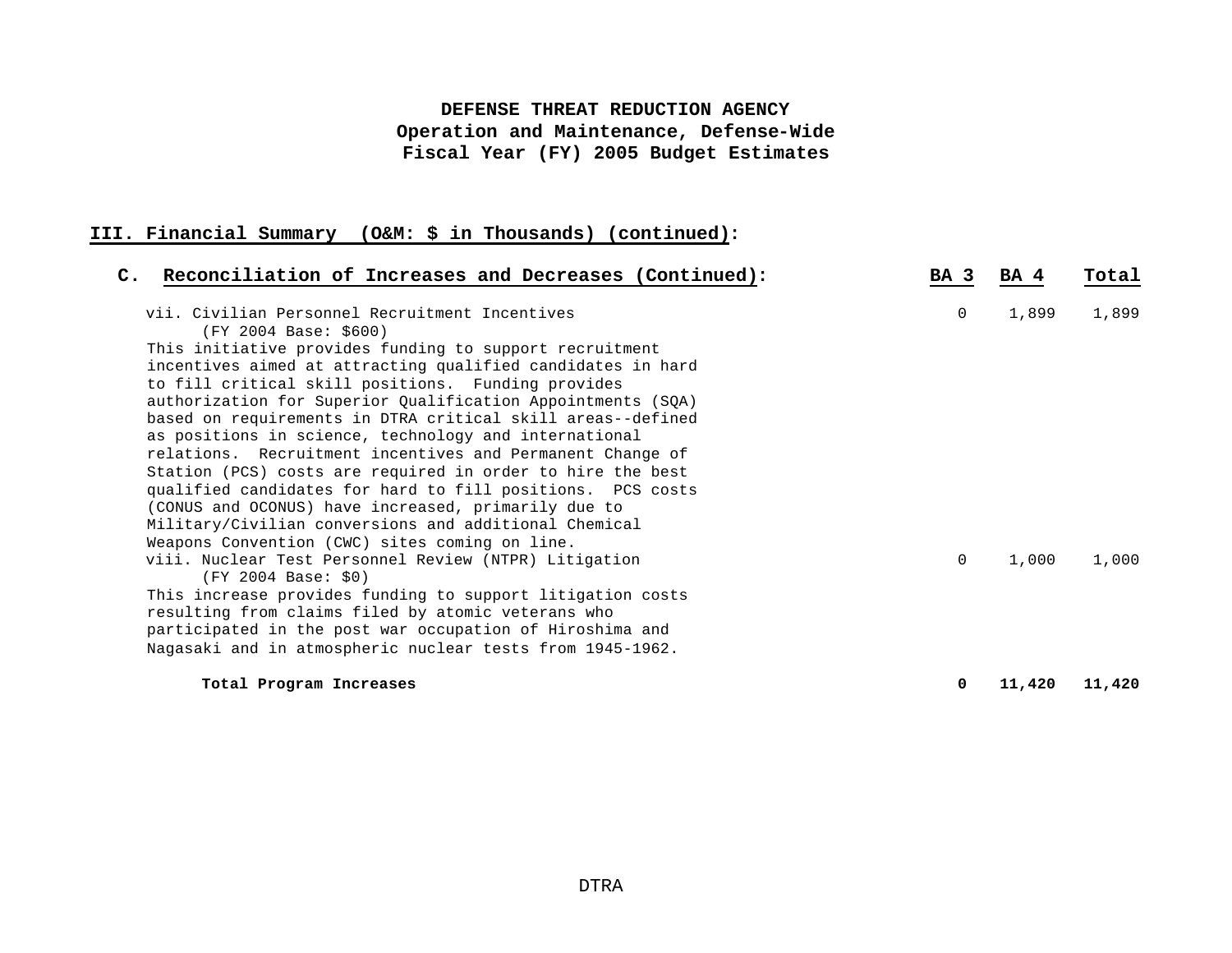| C. Reconciliation of Increases and Decreases (Continued):   | BA 3 | BA 4     | Total    |
|-------------------------------------------------------------|------|----------|----------|
| 2) Program Reductions                                       |      |          |          |
| a) Program Decreases                                        |      |          |          |
| i. Civilian Personnel Average Salary Changes                |      |          |          |
| (FY 2004 Base: \$97,787)                                    | 115  | $-2,558$ | $-2.443$ |
| The difference reflected in DTRA's civilian average salary  |      |          |          |
| since submission of the FY 2004 President's Budget is       |      |          |          |
| primarily attributed to two key factors: 1) The DTRA's FY   |      |          |          |
| 2004 President's Budget submission reflected our best       |      |          |          |
| estimate at the time (August 2002) of the impact that the   |      |          |          |
| Defense Technology Security Administration (DTSA) transfer  |      |          |          |
| would have upon DTRA's overall civilian average salary.     |      |          |          |
| The DTSA, which has now been established as a separate      |      |          |          |
| Defense Agency, historically has had a significantly higher |      |          |          |
| average salary than that of DTRA. 2) Offsetting the DTSA    |      |          |          |
| transfer out, was the internal DTRA transfer of 124 FTEs    |      |          |          |
| (DTRA's Albuquerque Operation Detachment) from the RDT&E,   |      |          |          |
| Defense-Wide appropriation to the O&M, Defense-Wide         |      |          |          |
| appropriation. Average salaries associated with this        |      |          |          |
| transfer were typically lower than the DTRA overall         |      |          |          |
| civilian average salary. For the FY 2004 President's        |      |          |          |
| Budget, DTRA provided its best estimate of the overall      |      |          |          |
| impact this transfer would have upon the DTRA's total       |      |          |          |
| civilian payroll budget. The combined effect of both of     |      |          |          |
| these transfers upon DTRA's civilian average salary for FY  |      |          |          |
| 2004 and beyond has required an increased adjustment to     |      |          |          |
| civilian average salaries in BA 3 and a reduction to        |      |          |          |
| civilian average salaries in BA 4. The revised estimates    |      |          |          |
| reflected in this budget submission provide for an          |      |          |          |
| adjustment to DTRA's average salary based upon actual       |      |          |          |
| execution. This funding has been reapplied to offset costs  |      |          |          |
| associated with the FY 2004 civilian pay raise increase.    |      |          |          |
|                                                             |      |          |          |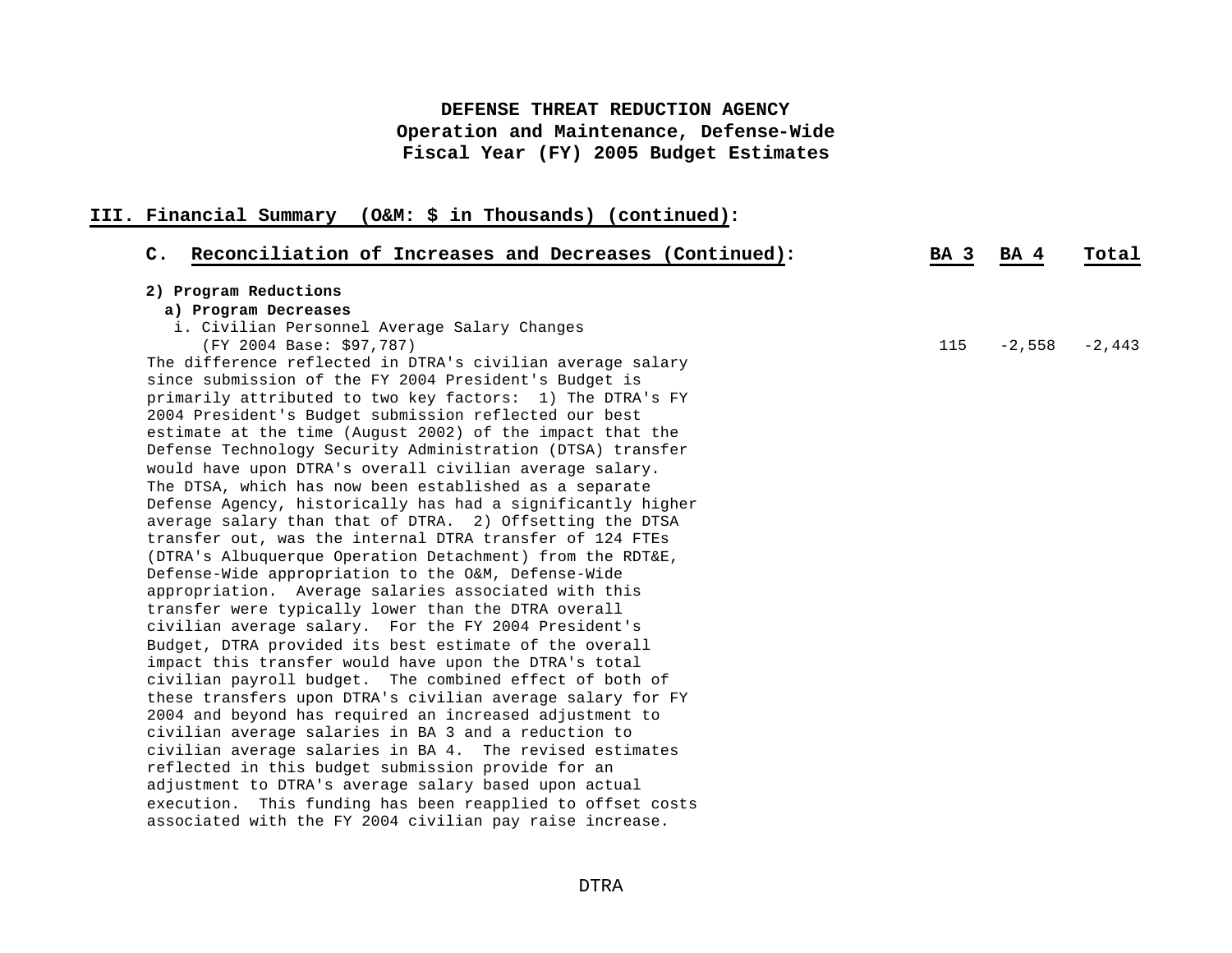| $\mathsf{C}$ .<br>Reconciliation of Increases and Decreases (Continued): | BA 3     | BA 4     | Total           |
|--------------------------------------------------------------------------|----------|----------|-----------------|
| ii. Chemical Weapons Convention (CWC) (FY 2004 Base: \$10,916)           | 0        | $-227$   | $-227$          |
| Travel and contract costs in support of the CWC mission are              |          |          |                 |
| slightly lower than originally anticipated due to revised                |          |          |                 |
| travel models and actual contract experience.                            |          |          |                 |
| iii. Biological Weapons Convention (BWC) National Trial Visits           |          |          |                 |
| and Chemical Weapons Convention (CWC) Mock Challenge                     |          |          |                 |
| Inspections (FY 2004 Base: \$11,728)                                     | 0        | $-1,210$ | $-1,210$        |
| In order to support other DTRA high-priority requirements,               |          |          |                 |
| DTRA has assumed an acceptable risk of decreasing funding                |          |          |                 |
| associated with possible mock missions, particularly for BW              |          |          |                 |
| where activity is planned but likely to be deferred.                     |          |          |                 |
| iv. Other Mission Treaty Support (FY 2004 Base: \$11,058)                | $\Omega$ |          | $-1,286 -1,286$ |
| The primary mission of the DTRA arms control program is to               |          |          |                 |
| conduct on-site inspections and continuous monitoring by                 |          |          |                 |
| U.S. personnel at specified facilities overseas, and to                  |          |          |                 |
| coordinate and conduct the escort of inspection teams for                |          |          |                 |
| inspections or continuous monitoring activities in the                   |          |          |                 |
| United States and at U.S. facilities overseas. DTRA's                    |          |          |                 |
| mission also includes other special interest projects, such              |          |          |                 |
| as the CSBM inspections and evaluations, which are                       |          |          |                 |
| associated with the CSCE; DoD Support to UNMOVIC and the                 |          |          |                 |
| Technical Equipment Inspections TEI Program. DTRA also                   |          |          |                 |
| provides assistance to support administrative efforts to                 |          |          |                 |
| develop alternatives to enhance compliance and increase                  |          |          |                 |
| transparencies associated with the Bosnia Peace Plan, the                |          |          |                 |
| Mayak Transparency Protocol, the treaty management support               |          |          |                 |
| to the International Atomic Energy Agency (IAEA)                         |          |          |                 |
| Strengthened Safeguards Program and treaty management                    |          |          |                 |
| support to the Office of the Secretary of Defense (OSD).                 |          |          |                 |
| This decrease reflects a reassessment/re-evaluation of                   |          |          |                 |
| costs for the activities above (CSBM, DTIRP, TEI, and Mayak              |          |          |                 |
| Transparency Protocol) in order to support higher-priority               |          |          |                 |
| emergent requirements within the Agency.                                 |          |          |                 |
|                                                                          |          |          |                 |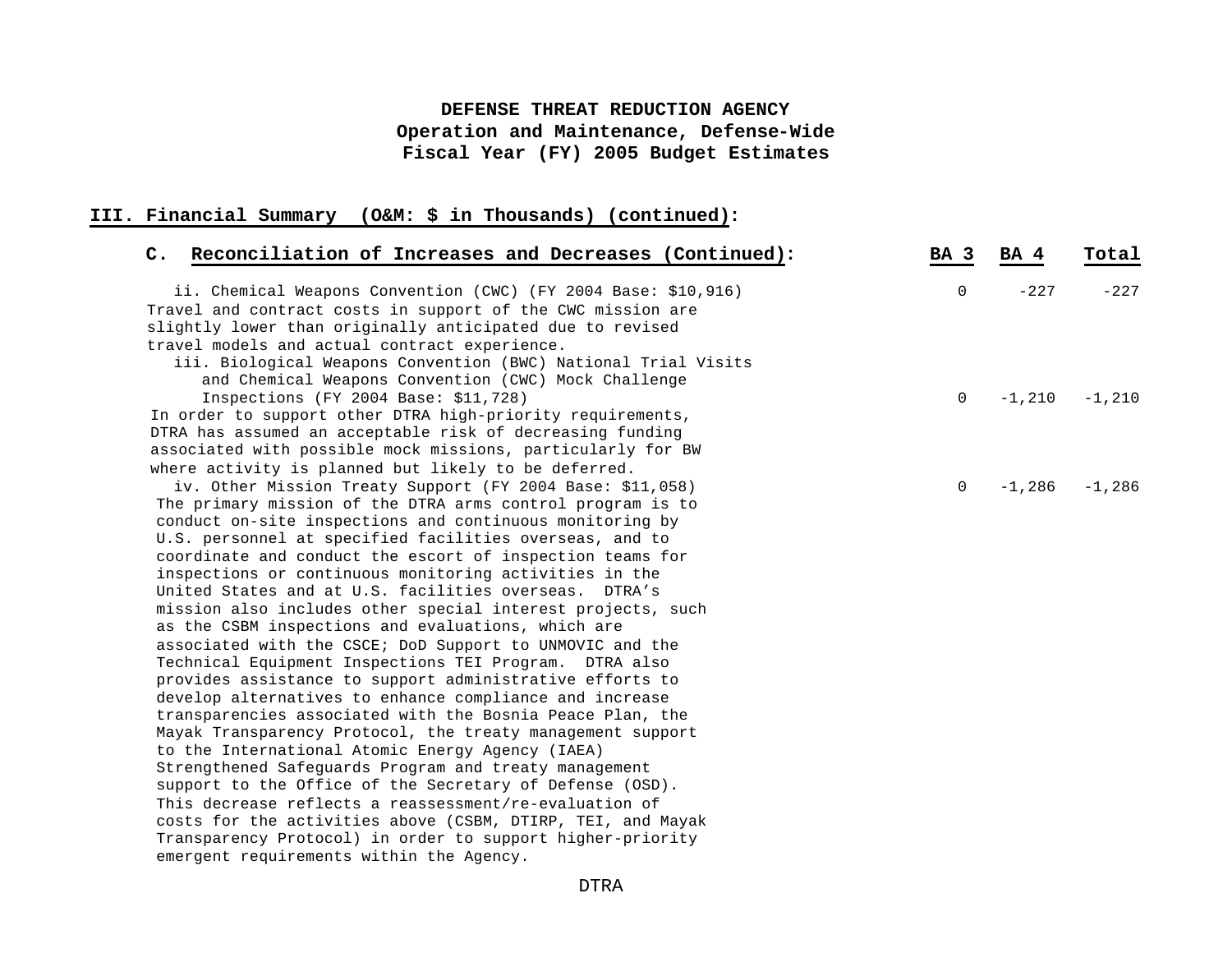| $\mathsf{C}$ .<br>Reconciliation of Increases and Decreases (Continued): | BA 3     | BA 4     | Total    |
|--------------------------------------------------------------------------|----------|----------|----------|
| v. United Nations Monitoring, Verification, and Inspection               |          |          |          |
| Commission (UNMOVIC) (FY 2004 Base: \$978)                               | $\Omega$ | $-978$   | $-978$   |
| Support for UNMOVIC has been eliminated from the FY 2004                 |          |          |          |
| current estimate due to Congressional decision not to                    |          |          |          |
| extend previous DoD authority for continued UNMOVIC efforts              |          |          |          |
| in Iraq.                                                                 |          |          |          |
| vi. Conventional Armed Forces in Europe Treaty (CFE)                     |          |          |          |
| (FY 2004 Base: \$3,535)                                                  | $\Omega$ | $-863$   | $-863$   |
| Base communication/travel estimates have been adjusted                   |          |          |          |
| based on the first year of actual experience at the                      |          |          |          |
| new Darmstadt location.                                                  |          |          |          |
| vii. Open Skies Treaty (FY 2004 Base: \$4,905)                           | $\Omega$ | $-217$   | $-217$   |
| Overall number of missions have increased by 2 in FY                     |          |          |          |
| 2004, however, projected costs have decreased based                      |          |          |          |
| upon one full year of post-Entry-Into-Force (EIF)                        |          |          |          |
| activity                                                                 |          |          |          |
| viii. Other Arms Control Treaties (FY 2004 Base: \$76,644)               | $\Omega$ | $-3,816$ | $-3,816$ |
| This decrease reflects a reprioritization of DTRA                        |          |          |          |
| resources to other higher priority FY 2004 requirements.                 |          |          |          |
| This reduction assumes an acceptable risk that CWC                       |          |          |          |
| destruction monitoring would be delayed (\$-953);                        |          |          |          |
| decreased costs in Treaty Equipment Inspection support                   |          |          |          |
| costs (\$-285); decreased Open Skies Management and                      |          |          |          |
| Planning System (OSMAPS) requirements due to a mature                    |          |          |          |
| system (\$-146); an increased risk in Plutonium                          |          |          |          |
| Production Reactor Agreement costs (\$-562); a decrease                  |          |          |          |
| in overall treaty support costs $(5-1, 135)$ ; an increased              |          |          |          |
| risk in travel cost estimating throughout the program                    |          |          |          |
| $(S-735)$ .                                                              |          |          |          |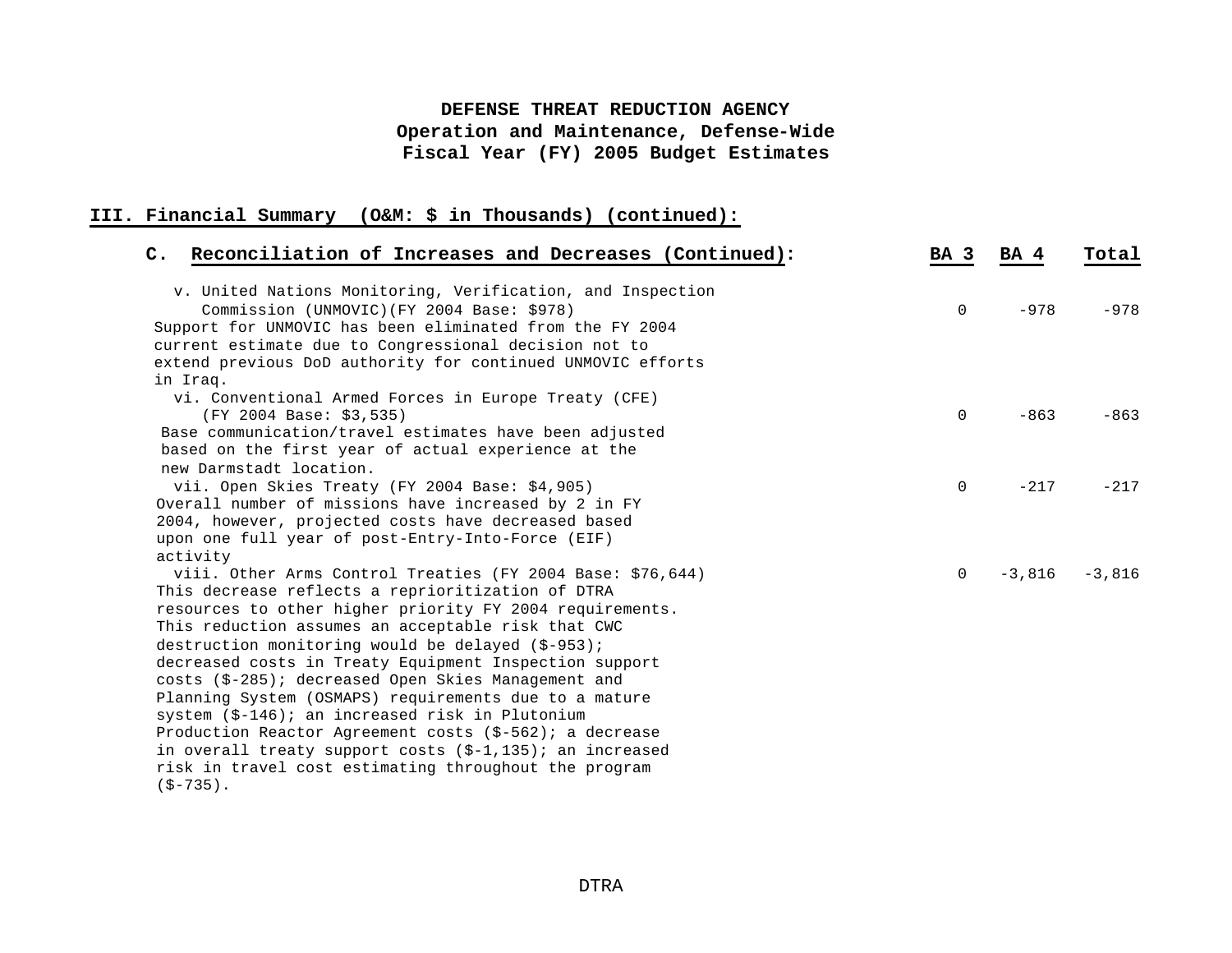| $\mathsf{C}$ .<br>Reconciliation of Increases and Decreases (Continued):                                                                                                                                                                                                                                                                                                                                                                                                                | BA 3        | BA 4                  | Total           |
|-----------------------------------------------------------------------------------------------------------------------------------------------------------------------------------------------------------------------------------------------------------------------------------------------------------------------------------------------------------------------------------------------------------------------------------------------------------------------------------------|-------------|-----------------------|-----------------|
| ix. Foreign Consequence Management and Exercise Program<br>(FY 2004 Base: \$18,794)<br>This decrease reflects a reprioritization of DTRA<br>resources to other higher priority FY 2004 requirements.                                                                                                                                                                                                                                                                                    | $\mathbf 0$ | $-2,350$              | $-2,350$        |
| This reduction impacts travel and contractual support<br>associated with the delay in implementation of the<br>Foreign Consequence Management Program. Required<br>funding levels will resume as planned in FY 2005.<br>x. Defense Nuclear Weapons School (FY 2004 Base: \$2,925)<br>Programmatic decrease reflected in general operating<br>expenses for supplies, materials and printing is<br>primarily due to efficiencies realized through<br>increased usage of electronic media. | $-60$       | $\Omega$              | $-60$           |
| Total Program Decreases                                                                                                                                                                                                                                                                                                                                                                                                                                                                 | 55          | $-13,505 -13,450$     |                 |
| Baseline Funding<br>5. Reprogrammings (Requiring 1415 Actions)<br>This action transfers \$200 thousand from Procurement,<br>Defense-Wide to Operation and Maintenance, Defense-Wide as<br>a result of Congressional Language raising the<br>Expense/Investment threshold from \$100,000 to \$250,000.                                                                                                                                                                                   | $\mathbf 0$ | 200                   | 200             |
| Revised FY 2004 Estimate                                                                                                                                                                                                                                                                                                                                                                                                                                                                |             | 4,859 339,442 344,301 |                 |
| 6. Less Emergency Supplemental Funding                                                                                                                                                                                                                                                                                                                                                                                                                                                  |             | $0 - 52,627 - 52,627$ |                 |
| Normalized Current Estimate for FY 2004                                                                                                                                                                                                                                                                                                                                                                                                                                                 | 4,859       |                       | 286,815 291,674 |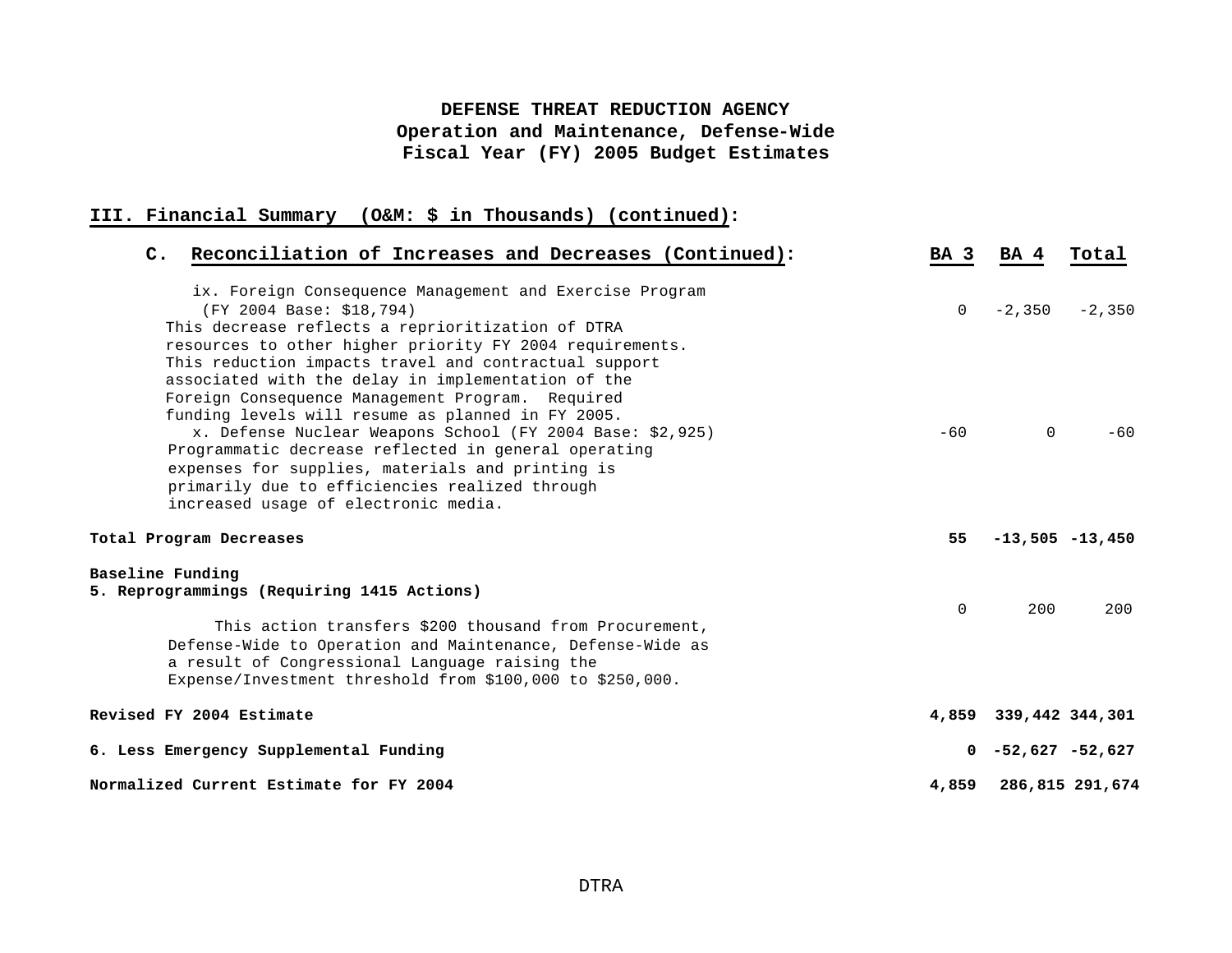| III. Financial Summary<br>(O&M: \$ in Thousands) (continued):                                                                                                                                                                                                                                                                                                                                                         |          |        |        |
|-----------------------------------------------------------------------------------------------------------------------------------------------------------------------------------------------------------------------------------------------------------------------------------------------------------------------------------------------------------------------------------------------------------------------|----------|--------|--------|
| Reconciliation of Increases and Decreases (Continued):<br>$\mathsf{C}$ .                                                                                                                                                                                                                                                                                                                                              | BA 3     | BA 4   | Total  |
| 7. Functional Transfers                                                                                                                                                                                                                                                                                                                                                                                               |          |        |        |
| a. Transfers-In<br>1) Expense/Investment Threshold Transfers (from DTRA, P, D-W)<br>This proposal transfers funds from the Defense Threat<br>Reduction Agency's (DTRA) Procurement, Defense-Wide (P, D-W)<br>appropriation to Operation and Maintenance, Defense-Wide<br>(O&M, D-W) as a result of Congressional Language raising the<br>Expense/Investment Threshold from \$100 thousand to \$250<br>thousand.       | $\Omega$ | 2,952  | 2,952  |
| 2) Defense Threat Reduction Information Analysis Center<br>Transfer (from DTRA, RDT&E, D-W)<br>This adjustment transfers funding and program management<br>functions of the Defense Threat Reduction Information<br>Analysis Center (DTRIAC) internally within the Agency,<br>(from the Research, Development, Test and Evaluation<br>(RDT&E)) Appropriation to Operation and Maintenance,<br>Defense-Wide (O&M, DW). | $\Omega$ | 2,975  | 2,975  |
| Total Functional Transfers-In                                                                                                                                                                                                                                                                                                                                                                                         | $\Omega$ | 5,927  | 5,927  |
| b. Transfers-Out<br>Open Skies Realignment (to DTRA, P, D-W)<br>The cost of maintaining the OSMAPS changed from a<br>Procurement, D-W requirement to a decreased O&M funding<br>requirement when the transition was made from a Unix based<br>system to a personal computer based system.                                                                                                                             | $\Omega$ | $-277$ | $-277$ |
| Total Functional Transfers-Out                                                                                                                                                                                                                                                                                                                                                                                        |          | $-277$ | $-277$ |
| 8. Price Change                                                                                                                                                                                                                                                                                                                                                                                                       | 76       | 2,917  | 2,993  |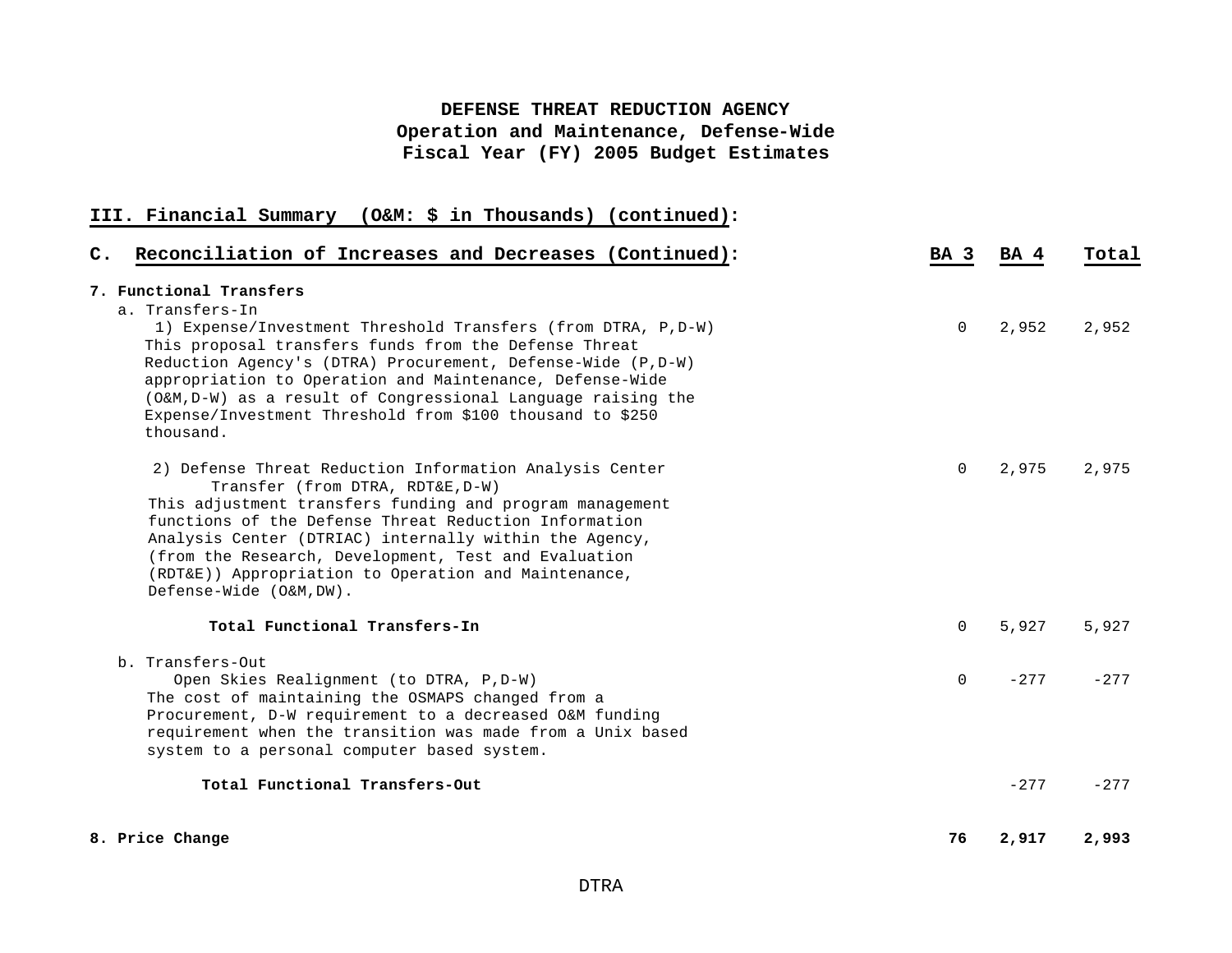| C. Reconciliation of Increases and Decreases (Continued):        | BA 3     | <b>BA 4</b> | Total  |
|------------------------------------------------------------------|----------|-------------|--------|
| 9. Program Increases                                             |          |             |        |
| a) Program Growth                                                |          |             |        |
| i. Military to Civilian Conversions (+107 FTE)                   |          |             |        |
| (FY 2004 Base: \$96,676)                                         | $\Omega$ | 10,735      | 10,735 |
| As part of the DoD Military Essentiality Review, the Joint Staff |          |             |        |
| has approved the DTRA civilianization plan to convert essential  |          |             |        |
| military personnel, thus returning the military positions to the |          |             |        |
| Services. The DTRA military-to-civilian conversion plan calls    |          |             |        |
| for a phased implementation of +257 civilian FTEs over a five-   |          |             |        |
| year period, commencing with FY 2003. This adjustment reflects   |          |             |        |
| the third year of implementation, supporting a total conversion  |          |             |        |
| of +107 additional positions in FY 2005.                         |          |             |        |
| ii. Defense Nuclear Weapons School Training Transformation       |          |             |        |
| Initiative (FY 2004 Base: $$4,859$ )                             | 1,035    | $\Omega$    | 1,035  |
| This increase provides contractual support and equipment         |          |             |        |
| purchases for DTRA's Combat Support Training and Inspection      |          |             |        |
| Division's initiative to transform training within the           |          |             |        |
| Department. DTRA has established a partnership with the Joint    |          |             |        |
| Advanced Distributed Learning (JADL) Co-Laboratory (Co-Lab)      |          |             |        |
| who will facilitate the development and deployment of a          |          |             |        |
| distance learning environment. The funds support various         |          |             |        |
| tasks that will be assigned to JADL Co-Lab to assist the         |          |             |        |
| Defense Nuclear Weapons School in achieving Training             |          |             |        |
| Transformation. Training/Instructional development will be       |          |             |        |
| accomplished by funding for conversion to distance learning      |          |             |        |
| technologies such as web-based training and computer-generated   |          |             |        |
| accident response scenarios. The increase in equipment           |          |             |        |
| purchases allows for the cyclic replacement of the               |          |             |        |
| Radioactivity Detection, Indication and Computation (RADIACS)    |          |             |        |
| equipment used in training exercises in the courses taught at    |          |             |        |
| DNWS. The increase also provides equipment for the               |          |             |        |
| augmentation of the DNWS's paper-based, instructor led           |          |             |        |
| classroom training environment with the electronic distance      |          |             |        |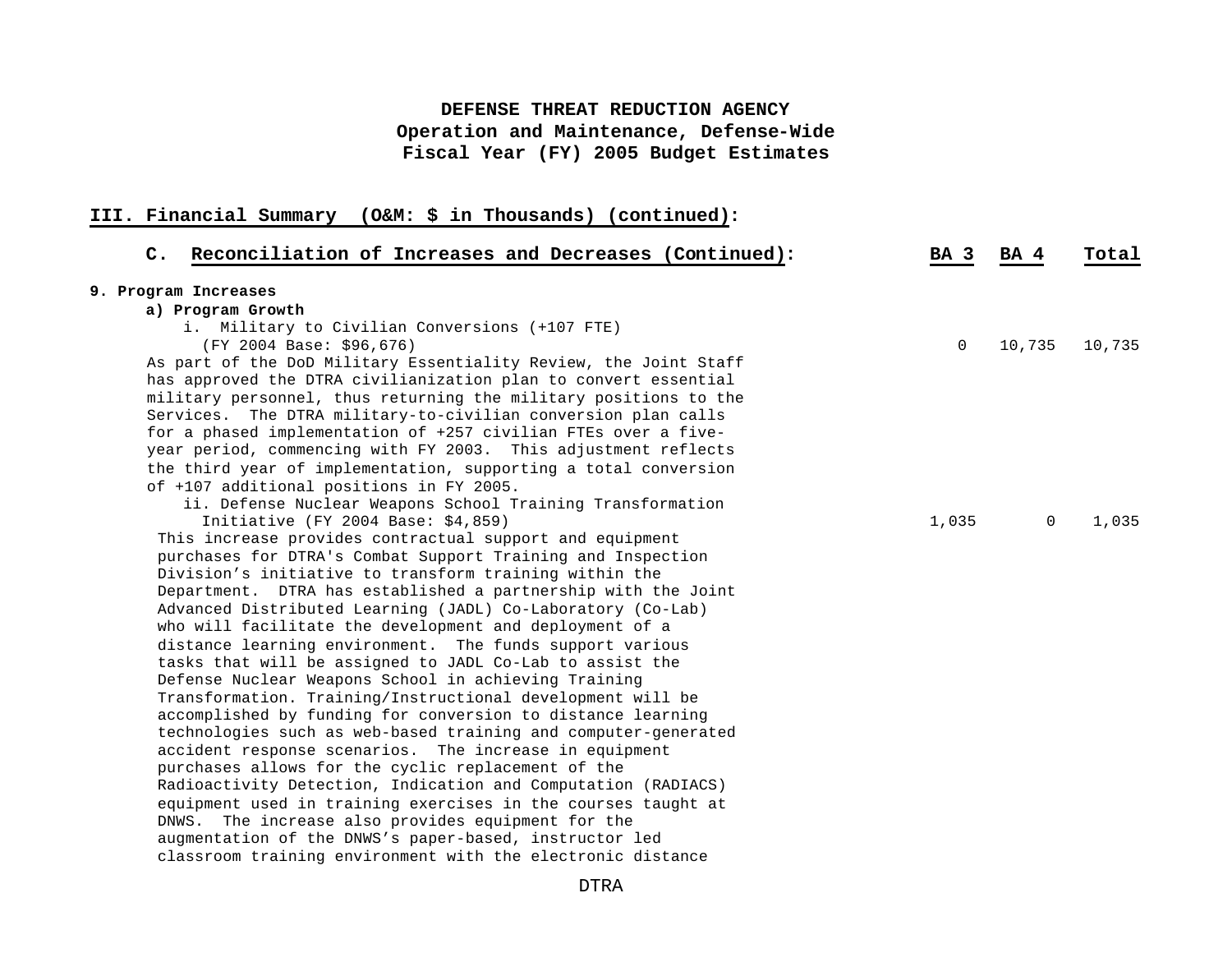learning environment. **III. Financial Summary (O&M: \$ in Thousands) (continued):**

| $\mathsf{C}$ . | Reconciliation of Increases and Decreases (Continued):                                                                                                                                                                                                                                                                                                                                                                                                                                                                                                                                                                                                                      | BA 3        | BA 4  | Total |
|----------------|-----------------------------------------------------------------------------------------------------------------------------------------------------------------------------------------------------------------------------------------------------------------------------------------------------------------------------------------------------------------------------------------------------------------------------------------------------------------------------------------------------------------------------------------------------------------------------------------------------------------------------------------------------------------------------|-------------|-------|-------|
|                | iii. Treaty Assumption and Timeline Adjustments<br>(FY 2004 Base: \$30,387)<br>Changes in treaty assumptions, entry-into-force (EIF)<br>dates, and the type of missions planned have changed arms<br>control funding requirements for FY 2005. These changes<br>reflect an overall net increase in the number of missions<br>projected. The following is a breakout of adjustments by<br>treaty:<br>- Chemical Weapons (Base: \$10,189) Net increase of 11<br>missions. There is increased activity at both Aberdeen and<br>Newport chemical weapons destruction facilities based on<br>the use of the neutralization process rather than<br>incineration (\$548 thousand). | $\Omega$    | 702   | 702   |
|                | - International Counterproliferation Program (ICP) (Base:<br>\$10,149) Net increase of 7 missions. Due to the success of<br>the ICP program and increased emphasis on contributing to<br>controlling terrorism worldwide, DTRA has funded a limited<br>expansion of the ICP program within the countries<br>designated by $USD(P)$ (\$154 thousand).                                                                                                                                                                                                                                                                                                                        |             |       |       |
|                | iv. Other Mission Treaty Support (FY 2004 Base: \$26,701)<br>These increases are due to changes in several treaty and<br>mission support areas, such as increased training and<br>monitoring equipment costs for PPRA; Mayak Transparency<br>training and measurement equipment fieldings; and increased<br>Treaty Management contract costs to adjust the period of<br>performance and balance the acquisition workload.                                                                                                                                                                                                                                                   | $\Omega$    | 2,293 | 2,293 |
|                | v. Biological Weapons Convention (BWC) (FY 2004 Base: \$0)<br>Program increase provides support for limited National<br>Trial Visit activity expected in FY 2005.                                                                                                                                                                                                                                                                                                                                                                                                                                                                                                           | $\mathbf 0$ | 103   | 103   |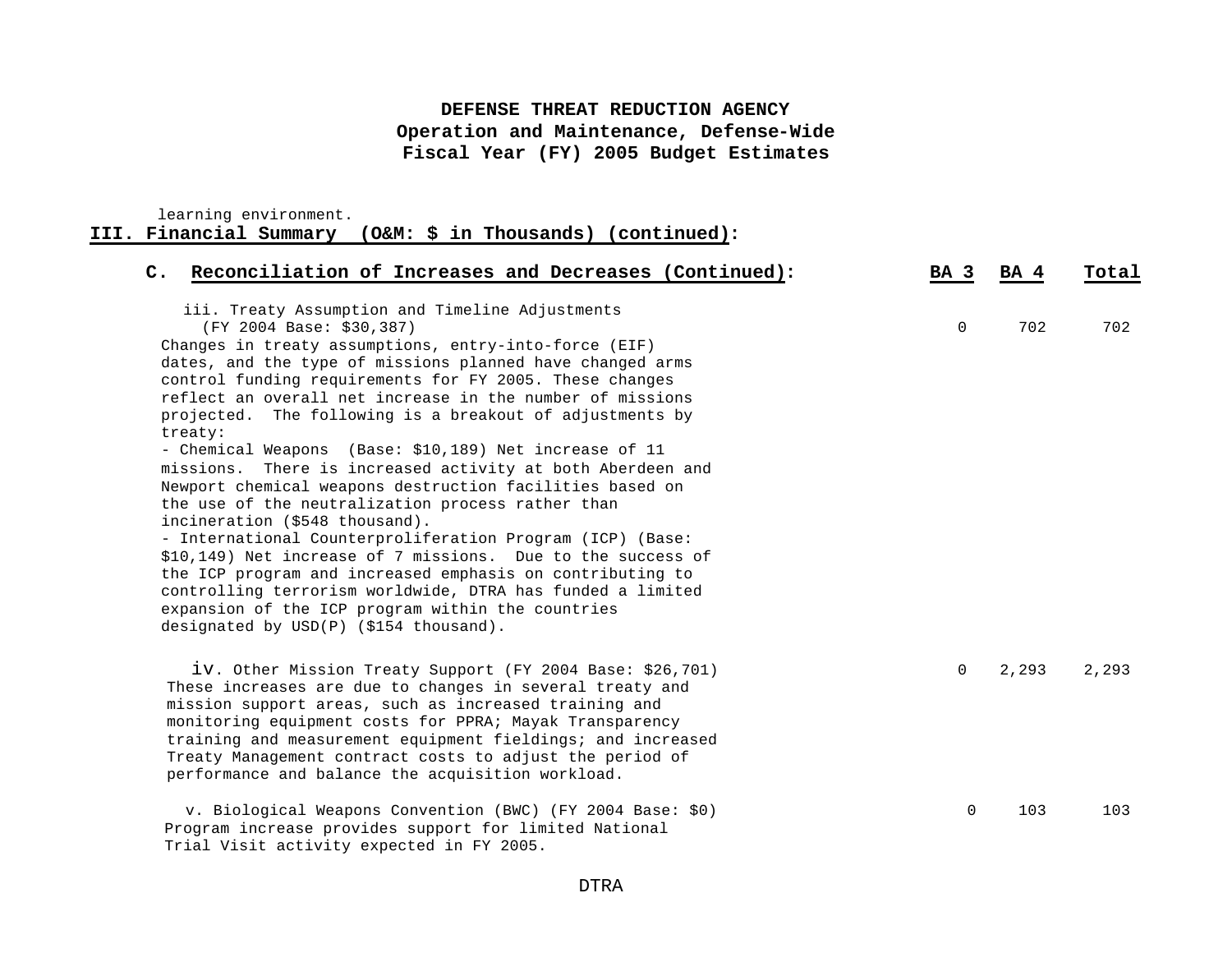| C. Reconciliation of Increases and Decreases (Continued):         | BA 3     | <b>BA 4</b> | Total |
|-------------------------------------------------------------------|----------|-------------|-------|
| vi. Chemical Weapons Convention (CWC) and Plutonium Production    |          |             | 3,710 |
| Reactor Agreement (PPRA) (FY 2004 Base: \$9,338)                  |          |             |       |
| Based on DTRA's internal reprioritization of FY 2004              |          |             |       |
| resources, the FY 2005 request restores the Chemical Weapons      |          |             |       |
| Convention and the Plutonium Production Reactor Agreement to      |          |             |       |
| a desirable level of activity so as not to compromise US          |          |             |       |
| Government interests.                                             |          |             |       |
| vii. Operational Applications Program (FY 2004 Base: \$976)       | $\Omega$ | 1,496       | 1,496 |
| This program increase is required for operational technical       |          |             |       |
| support needed for the expansion of the DTRA Operations           |          |             |       |
| Center to a 24 hour, 7 days/week operation. Increased             |          |             |       |
| contractual support is required for consequence assessment,       |          |             |       |
| targeting analyses and reachback using DTRA tool sets. Post       |          |             |       |
| 9/11 activities have required a surge of DTRA capabilities        |          |             |       |
| in order to meet Combatant Command/DoD requirements and           |          |             |       |
| demands. Contractor support is needed to backfill staff           |          |             |       |
| shortages to meet these requirements.                             |          |             |       |
| viii. Weapons of Mass Destruction Combat Support                  | $\Omega$ | 1,000       | 1,000 |
| Classified Program (FY 2004 Base: \$0)                            |          |             |       |
| Funding supports the Weapons of Mass Destruction Combat           |          |             |       |
| Support Classified Program.                                       |          |             |       |
| ix. Warplanning Support with Northern Command, Special Operations |          |             |       |
| Command, and Strategic Command (FY 2004 Base: \$1,252)            | 0        | 300         | 300   |
| Funding will provide two contract work years in FY 2005 for       |          |             |       |
| war planning support to perform deliberate planning with the      |          |             |       |
| NORTHCOM, SOCOM, and STRATCOM Commanders to meet increasing       |          |             |       |
| demands that continue to escalate. There are currently 67         |          |             |       |
| deliberate plans that must be reviewed and updated on a           |          |             |       |
| biennial basis. Funding supports additional requirements to       |          |             |       |
| work deliberate planning for Consequence Management issues        |          |             |       |
| (CONUS and OCONUS).                                               |          |             |       |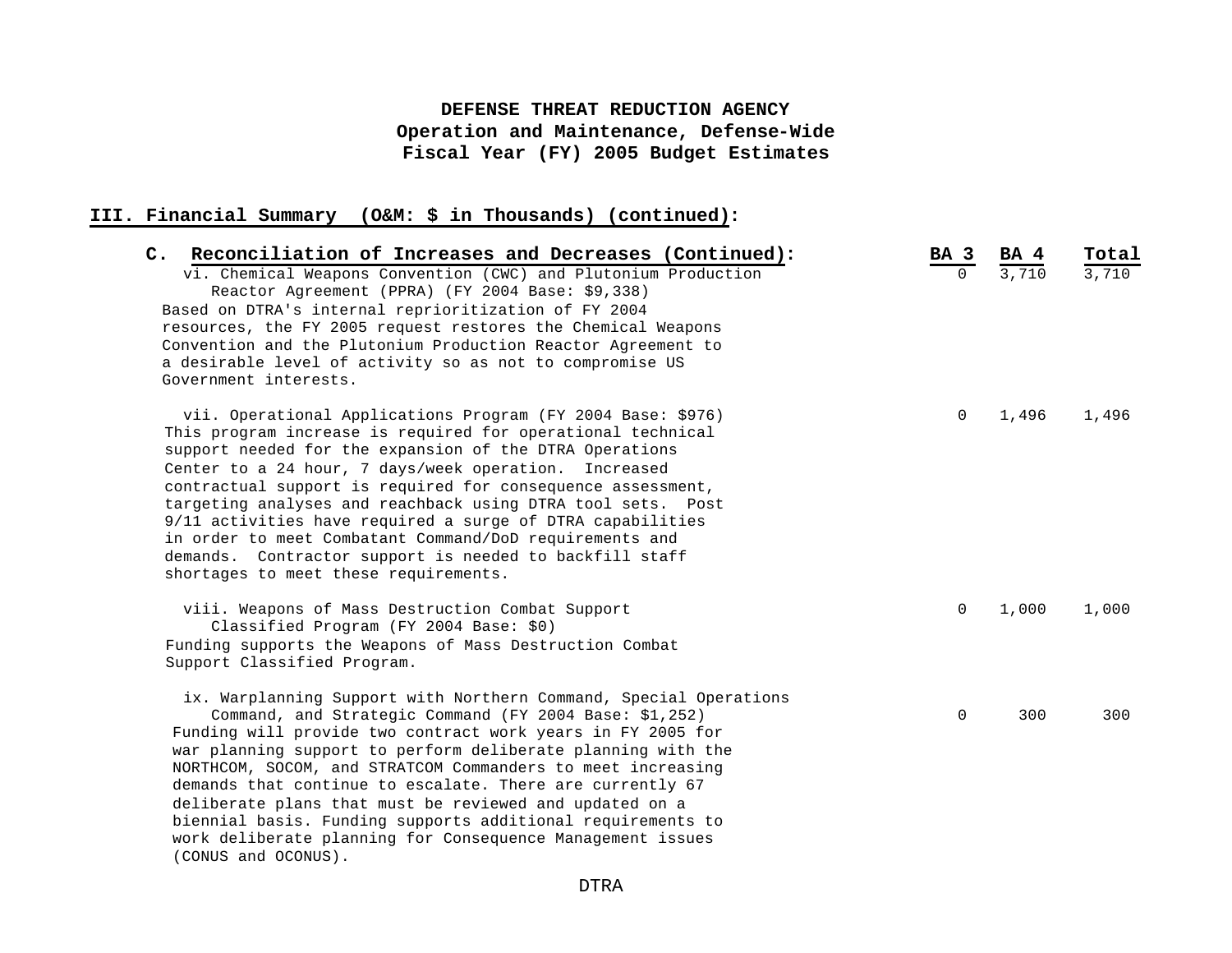### **III. Financial Summary (O&M: \$ in Thousands) (continued):**

serves as the DoD Executive Agent for the Foreign Consequence Management (FCM) Exercise Program, which enhances Geographic Combatant Commanders (GCCs) preparedness to respond to major

involving Chemical Biological Radiological, Nuclear, and High-Yield (CBRNE) materials. DTRA utilizes an objectives-based, "building block" approach employing Mobile Orientation Teams; Seminars; Tabletop Exercises; Command Post Exercises; and Full

another, to provide for initial training, plans and procedures

disasters resulting from accidents or intentional acts

Scale Exercises, both singly and in conjunction with one

requirement, and to the DTRA Operations Center/REACHBACK system, which provides for exercise development, increased level of CMAT participation in GCC exercises OCONUS as well as upgrade equipment and capabilities. Funding supports purchase of additional equipment/increased travel related costs. The FCM program will reach full program implementation in FY 2005.

review, sustainment training, and coordination between simultaneous exercises. Subsequent to all preparatory and exercise events, an after action review is conducted to capture and document lessons learned for incorporation into plans, procedures, and training programs as appropriate. Funding also provides contractor support to round out DTRA Consequence Management Advisory Teams (CMAT) to the seven team

| Reconciliation of Increases and Decreases (Continued):   | BA 3 | BA 4          | Total |
|----------------------------------------------------------|------|---------------|-------|
| x. Foreign Consequence Management and Exercise Program   |      |               |       |
| (FY 2004 Base: \$15,022)                                 |      | 0 7.332 7.332 |       |
| Increase for the Exercise Support program is due to the  |      |               |       |
| expansion of OCONUS Consequence Management Support. DTRA |      |               |       |

DTRA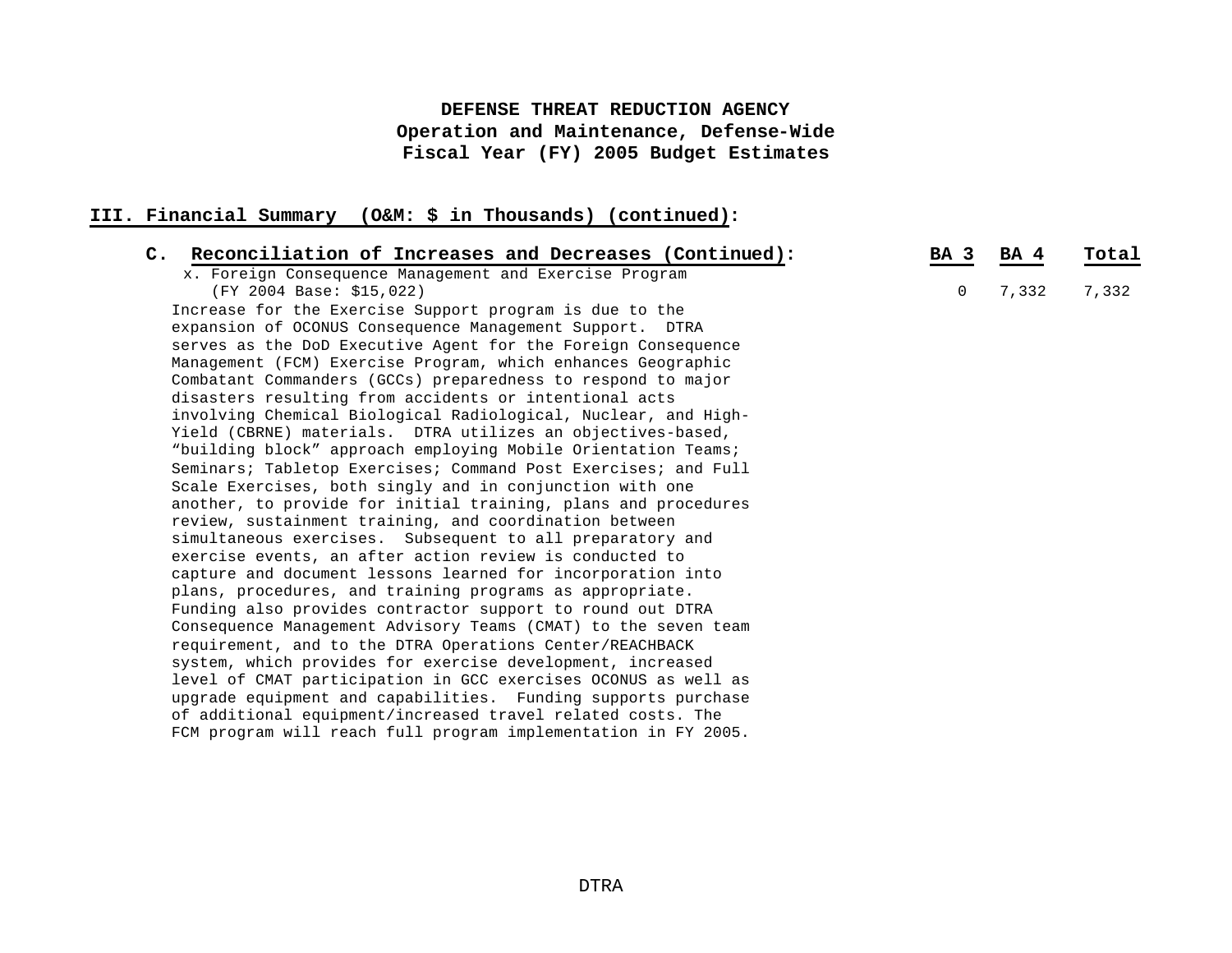| $\mathsf{C}$ .<br>Reconciliation of Increases and Decreases (Continued):                                                                                                                                                                                                                                                                                                                                                                                                                                                                                                                                                                                                                                                   | BA 3        | BA 4   | Total  |
|----------------------------------------------------------------------------------------------------------------------------------------------------------------------------------------------------------------------------------------------------------------------------------------------------------------------------------------------------------------------------------------------------------------------------------------------------------------------------------------------------------------------------------------------------------------------------------------------------------------------------------------------------------------------------------------------------------------------------|-------------|--------|--------|
| xi. Nevada Test Site Restoration (FY 2004 Base: \$1,595)<br>During the conduct of the Defense Threat Reduction<br>Agency's (DTRA) underground nuclear testing program, some<br>areas of the Nevada Test Site were contaminated. DTRA has<br>entered into an Agreement with the National Nuclear<br>Security Administration, Nevada Operations Office<br>(NNSA/NV), and the administrator of the Nevada Test Site,<br>for corrective environmental restoration actions in areas<br>of the Nevada Test Site used by DTRA. These funds will be<br>utilized to identify and investigate sites of potential<br>historic contamination, and to take corrective actions<br>necessary to protect human health and the environment. | 0           | 2,500  | 2,500  |
| xii. Counterintelligence Program (+1 FTE) (FY 2004 Base: \$3,284)<br>This increase in funding will enable protection,<br>deterrence, detection, defeat, and allow swift and<br>decisive response to antiterrorism concerns at all DTRA<br>facilities. Additionally, this funding will allow<br>expansion and further development of integrated<br>technology protection and training programs through<br>enhanced physical security measures. (Includes costs to<br>support +1 civilian FTE).                                                                                                                                                                                                                              | $\Omega$    | 554    | 554    |
| xiii. Terrorist Device Defeat Program (FY 2004 Base: \$7,500)<br>Funding provides additional resources and personnel for<br>training, maintenance of equipment, exercises, the<br>development of security mitigators, and the establishment<br>of TDD programs in the CENTCOM and SOUTHCOM Areas of<br>Responsibility (AOR).                                                                                                                                                                                                                                                                                                                                                                                               | $\mathbf 0$ | 2,000  | 2,000  |
| Total Program Increases                                                                                                                                                                                                                                                                                                                                                                                                                                                                                                                                                                                                                                                                                                    | 1,035       | 32,725 | 33,760 |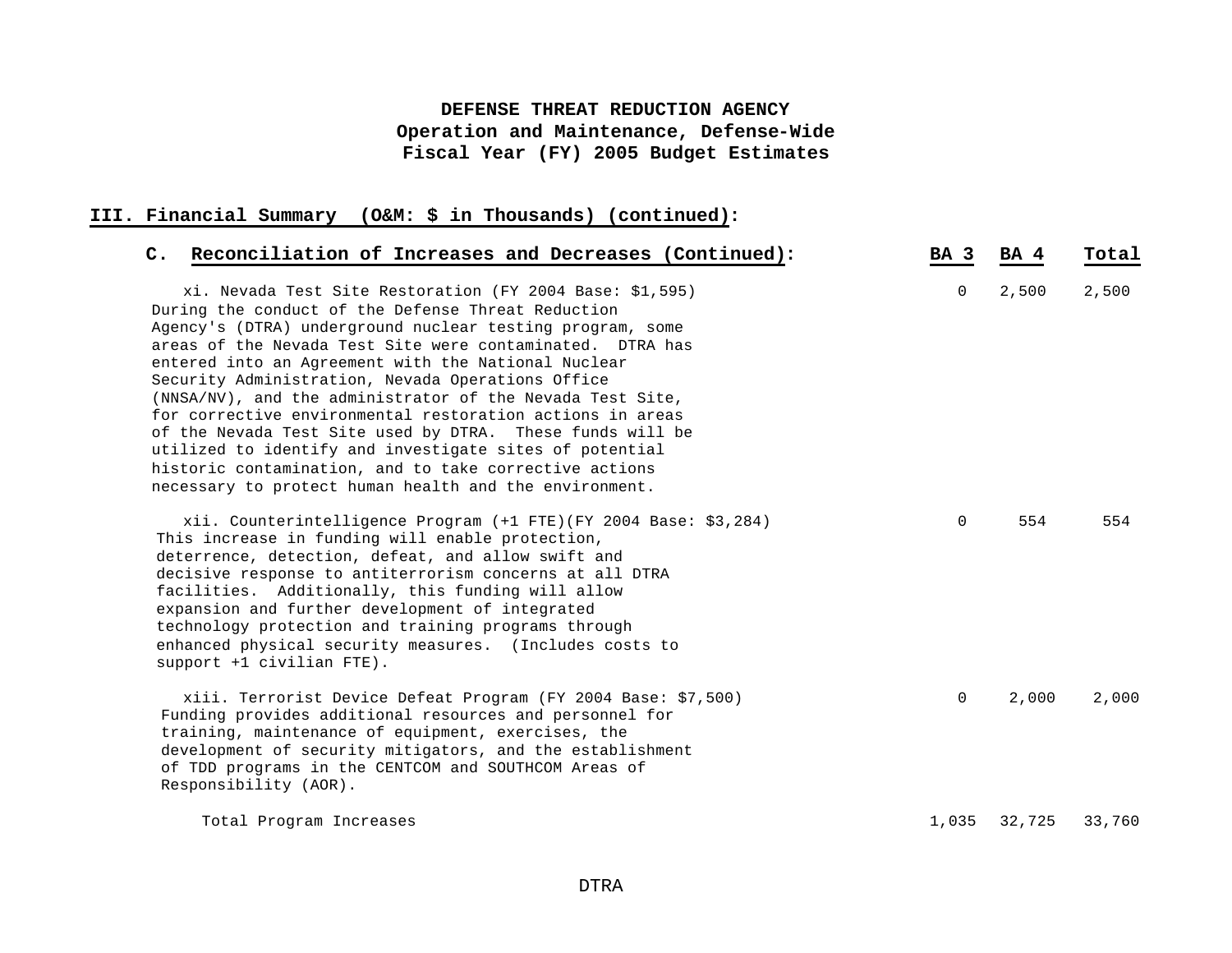| $\mathsf{C}$ . | Reconciliation of Increases and Decreases (Continued):              | BA 3     | BA 4     | Total    |
|----------------|---------------------------------------------------------------------|----------|----------|----------|
| 10.            | Program Reductions                                                  |          |          |          |
|                | a) One-Time FY 2004 Costs                                           |          |          |          |
|                | i. Civilian Personnel Compensation (1 less day)                     |          |          |          |
|                | (FY 2004 Base: \$96,676)                                            | $-2$     | $-324$   | $-326$   |
|                | This decrease reflects one less day of                              |          |          |          |
|                | compensation for civilian employees covered by                      |          |          |          |
|                | this budget activity group.                                         |          |          |          |
|                | ii. DTRA National Capital Region (NCR) Relocation Effort            |          |          |          |
|                | (FY 2004 Base: \$14,771)                                            | $\Omega$ | $-4.059$ | $-4,059$ |
|                | This reduction reflects a programmatic decrease                     |          |          |          |
|                | for one-time costs that occurred in FY 2004 for                     |          |          |          |
|                | furniture and outfitting purchases for the new                      |          |          |          |
|                | Defense Threat Reduction Center.                                    |          |          |          |
|                | b) Program Decreases in FY 2005                                     |          |          |          |
|                | i. Strategic Arms Reduction Treaty (START) (FY 2004 Base: \$10,775) | $\Omega$ | $-207$   | $-207$   |
|                | Program decrease resulted from re-negotiation of                    |          |          |          |
|                | the Votkinsk Portal Monitoring contract.                            |          |          |          |
|                | ii. Open Skies Treaty (FY 2004 Base: \$4,421)                       | $\Omega$ | $-179$   | $-179$   |
|                | Program decrease resulted from re-negotiation of                    |          |          |          |
|                | the Opens Skies Management and Planning System                      |          |          |          |
|                | contract.                                                           |          |          |          |
|                | iii. Site Survey Exercises (FY 2004 Base: \$1,252)                  | $\Omega$ | $-270$   | $-270$   |
|                | Site Survey Exercises are conducted every other                     |          |          |          |
|                | year. In FY 2004, exercises were conducted as                       |          |          |          |
|                | scheduled; therefore program decrease reflects an                   |          |          |          |
|                | adjustment for FY 2005 as there will be no                          |          |          |          |
|                | exercises in FY 2005.                                               |          |          |          |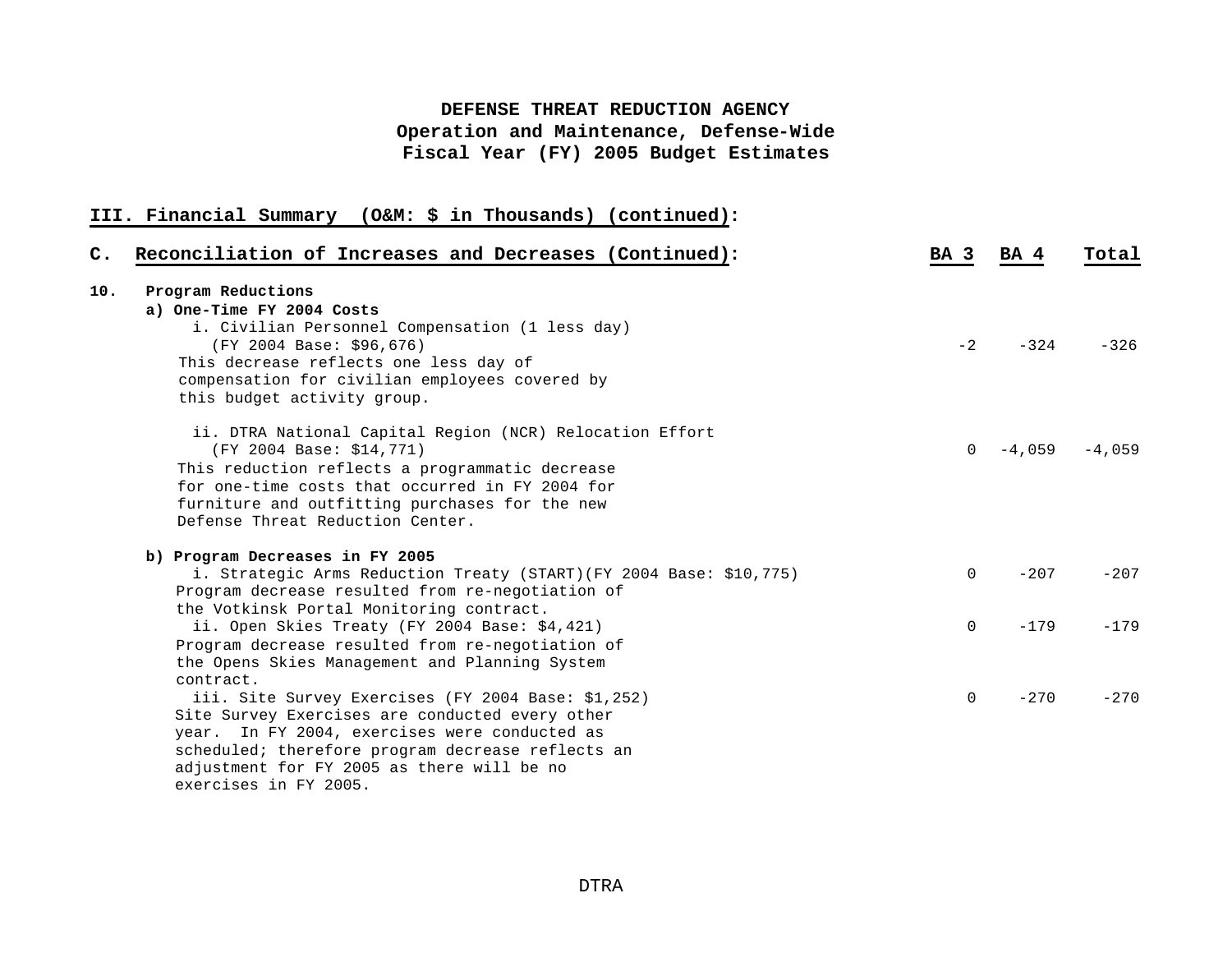| C. Reconciliation of Increases and Decreases (Continued):                                                                                                                                                                                                                                                                                                                                                                                                                                                                                                                                                                                 | BA 3           | <b>BA</b> 4     | Total           |
|-------------------------------------------------------------------------------------------------------------------------------------------------------------------------------------------------------------------------------------------------------------------------------------------------------------------------------------------------------------------------------------------------------------------------------------------------------------------------------------------------------------------------------------------------------------------------------------------------------------------------------------------|----------------|-----------------|-----------------|
| iv. Balanced Survivability Assessments (FY 2004 Base: \$11,100)<br>Full funding is not available to support this<br>program in FY 2005. Assessments will decrease from<br>18 balanced survivability assessments and one red<br>team assessment in FY 2004, to 7 balanced<br>survivability assessments and one red team<br>assessment in FY 2005. Although some critical<br>command, control communications and intelligence<br>(C3I) installations will continue to be assessed as<br>part of this program, sufficient resources are not<br>available to address mission areas of the C3I<br>architecture in a comprehensive way, leaving | $\overline{0}$ | $-3,585$        | $-3,585$        |
| unidentified vulnerabilities in unassessed<br>installations/systems for FY 2005.<br>Total Program Decreases                                                                                                                                                                                                                                                                                                                                                                                                                                                                                                                               | $-2$           |                 | $-8,624 -8,626$ |
| FY 2005 Budget Request                                                                                                                                                                                                                                                                                                                                                                                                                                                                                                                                                                                                                    | 5,968          | 319,483 325,451 |                 |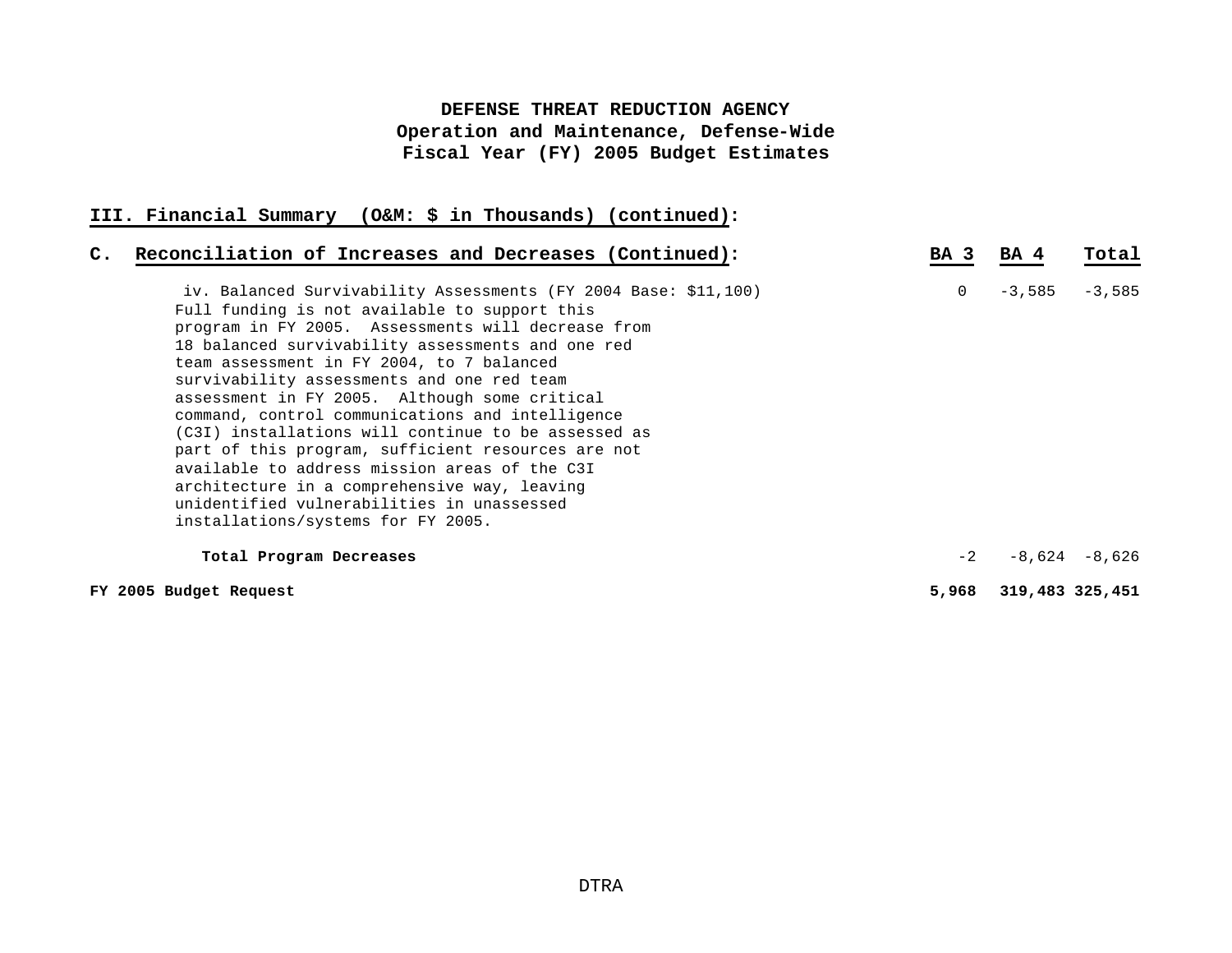### **IV. Performance Criteria and Evaluation Summary:**

#### **A. Defense Nuclear Weapons School (BA3):**

In FY 2003, the DNWS taught 15 courses, 37 in-resident classes and 20 Mobile Training Team (MTT) classes; in FY 2004 the DNWS will teach 17 courses, 45 in-resident classes and 25 MTT classes. In FY 2005, the DNWS will teach 19 courses, 65 in-resident classes and 30 MTT classes and will continue to implement training transformation with a minimum of two courses transformed to web-based training. The DNWS provides training in the areas of nuclear core competencies; radiological/nuclear response training; and CBRNE/Consequence Management. More than 80 percent of the DNWS's students rate DNWS's training as high quality and relevant to their jobs.

### Student Projection by Service:

|             | FY 2003 | FY 2004 | FY 2005 |
|-------------|---------|---------|---------|
|             |         |         |         |
| USAF        | 456     | 501     | 551     |
| USA         | 261     | 287     | 315     |
| USN         | 261     | 287     | 315     |
| <b>USMC</b> | 163     | 179     | 197     |
| CIV         | 2,053   | 2,127   | 2,159   |
| USAFR       | 7       | 40      | 80      |
| USAR        | 7       | 40      | 80      |
| <b>USNR</b> | 22      | 40      | 80      |
| ANG         | 7       | 40      | 80      |
| ARNG        | 22      | 40      | 80      |
| TOTAL       | 3,259   | 3,581   | 3,937   |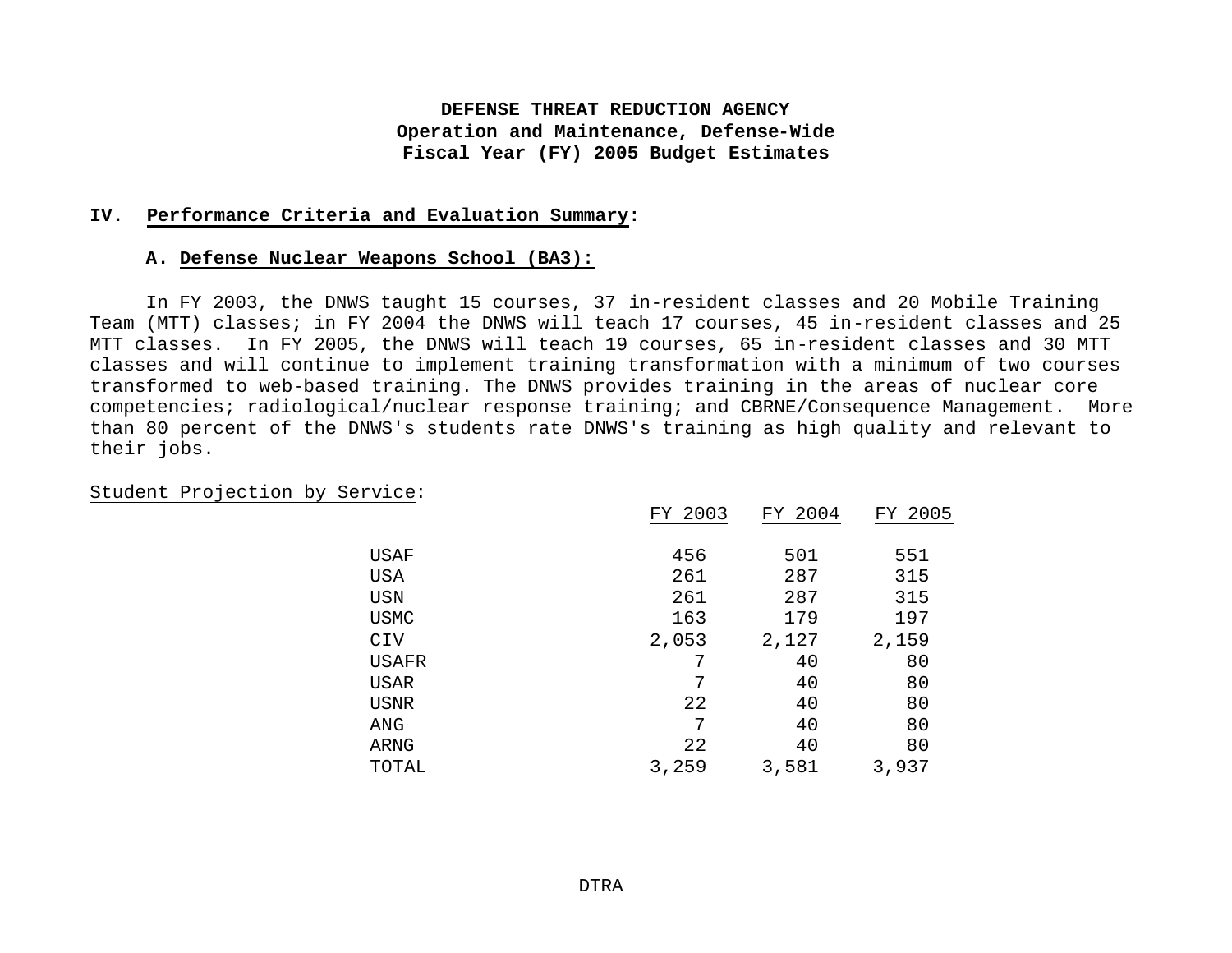## **IV. Performance Criteria and Evaluation Summary (continued):**

## **A. Defense Nuclear Weapons School (BA3) (continued):**

# Student Projection by Contact Hours:

|                                  | FY 2003 | FY 2004 | FY 2005 |
|----------------------------------|---------|---------|---------|
| Combatant Commands               | 43,204  | 47,524  | 52,276  |
| Non-Combatant Commands<br>USAF   | 6,823   | 7,505   | 8,255   |
| USA                              | 5,307   | 4,882   | 5,321   |
| USN                              | 2,274   | 2,069   | 2,255   |
| USMC                             | 4,169   | 3,793   | 4,135   |
| CIV                              | 16,672  | 15,171  | 16,536  |
| USAFR                            | 380     | 418     | 459     |
| USAR                             | 380     | 418     | 459     |
| USNR                             | 758     | 833     | 917     |
| ANG                              | 380     | 418     | 459     |
| ARNG                             | 758     | 833     | 917     |
| Non-combatant commands sub total | 37,901  | 36,340  | 39,713  |
| TOTAL                            | 81,105  | 83,864  | 91,989  |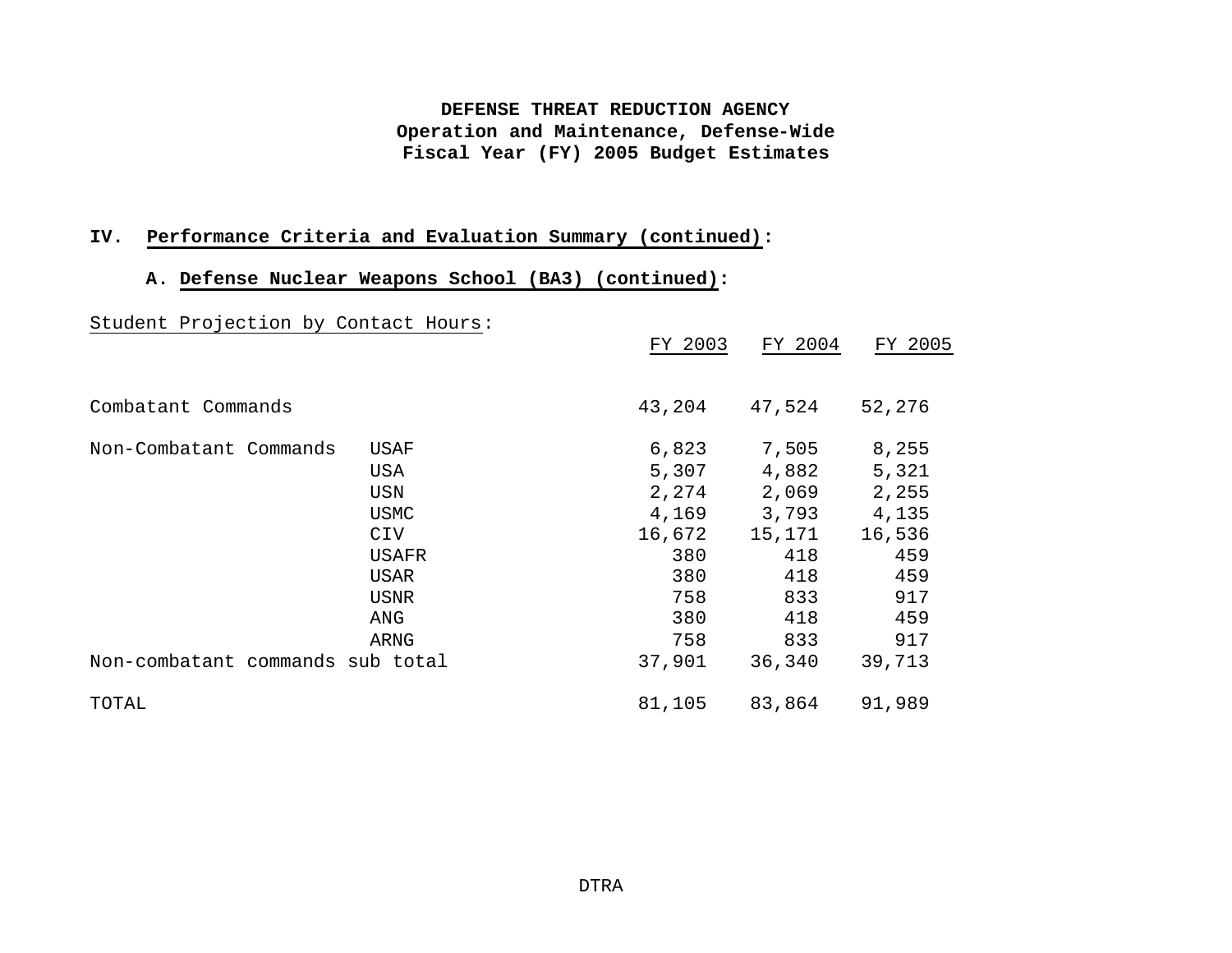### **IV. Performance Criteria and Evaluation Summary:**

#### **B. WMD Combat Support and Operations (BA4):**

|                                        | FY 2003 FY 2004 FY 2005 |  |
|----------------------------------------|-------------------------|--|
| 1) Inspection of Nuclear-Capable Units |                         |  |

 2) The workload associated with management of the nuclear weapons stockpile is primarily related to developing policies and procedures to be followed by Combatant Commands and Services worldwide; monitoring the status of weapons, weapon issues and components; and developing, maintaining, fielding and providing day-to-day support for automated systems which are used to manage the stockpile during peace, crisis and war. Tracking nuclear weapons requires 100 percent accuracy and can never be minimized regardless of the number of weapons or components. The key to measurement of success is that the status and location of the DoD nuclear stockpile is known at all times and the components to support these weapons are available when and where they are needed.

3) DoD Directive 3150.8 and 5105.62 Under Secretary of Defense letter and Chairman, Joint Chiefs of Staff tasking through a yearly JCS worldwide exercise schedule, task DTRA to serve as the DoD-lead for coordinating "DoD radiological accident response planning, training, and national-level exercises, with other Federal and international agencies" where the potential exists for a radiological accident/incident. Exercise costs are mission/location dependent, i.e., DIRECT FOCUS – CONUS FTX, approximately 125 participants, DIMMING SUM – OCONUS FTX, 2500 participants.

DTRA assists Federal, State, and local response to radiological emergencies as outlined in the Federal Radiological Emergency Response Plan, the Federal Response Plan, and applicable DoD Directives. Additionally, DTRA assists foreign governments as directed under 10 U.S.C. 404 and E.O 12966. Training and exercises incorporate activities that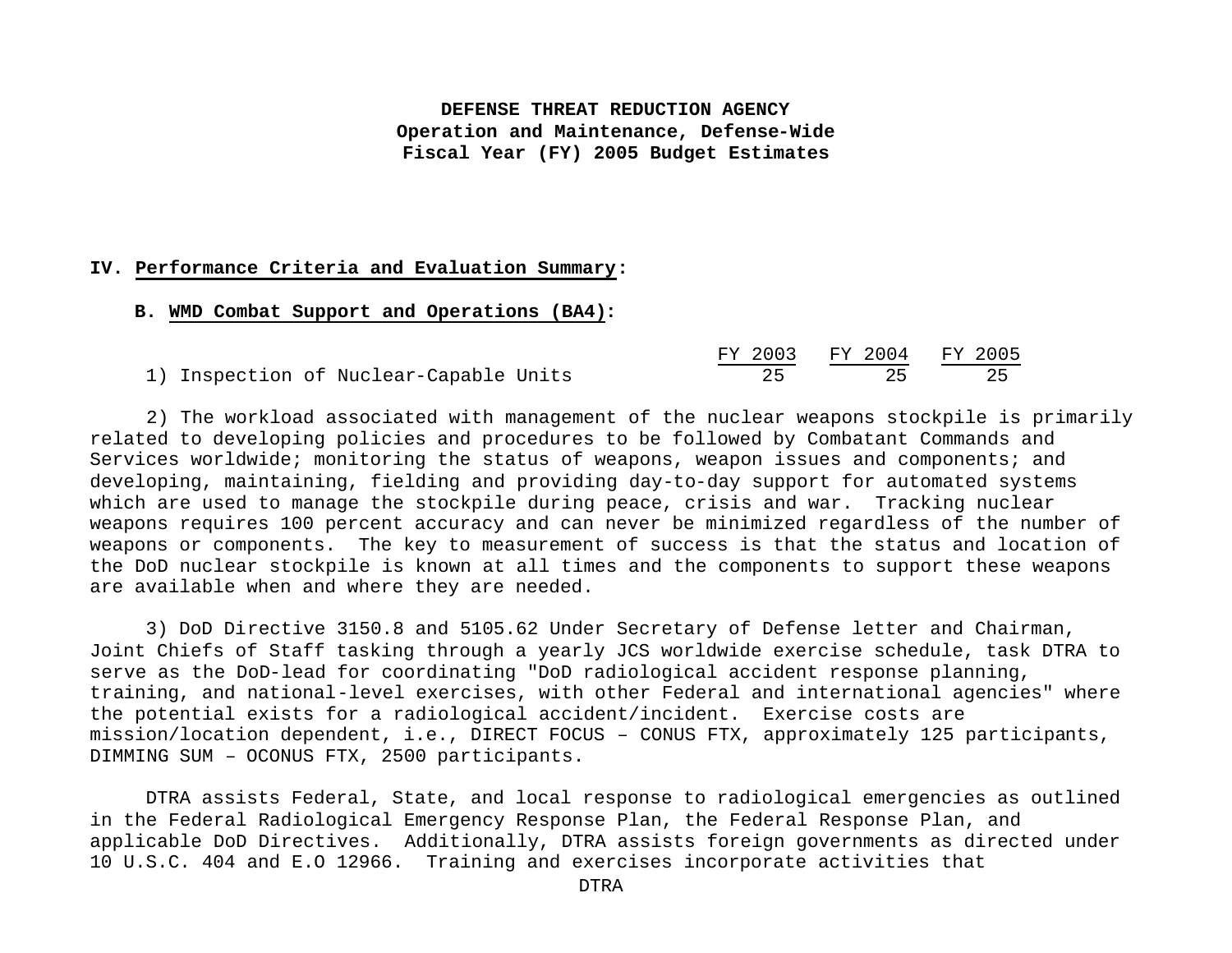### **IV. Performance Criteria and Evaluation Summary (continued):**

### **B. WMD Combat Support and Operations (BA4) (continued):**

address assistance to civilian authorities. DTRA also maintains a deployable advisory team to assist Combatant Commands consequence management response forces. Emergency Response is made up of several components that include plans and exercises, consequence management and special nuclear programs. The table below represents the measurable criteria of planned exercises:

|    |                                                        | FY 2003 | FY 2004 | FY 2005 |
|----|--------------------------------------------------------|---------|---------|---------|
|    | a) Number of Nuclear Weapon Accident Exercises:        |         |         |         |
|    | Field Training Exercises (FTX)                         |         | 2       | 2       |
| 2. | Command Post Exercises (CPX)                           |         |         | 2       |
| 3. | Table Top Exercise (TTX)                               |         |         | 5       |
| 4. | Leadership Orientation Seminars (SEM)                  |         | 4       |         |
|    | b) Number of Foreign Consequence Management Exercises: |         |         |         |
|    | 1. Field Training Exercise (FTX)                       |         |         | 2       |
|    | 2. Command Post Exercises (CPX)                        |         |         |         |
| 3. | Table Top Exercise (TTX)                               |         |         |         |
| 4. | Leadership Orientation Seminars (SEM)                  |         |         | 15      |
|    | c) Number of Terrorist Incident Exercises:             |         |         |         |
| 1. | Field Training Exercise (FTX)                          | 2       |         | 2       |
| 2. | Command Post Exercises (CPX)                           |         | 2       | 2       |
| 3. | Table Top Exercise (TTX)                               | 4       | 3       | 3       |
| 4. | Leadership Orientation Seminars (SEM)                  | 4       | 5       | 5       |
| 5. | Foreign, Service, and Agency Exercises                 |         | 2       |         |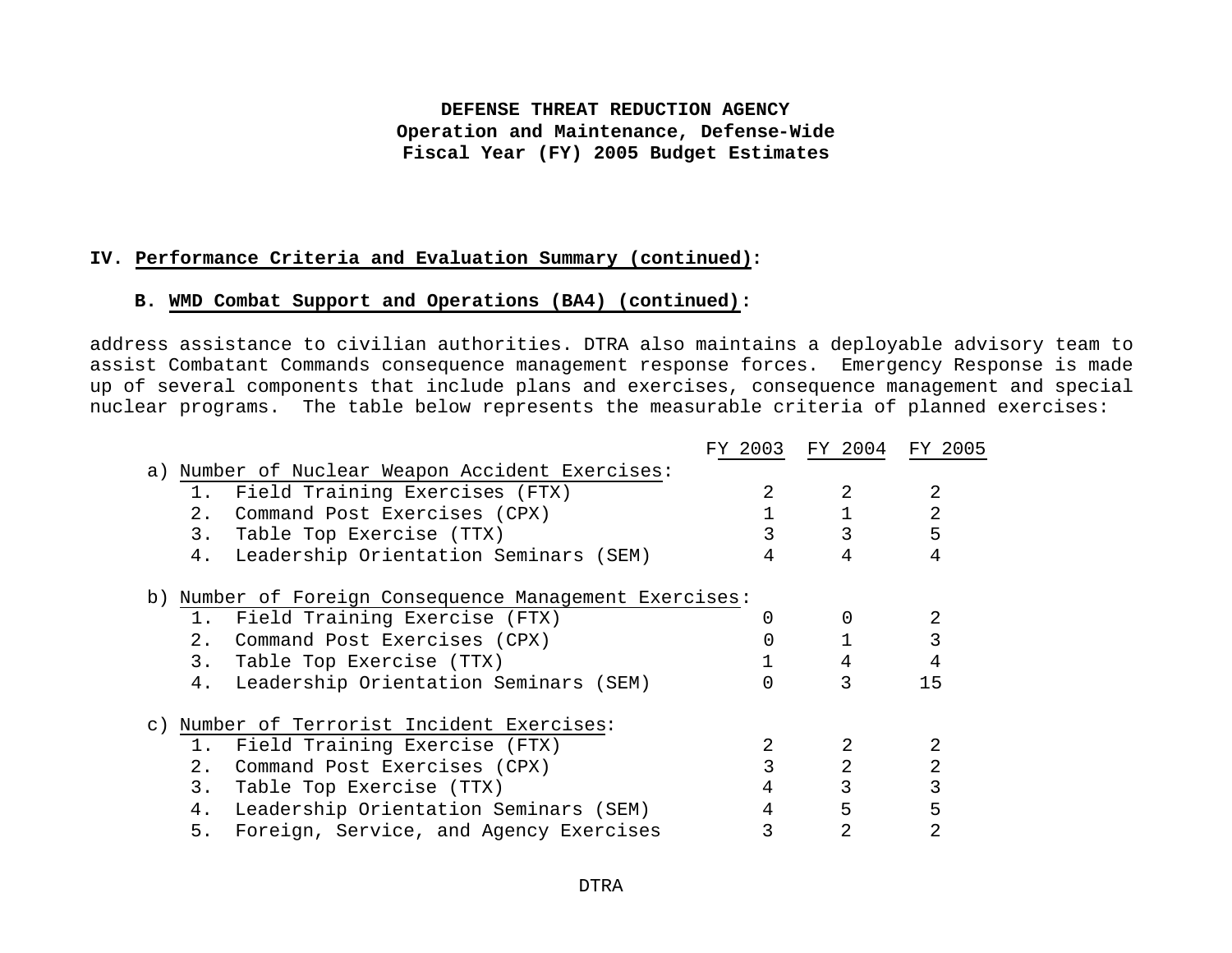### **IV. Performance Criteria And Evaluation Summary (continued):**

#### **B. WMD Combat Support and Operations (BA4) (continued):**

4) Anti-Terrorism assessment teams conduct independent anti-terrorism-specific vulnerability assessments of DoD installations and sites. These assessments are intended to provide an independent assessment capability to assist local commanders, on site, to identify anti-terrorism deficiencies and determine appropriate remedies that will mitigate the effects of future terrorist incidents. Current manning and resource levels provide for a consistent level of 80-100 assessments per year, with equal distribution between the United States and overseas locations.

|                        | FY 2003     | FY 2004        | FY 2005 |
|------------------------|-------------|----------------|---------|
| JSIVA Visits Conducted | 97          | 100            | 100     |
| Sites Visited          |             |                |         |
| <b>EUCOM</b>           | 17          | 15             | 15      |
| Army                   | 22          | 16             | 16      |
| Navy                   | 8           | 11             | 11      |
| Air Force              | 11          | 12             | 12      |
| <b>USMC</b>            | 5           | 4              | 4       |
| CJCS                   | 8           | 8              | 8       |
| PACOM                  | 12          | 16             | 16      |
| CENTCOM                | 3           | 6              | 6       |
| SOUTHCOM               | 2           | $\overline{2}$ | 2       |
| <b>JFCOM</b>           | $\mathbf 0$ |                |         |
| <b>OTHER</b>           | 9           | 9              | 9       |
| Mobile Training Team   | 10          | 10             | 10      |
|                        |             |                |         |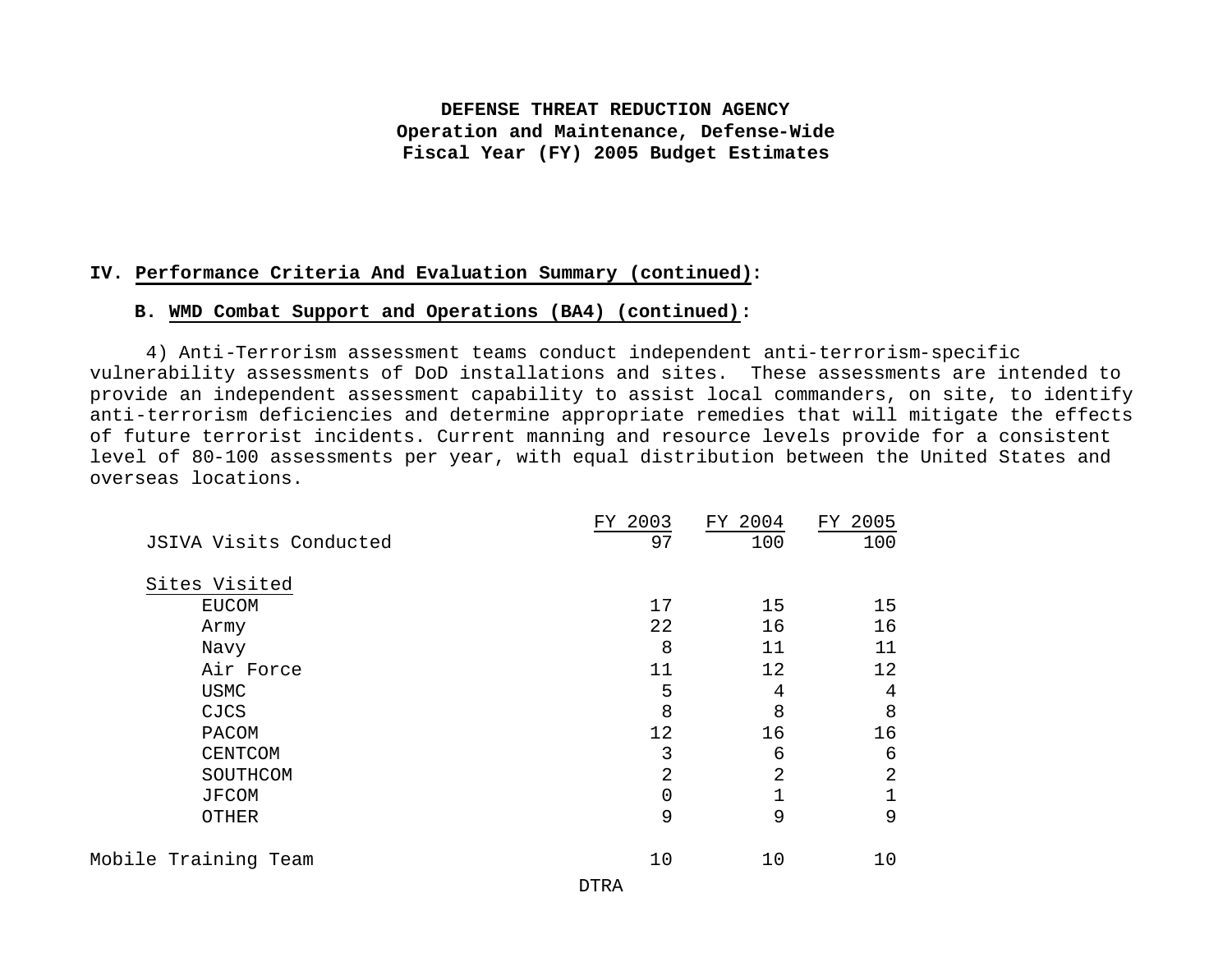### **IV. Performance Criteria and Evaluation Summary (continued):**

### **B. WMD Combat Support and Operations (BA4) (continued):**

5) In FY 2001, the facility assessment selection process was completed, conducting balanced survivability assessments on 22 C3I facilities in conjunction with ASD C3I coordination and validation, and conducted two red team assessments. In FY 2002, 30 balanced survivability assessments were performed with ASD C3I coordination and six red team assessments. In FY 2003 39 balanced survivability assessments on C3I facilities and other facilities were performed and 4 red team assessments. At a reduced level of funding C3I assessments will decrease in FY 2004 to 18 balanced survivability assessments and one red team assessment; and in FY 2005, 7 balanced survivability assessments and one red team assessment will be performed.

6) The workload for the NTPR program involves (1) establishing and maintaining a repository of personnel data and historical information for U.S. atmospheric nuclear weapons test participants and Hiroshima and Nagasaki occupation forces, (2) providing dosimetry information and dose reconstruction methodologies for populations supported by the program, and (3) supporting organizations responsible for administering atomic veterans' benefits (Department of Veterans Affairs and Department of Justice) and organizations studying health effects of radiation. The primary measures of workload are (1) the size of the repository maintained (400,000 plus persons), (2) the number of individual cases processed (up to 2,000 per year), (3) the number of dose reconstructions performed (up to 300 per year), and (4) the level of effort to support studies by independent agencies. The primary performance criteria are (1) the turn-around time for individual cases processed (optimally 75% of all cases completed in 90 days), (2) the number of cases in process at any given time (optimally low  $200s$ , and  $(3)$  the cost per case processed  $(52,500 - 53,000)$ .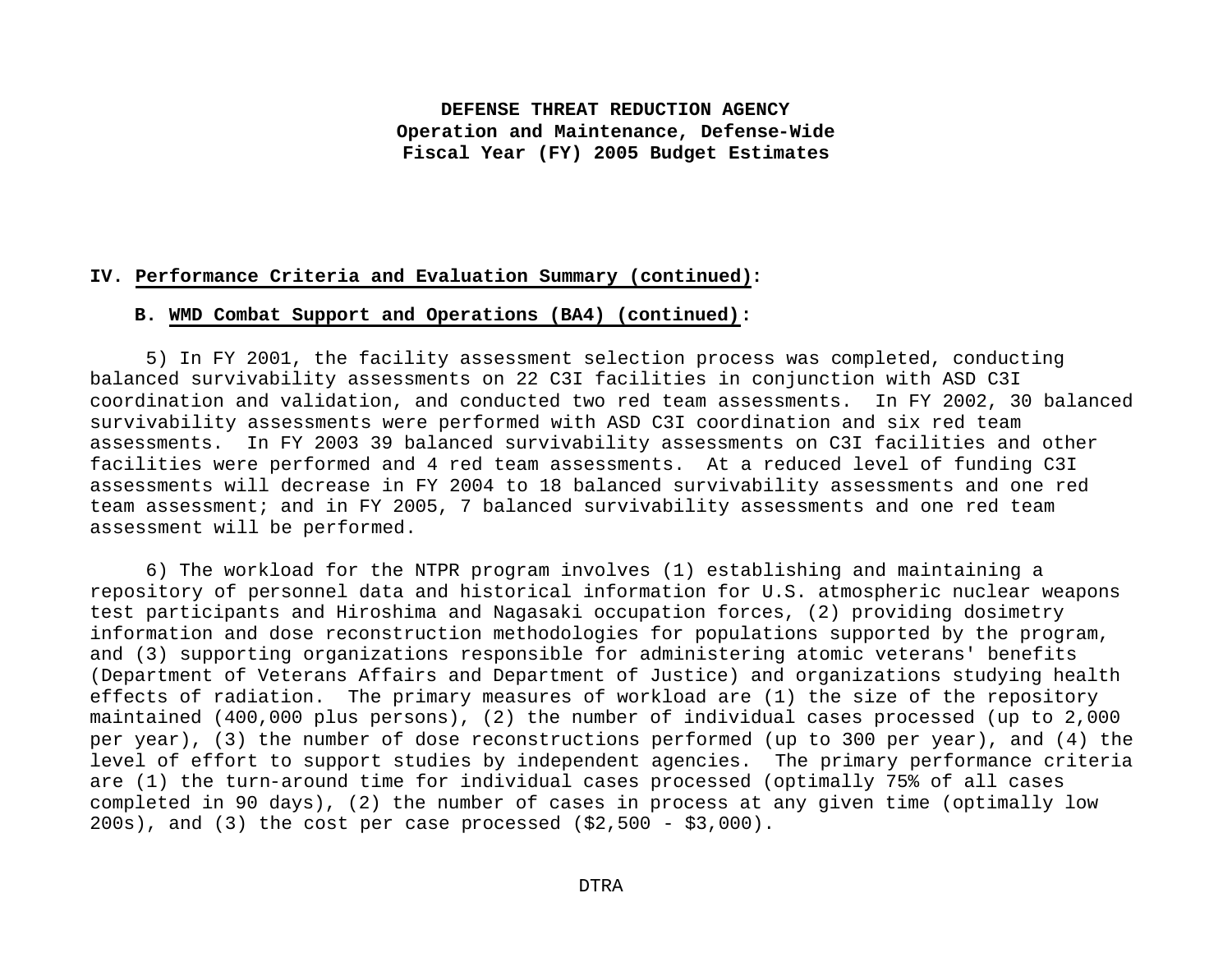#### **IV. Performance Criteria and Evaluation Summary (continued):**

#### **B. WMD Combat Support and Operations (BA4) (continued):**

7) The workload for the RECC involves (1) maintaining a centralized repository of records pertaining to about 2,600 individual DoD events that could be construed as human radiation experiments (HRE), and (2) preserving, maintaining, and operating a searchable database of DoD-identified HRE events to provide a resource for the military departments to conduct information searches supporting high-level external and internal inquiries.

8) The WMD Assessment and Analysis Center supports the OC-DTRA Center by providing access to analytic resources, weather data, archives, and WMD experts. It also supports wargames and exercises with subject-matter expertise (SME) and analysis. The primary measure of workload is the number of hours spent supporting exercises, wargames and real-world events. For FY 2003, this required approximately 6,400 hours, 18 domestic trips and 5 overseas trips. For FY 2004 the estimates are 6,500 hours with 20 domestic trips and 4 overseas trips. The Consequence Assessment Program supported DTRA and outside agencies by providing SME analysis on WMD hazards and consequences to include counterproliferation, consequence management, force protection, and counter-terrorism. Primary tools used are the Hazard Prediction and Assessment Capability and the Consequence Assessment Tool Set. Additionally, support was provided to numerous DoD and Cabinet-level exercises, as well as real-world and National Security Special Events. Weather, outreach, reachback, and training are part of this support. For FY 2003, we used 20,000 hours on top of the normal operational requirements and 20 domestic trips with 3 overseas. For FY 2004 and 2005, the estimates are 30,000 hours with 25 domestic trips and 4 overseas trips each year.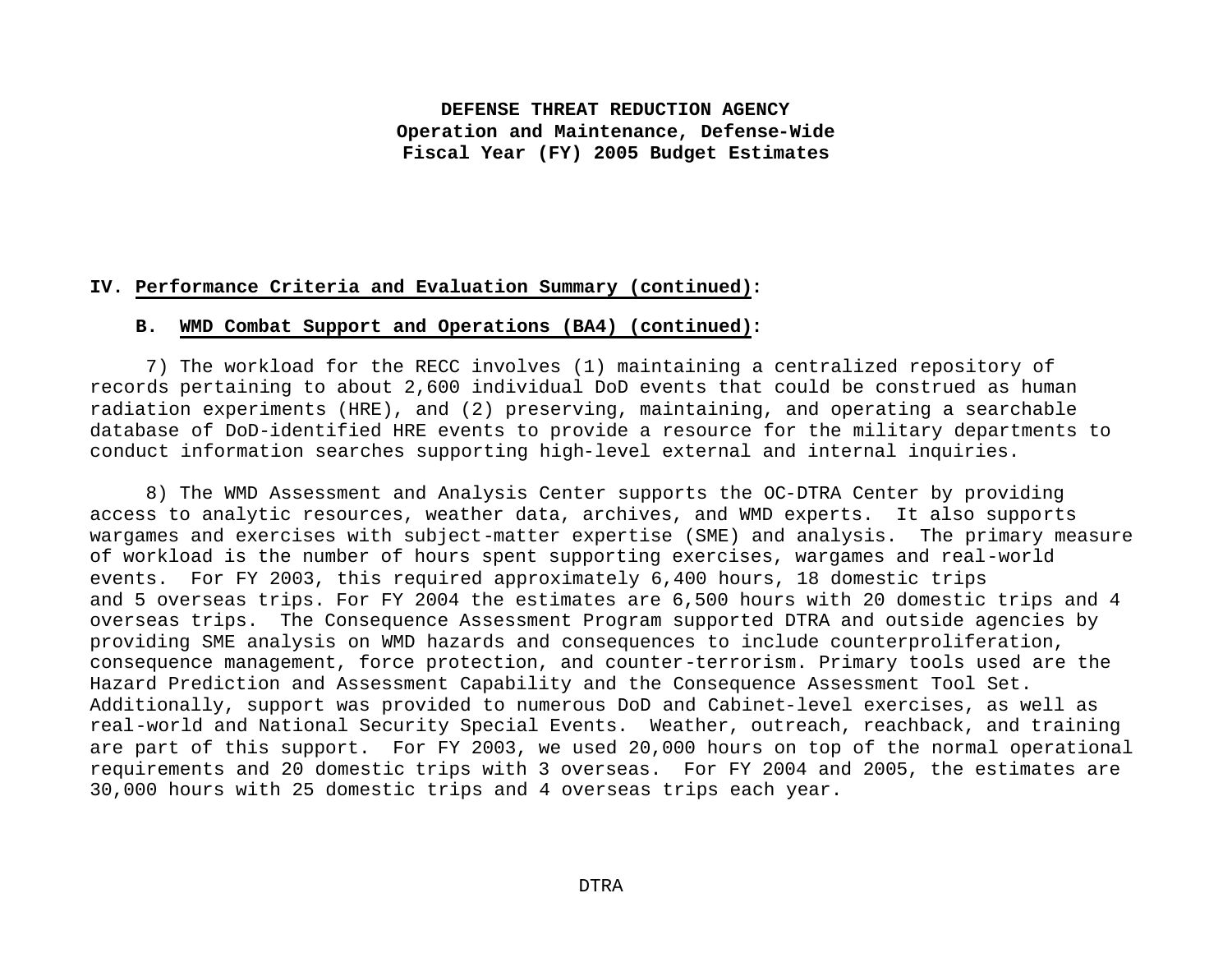## **IV. Performance Criteria and Evaluation Summary (continued):**

## **C. Arms Control Inspections and Technology (BA4):**

|                                            | FY 2003     | FY 2004     | <b>FY 2005</b>    |
|--------------------------------------------|-------------|-------------|-------------------|
|                                            | No. Of      | No. Of      | No. Of            |
|                                            | Missions    |             | Missions Missions |
| Strategic Arms Reduction Treaty            |             |             |                   |
| Inspection Activity                        | 61          | 59          | 59                |
| Escort Activity                            | 33          | 29          | 29                |
| Mock Missions                              | 3           | 10          | 10                |
| Conventional Armed Forces In Europe Treaty |             |             |                   |
| Inspection Activity                        | 68          | 72          | 72                |
| Escort Activity                            | 39          | 88          | 88                |
| Mock Missions                              | 15          | 15          | 15                |
| Nuclear Test Ban Treaties                  |             |             |                   |
| Escort Activity                            | $\mathbf 0$ | 0           | $\overline{0}$    |
| Mock Missions                              | $\Omega$    | $\Omega$    | $\Omega$          |
| Chemical Weapons Treaty                    |             |             |                   |
| Inspection Activity                        | $\mathbf 0$ | $\mathbf 0$ | $\Omega$          |
| Escort Activity                            | 54          | 129         | 106               |
| Mock Missions                              | 2           | 5           | 5                 |
| Open Skies Treaty                          |             |             |                   |
| Inspection Activity                        | 6           | 8           | 9                 |
| Escort Activity                            | 0           | 9           | 8                 |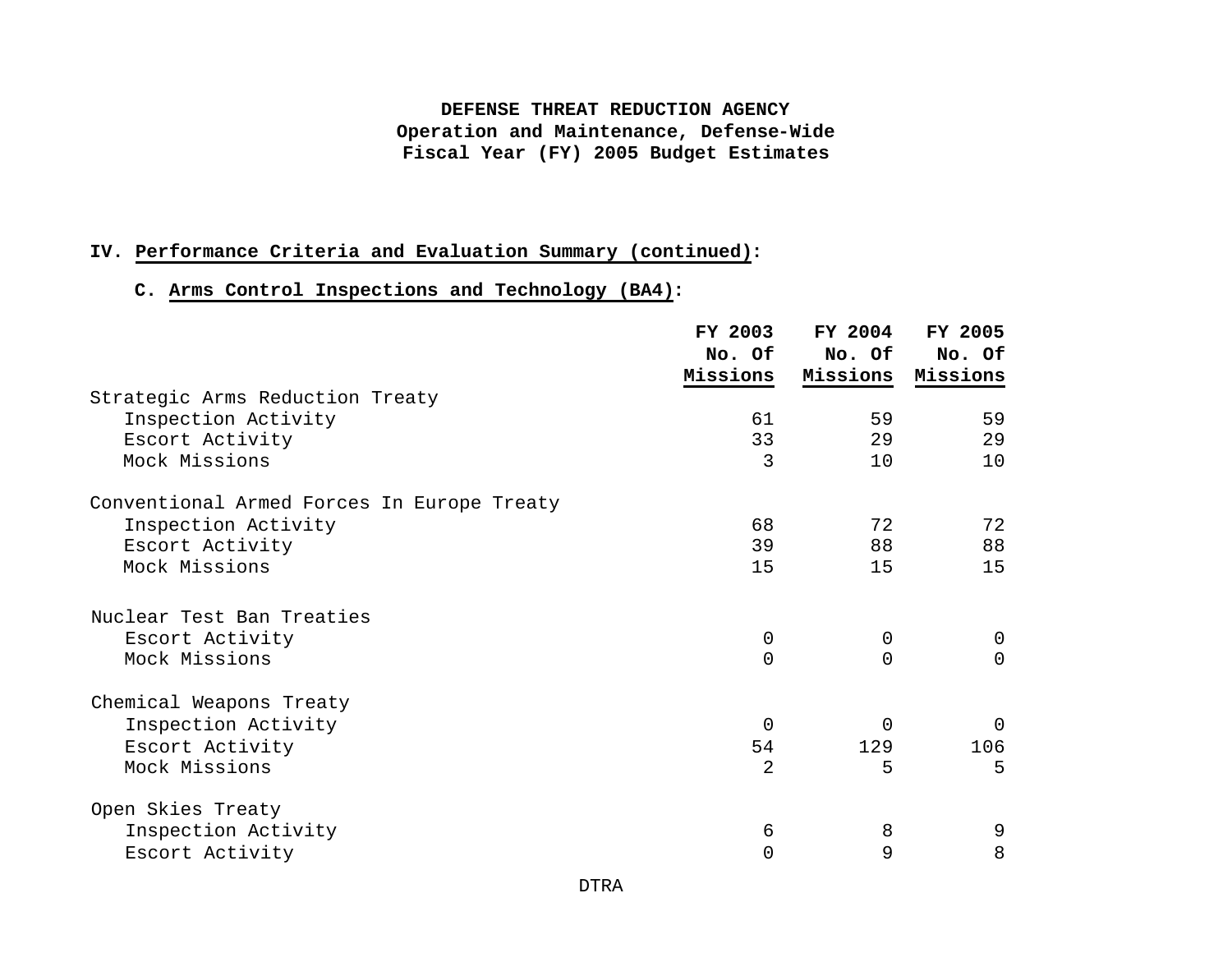Mock Missions 7 17 16

# **IV. Performance Criteria and Evaluation Summary (continued):**

# **C. Arms Control Inspections and Technology (BA4) (continued):**

|                                                  | FY 2003  | FY 2004  | <b>FY 2005</b> |
|--------------------------------------------------|----------|----------|----------------|
|                                                  | No. Of   | No. Of   | No. Of         |
|                                                  | Missions | Missions | Missions       |
| International Counterproliferation Program (ICP) | 60       | 58       | 58             |
| Other Missions                                   |          |          |                |
| IAEA-Strengthened Safeguards                     |          | 5        | 8              |
| Plutonium Production Reactor Agreements (PPRA)   | 11       | 17       | 17             |
| Biological Weapons (BW)                          |          |          |                |
| Mayak Transparency Protocol                      |          | 11       |                |
| Fissile Material Cutoff Treaty (FMCT)            |          | 5        | 5.             |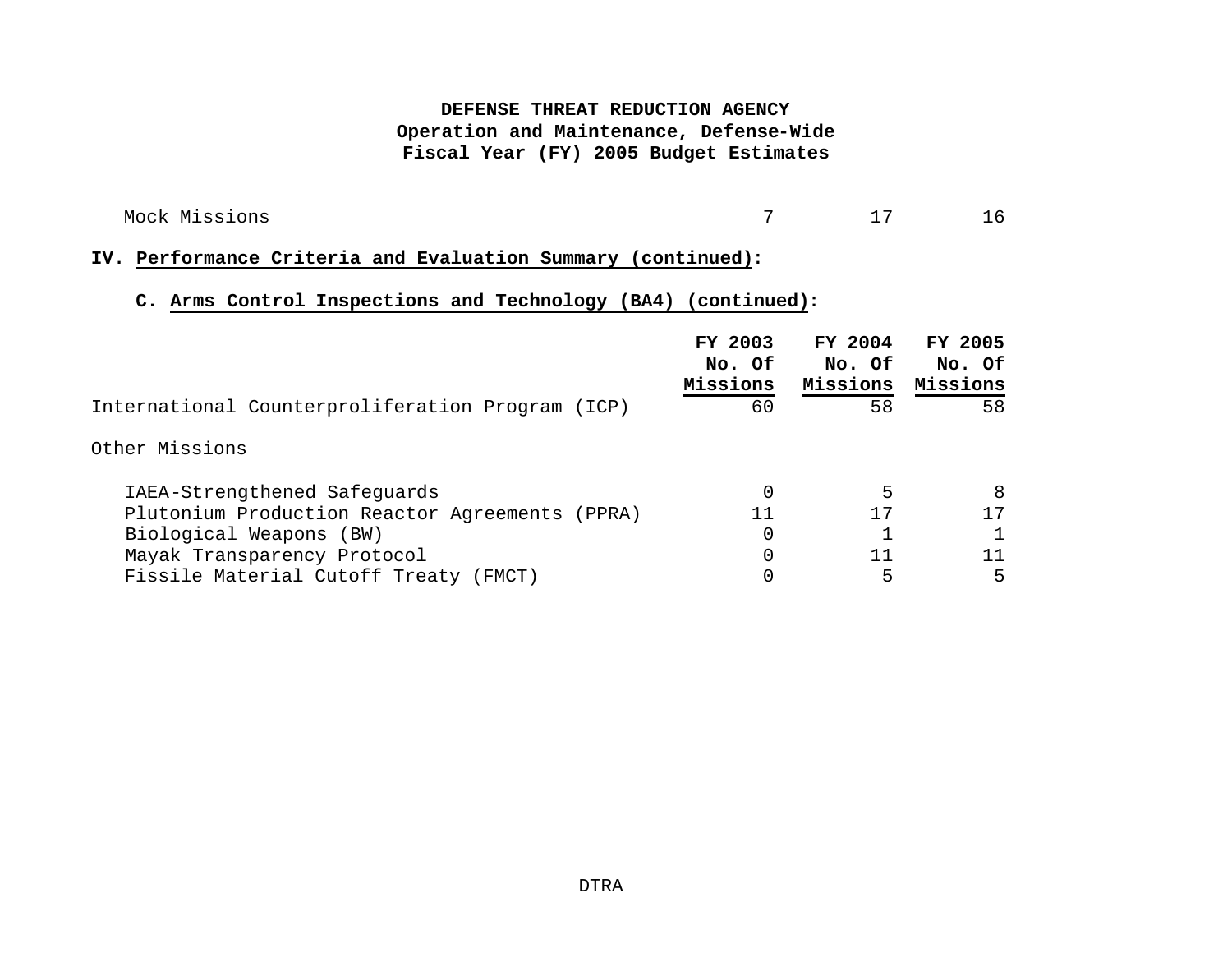### **IV. Performance Criteria and Evaluation Summary (continued):**

#### **D. DTRA Core Operational Support Activities (BA4):**

 The DTRA management and operational support staff is responsible for providing the fullrange of management headquarters functions as well as essential operational support functions vital to sustain DTRA's worldwide missions and activities. DTRA consists of approximately 2,000 personnel pursuing missions in the areas of counterproliferation, nuclear weapons support, technology security, arms control, Cooperative Threat Reduction, and the Chemical-Biological Defense program. The DTRA currently operates from 10 sites within the United States, and seven sites overseas. Support functions include, but are not limited to:

Engineering Office: Engineering support activities include leasing real estate through the General Services Administration and private sources; supply, equipment and material management, including physical plant equipment; facilities management; warehouse operations; civil engineering-related functions. The Engineering Office provides this support to DTRA missions world-wide, including, for example: rental of apartments in Moscow, Vienna, and Almaty.

Logistics Operations: Logistics support activities include logistics planning and services (incorporating Support Agreements, MOU/MOAs); logistics acquisition; material, equipment, inventory and supply management; warehouse operations; transportation (air, ground, and commercial movement), commercial and leased mission/U-Drive vehicles, Commercial Travel Office; and mail services. The Logistics program supports general IMPAC supplies and materials, office administration, and general logistical technical services needed to support DTRA mission activities. These logistics enabling functional activities are in full operation within the National Capital Region and at Kirtland AFB, New Mexico. This logistics support reaches DTRA mission activities world-wide, including, for example: transportation of food and materials into Russia to support the Strategic Arms Reduction Treaty (START) treaty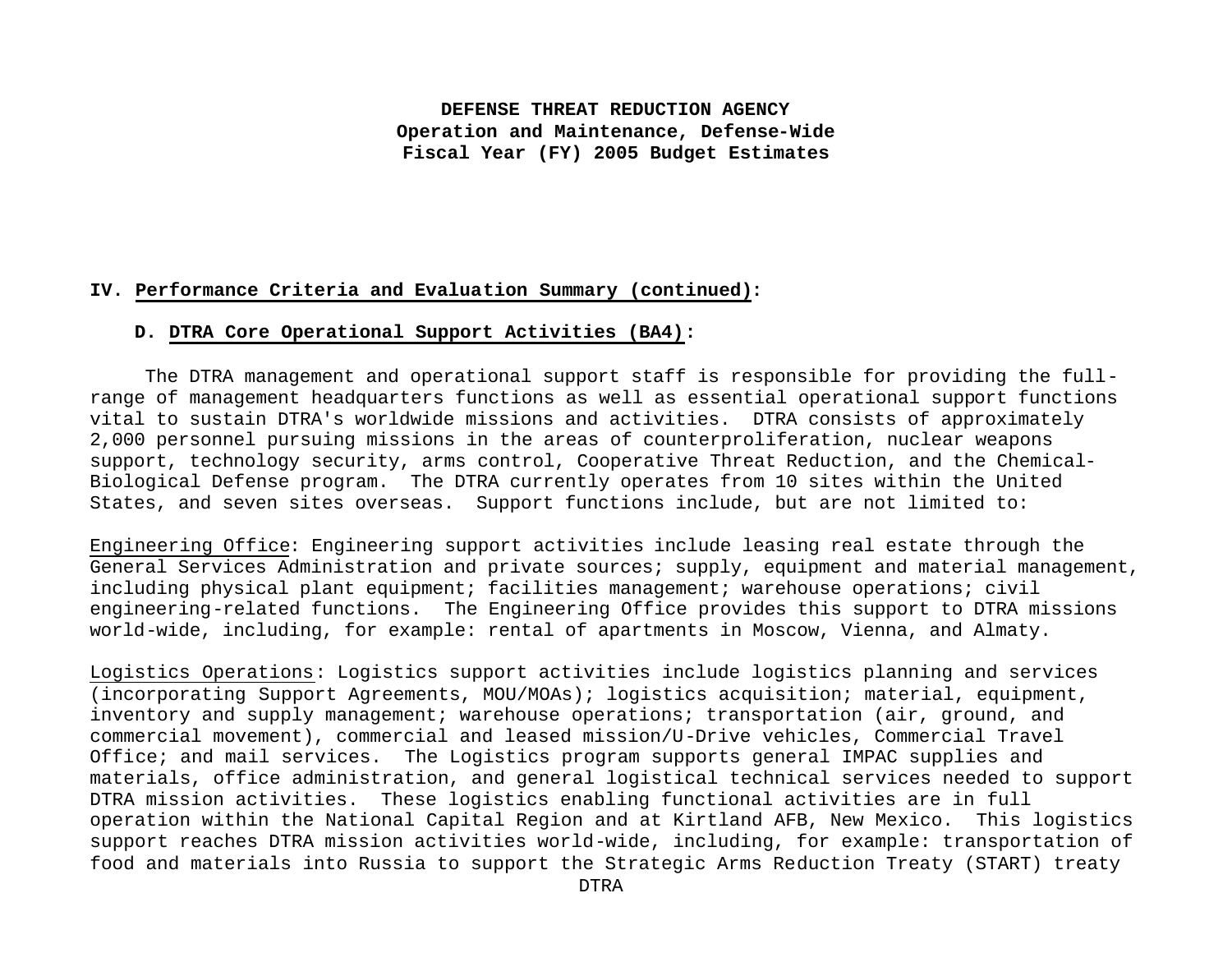continuous monitoring site in Russia; procurement of vehicles in Moscow, Kiev, Almaty, **IV. Performance Criteria and Evaluation Summary (continued):**

### **D. DTRA Core Operational Support Activities (BA4) (continued):**

and Yokota, Japan; Mail Service Programs including Military Express Mail, Overnight Ground and Air Express Mail, and Diplomatic Pouch; and support to DTRA personnel at the Army chemical demilitarization CONUS sites.

Resource Management Operations: DTRA financial and resource management activities reflect the varied and complicated nature of the DTRA mission. DTRA executes approximately \$2.0 billion per fiscal year from five different Defense-wide appropriations. One billion dollars is part of the DTRA total obligational authority; the remaining \$1.0 billion comes from the DoD Chemical-Biological Defense Program funding and other external sources. The DTRA Resource Management Directorate provides the full range of DoD planning, programming, budgeting, and execution services, including a partial in-house finance and accounting function and liaison with the Defense Finance and Accounting Service (DFAS). Human resources management includes the full range of personnel services for approximately 1,000 military and 1,000 civilian employees, as well as payroll and workforce management.

Information Technology Support: Information technology support provides for operational requirements such as maintenance of the Local Area Network (LAN) and managing the day-to-day operation of office automation, ADP equipment, software, printers and scanners, for a total of approximately 2,000 employees at 12 sites worldwide. Efforts also include managing a customer information support center and trouble-shooting over 15,000 requests for help; serving as the Agency focal point for information systems plans and programs; providing and controlling 3,000 computer and ancillary ADP equipment for Agency use; managing the operation and maintenance of all aspects of the Agency's information systems architecture; and operating the Agency's telecommunications center to provide secure and non-secure communications via AUTODIN, DMS, secure voice, facsimile, telephone and mobile communications worldwide.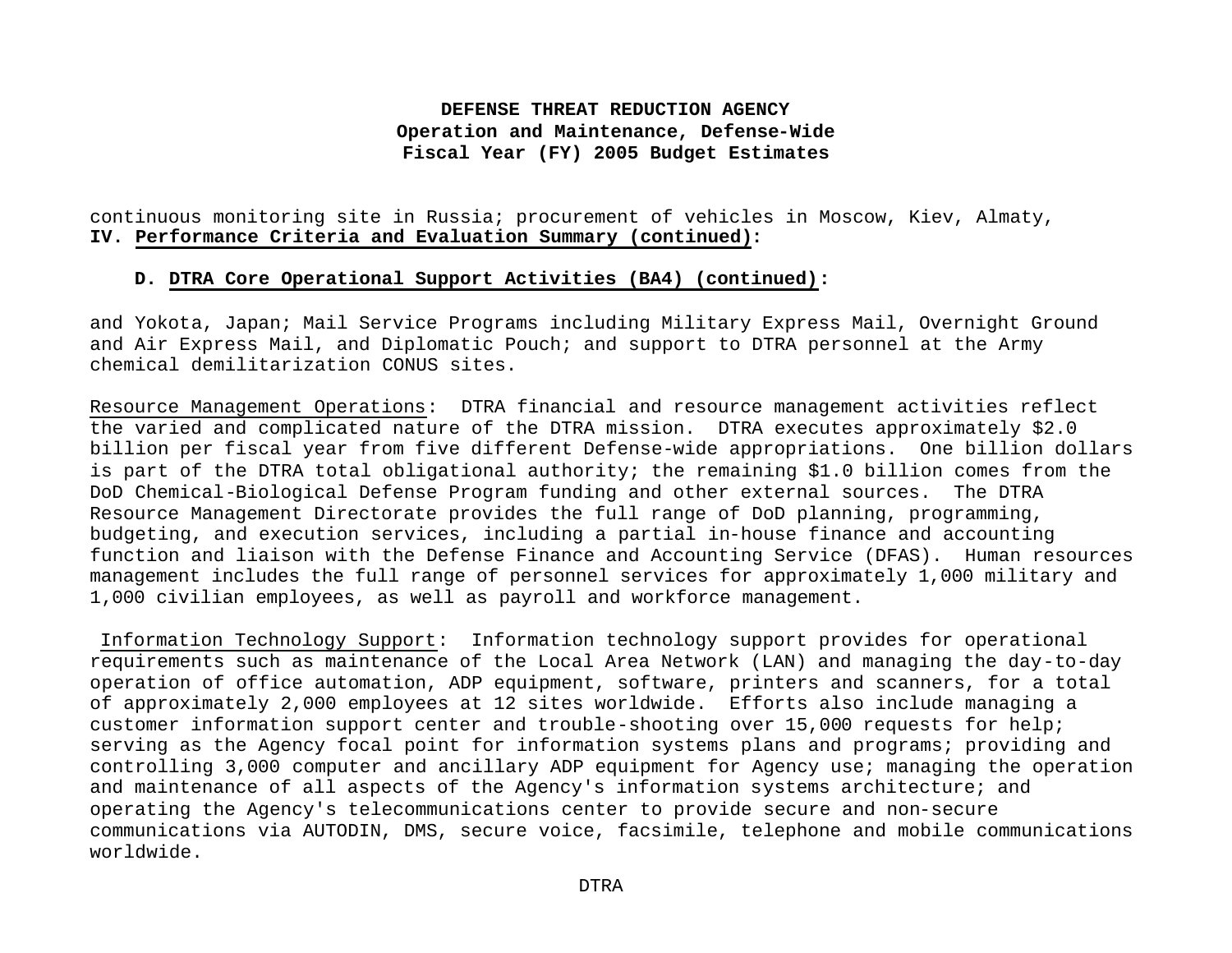## **IV. Performance Criteria and Evaluation Summary (continued):**

### **D. DTRA Core Operational Support Activities (BA4) (continued):**

Legislative Affairs: The Legislative Affairs Office has the overall management responsibility for Congressional communications, including personal contacts and correspondence, and responsibility for processing and monitoring Congressional communications, reports, etc., received from or directed to Congressional committees, subcommittees, members of Congress and their staff. They respond annually to approximately 240 inquiries.

Public Affairs: The public affairs function provides the Director and senior staff with expert counsel and assistance in all public affairs matters. They serve as the principal agency point of contact for all news media and public requests for information and act as the DTRA spokesperson. They sponsor the Director's Communications Group, maintain the Agency command briefing and develop the Agency strategic plan brochure, the outreach program, the DTRA brochure and the command video/CD. They are also responsible for the DTRA daily news and information summary, "To the Point."

The staff responds annually to approximately 150 media and 430 public inquiries; facilitates media briefings and interviews; maintains the Agency public access Internet website, localarea network website and 3 classified network websites; publishes a monthly newsletter; publishes intranet news and information pages; conducts publication policy reviews and 440 security reviews; conducts 15 public affairs training classes; supports weapons of mass destruction crisis and consequence management planning and execution, and maintains a deployable public affairs team; publishes a historical book and completes an Agency annual historical report.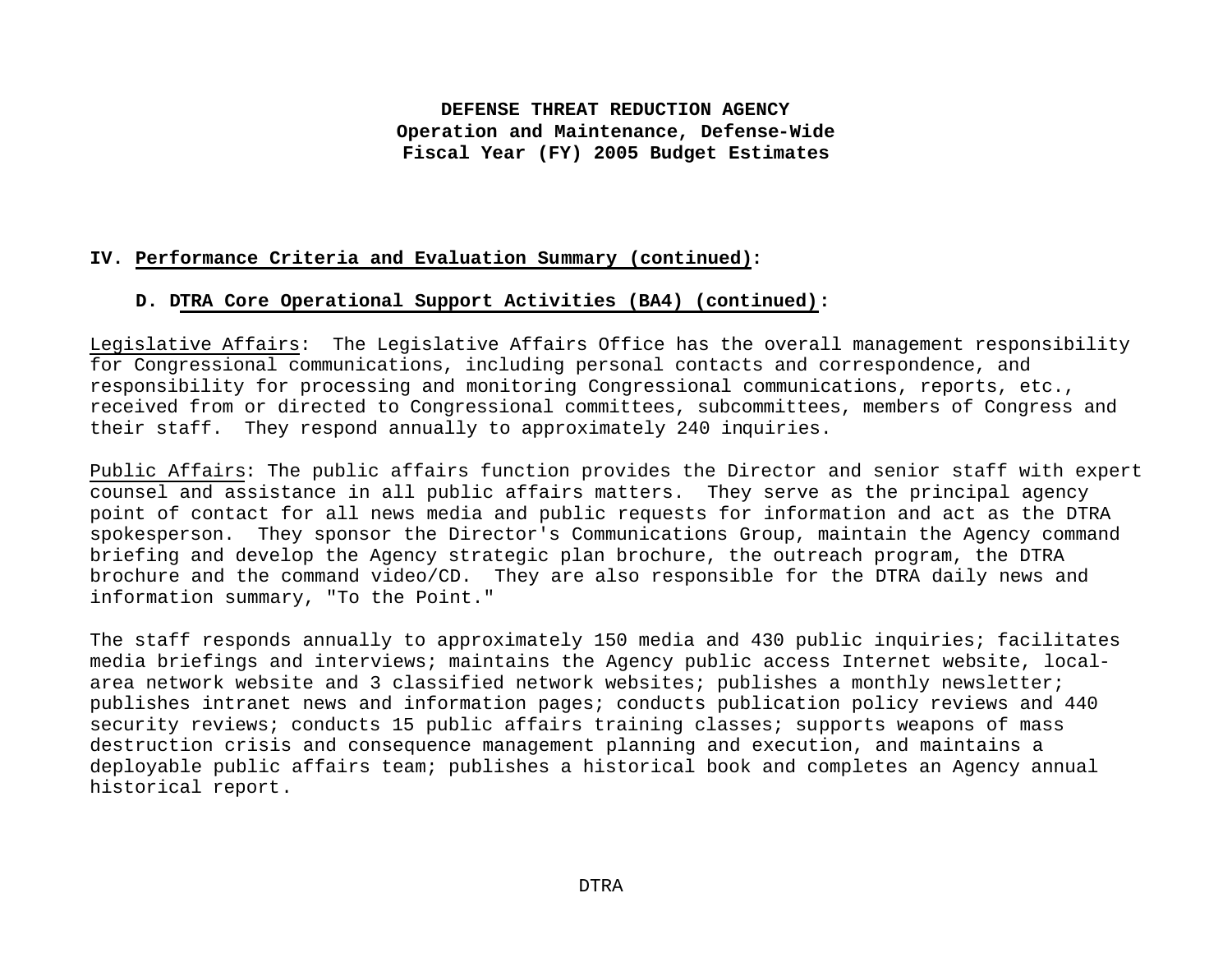### **IV. Performance Criteria and Evaluation Summary (continued):**

### **D. DTRA Core Operational Support Activities (BA4) (continued):**

Environment, Safety and Health: The Environment, Safety and Health Office is responsible for improving and maintaining the overall readiness of the Defense Threat Reduction Agency and the quality of life of its personnel. They annually provide approximately 500 immunizations; 975 flu shots; 250 medical consultations; 900 medical record reviews; conduct 250 radiation source shipments; 16 radiation source surveys; conduct 100% facility inspections; coordinate occupational health physicals and medical surveillance requirements; investigate accidents; manage environmental remediation at the Nevada Test Site and Johnston Atoll; and implement Agency-wide environmental stewardship efforts.

Equal Opportunity Office: The EO Office has overall responsibility for establishing and implementing agency policy and procedures with regard to military and civilian discrimination complaints prevention, processing and adjudication; Alternative Dispute Resolution; Affirmative Employment and Diversity initiatives; and Reasonable Accommodations. They provide expert counsel and assistance to the Director, senior staff, and agency managers and supervisors in all matters concerning equal opportunity, preventing sexual harassment, dispute prevention and resolution, disability hiring and accommodations, and diversity. They provide continuous cultural and diversity awareness training; process approximately 25 informal complaints, ten formal complaints, and six formal investigations annually; and conduct seven staff assistance visits, three college recruitment trips, and five special events annually.

Information Support Services: The Information Support branch of the Corporate Communication division is responsible for managing the use of all conference rooms; processing 1,100 work orders for photographic services and video production; managing 200 DTRA publications and creating and managing 140 DTRA forms; overseeing proper management and storage of millions of documents; managing contracts and lease agreement for 100 office reproduction machines, processing 1,300 work orders for reproduction and printing services; processing 1,550 work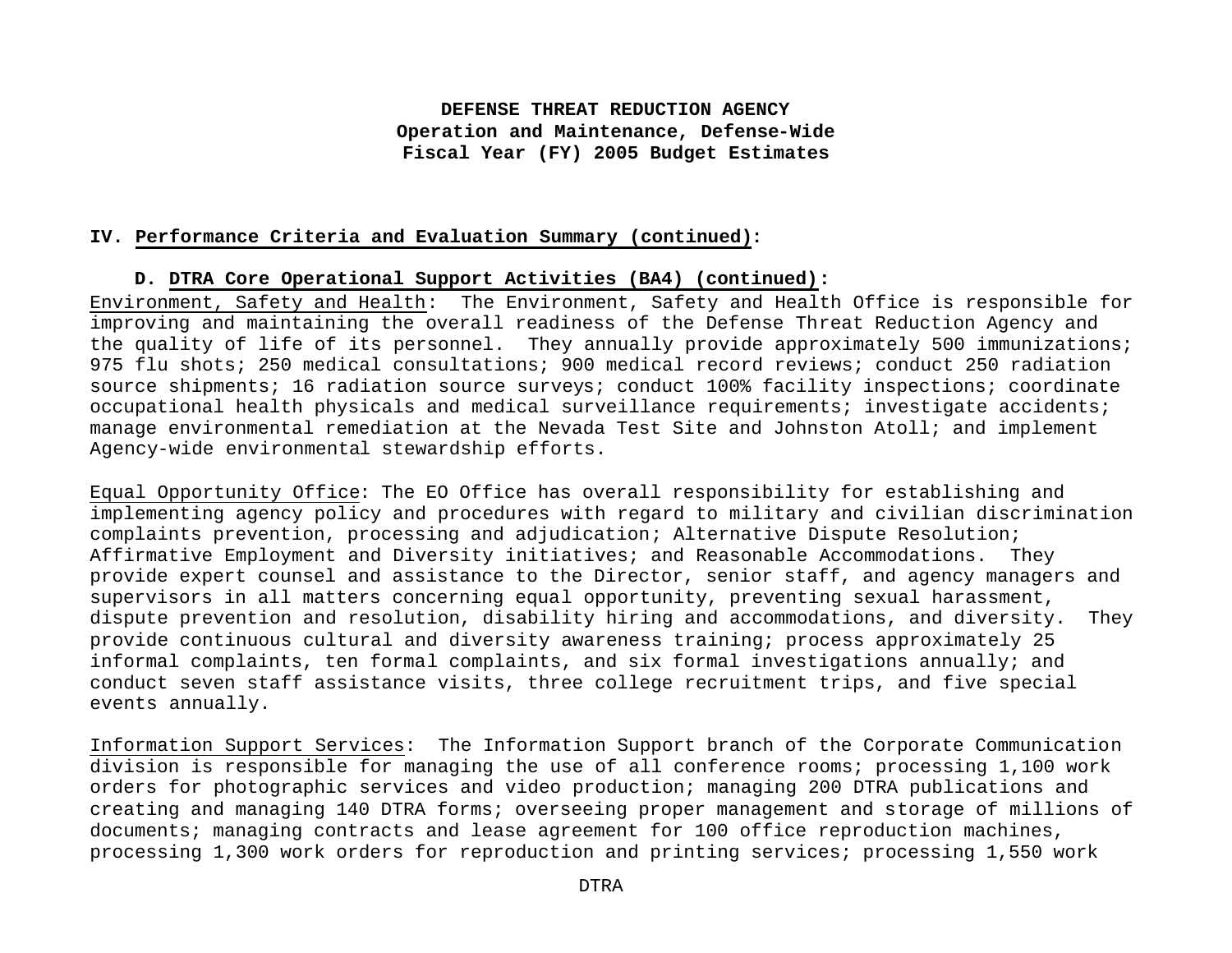orders for design and graphic art services.

## **V. Personnel Summary (Total DTRA):**

|                                                 | FY 2003 | FY 2004 | FY 2005 | Change<br>FY 2004/2005 |
|-------------------------------------------------|---------|---------|---------|------------------------|
| Active Military End Strength (E/S) (Total)      | 771     | 888     | 787     | $-101$                 |
| Officer                                         | 384     | 498     | 469     | $-29$                  |
| Enlisted                                        | 387     | 390     | 318     | $-72$                  |
| Reserve Drill Strength E/S (Total)              |         |         |         |                        |
| Officer                                         | 12      | 12      | 21      | 9                      |
| Enlisted                                        |         |         |         |                        |
| Reservists on Full Time Active Duty E/S (Total) |         |         |         |                        |
| Officer                                         |         |         |         |                        |
| Enlisted                                        |         |         |         |                        |
| Civilian E/S (Total)                            | 829     | 1,063   | 1,204   | 141                    |
| U.S. Direct Hire                                | 829     | 1,063   | 1,204   | 141                    |
| Foreign National Direct Hire                    |         |         |         |                        |
| Total Direct Hire                               | 829     | 1,063   | 1,204   | 141                    |
| Foreign National Indirect Hire                  |         |         |         |                        |
| (Reimbursable Civilians Included Above (Memo))  | (9)     | (18)    | (18)    |                        |
| Active Military Average Strength (A/S) (Total)  | 673     | 748     | 667     | $-82$                  |
| Officer                                         | 346     | 448     | 422     | $-26$                  |
| Enlisted                                        | 327     | 300     | 245     | $-55$                  |
| Reserve Drill Strength A/S (Total)              |         |         |         |                        |
| Officer                                         | 12      | 12      | 21      | 9                      |
| Enlisted                                        |         |         |         |                        |
| Reservists on Full Time Active Duty A/S (Total) |         |         |         |                        |
| Officer                                         |         |         |         |                        |
| Enlisted                                        |         |         |         |                        |
| Civilian FTEs (Total)                           | 776     | 1,022   | 1,130   | 108                    |
| U.S. Direct Hire                                | 776     | 1,022   | 1,130   | 108                    |
| Foreign National Direct Hire                    |         |         |         |                        |
| Total Direct Hire                               | 776     | 1,022   | 1,130   | 108                    |
| Foreign National Indirect Hire                  |         |         |         |                        |
| (Reimbursable Civilians Included Above (Memo))  | (1)     | (17)    | (17)    | 0                      |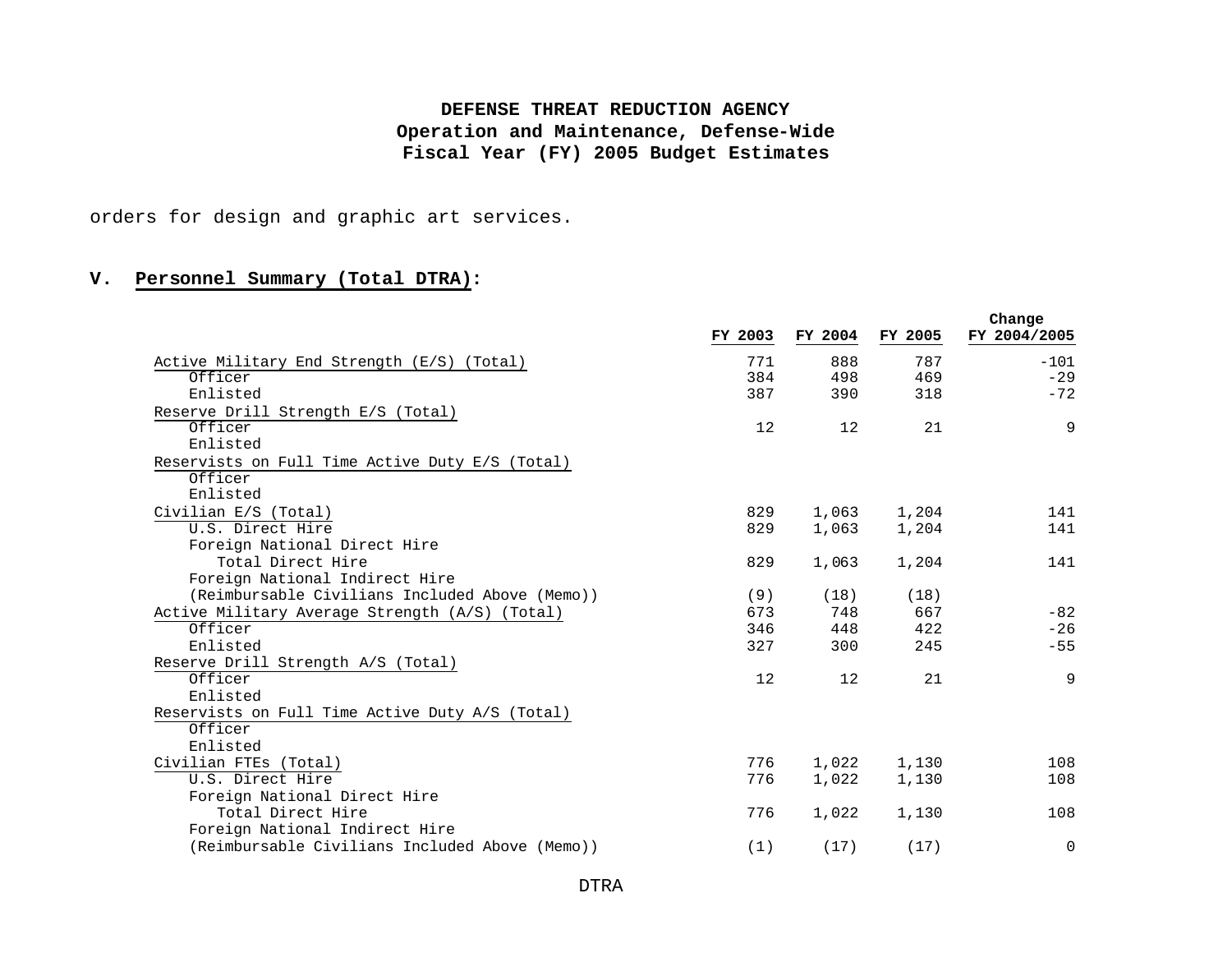#### **V. Personnel Summary (continued):**

#### **Explanation of Changes:**

#### **FY 2003/2004 Change - Civilian FTE's:**

 Changes between FY 2003 and 2004 are associated with the implementation of a DoD approved plan to civilianize DTRA essential military positions that do not necessarily have to be performed by military personnel, thus returning the military positions to the Services, the transfer of civilian and military positions associated with its Albuquerque operations from Research, Development, Test and Evaluation, Defense-Wide to Operation and Maintenance, Defense-Wide and under-execution of FTE during FY 2003. The under-execution of DTRA civilian FTE in FY 2003 is primarily due to delays in military-to-civilian conversions scheduled to occur in FY 2003 as well as delays in the stand up of Chemical Weapons Convention treaty sites. Additionally, workload associated with DTRA's efforts in Iraq/Global War on Terrorism (GWOT) took top priority for much of the Agency during the first nine months of FY 2003- significantly hampering the Agency's normal attrition/recruitment processes. DTRA has worked aggressively throughout the last six months to fill existing vacancies and to address the underexecution of its civilian FTEs. DTRA's FY 2004 hiring plan reflects that the Agency will be back on track with execution of its civilian FTEs by late FY 2004.

#### **FY 2004/2005 Change - Civilian FTE's:**

 The changes between FY 2004 and 2005 are associated with the continuing civilianization of DTRA's essential military positions (+107 FTE's) and an approved increase to DTRA's Counterintelligence Program (+1 FTE).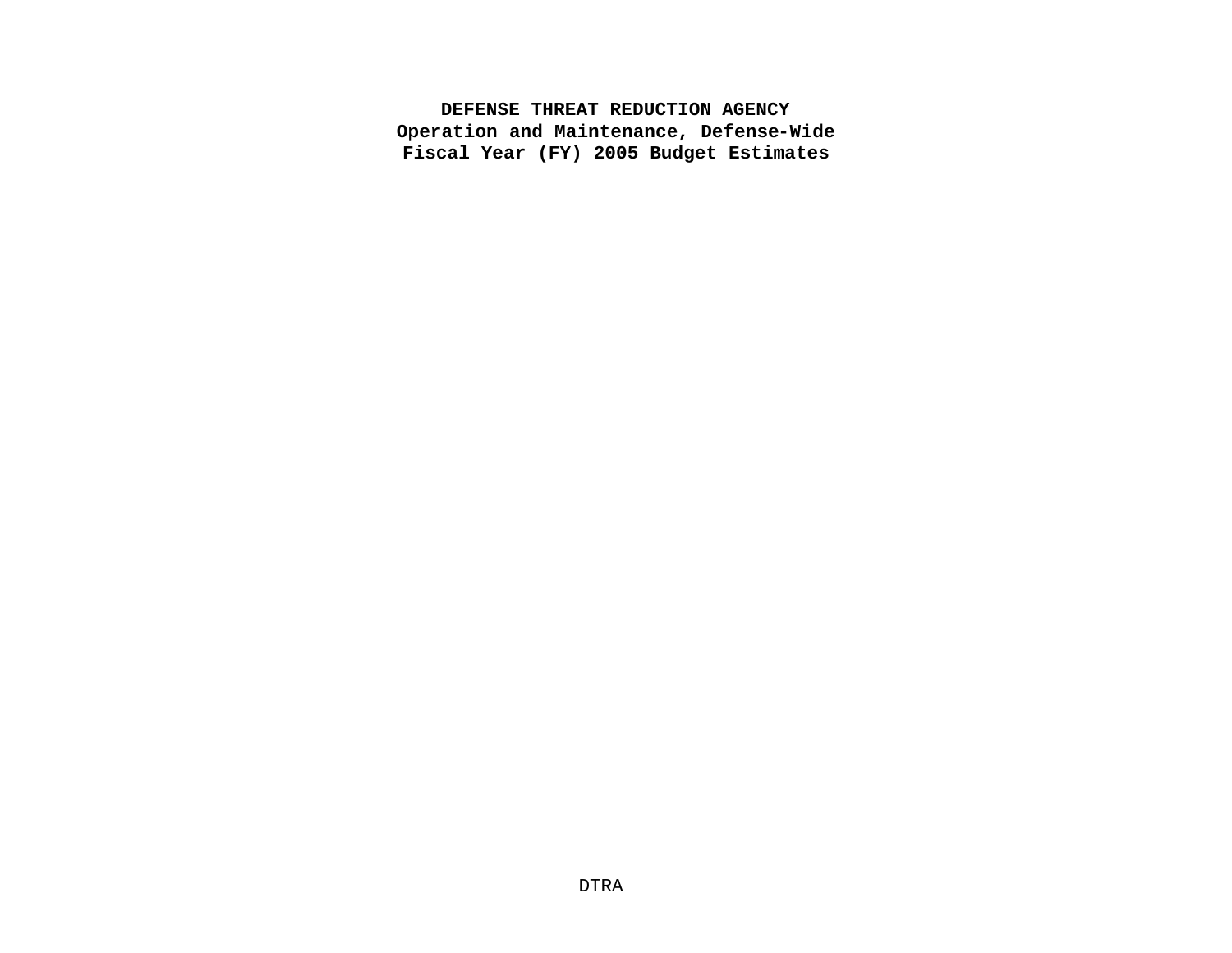# **Budget Activity 3: Training and Recruiting**

| V Personnel Summary:                            | Change  |         |                |              |  |
|-------------------------------------------------|---------|---------|----------------|--------------|--|
|                                                 | FY 2003 | FY 2004 | FY 2005        | FY 2004/2005 |  |
| Active Military End Strength (E/S) (Total)      | 31      | 31      | 31             | $\Omega$     |  |
| Officer                                         | 16      | 16      | 16             | $\Omega$     |  |
| Enlisted                                        | 15      | 15      | 15             | $\Omega$     |  |
| Reserve Drill Strength E/S (Total)              |         |         |                |              |  |
| Officer                                         |         |         |                |              |  |
| Enlisted                                        |         |         |                |              |  |
| Reservists on Full Time Active Duty E/S (Total) |         |         |                |              |  |
| Officer                                         |         |         |                |              |  |
| Enlisted                                        |         |         |                |              |  |
| Civilian E/S (Total)                            | 5       | 7       | 7              | 0            |  |
| U.S. Direct Hire                                | 5       | 7       | 7              | $\Omega$     |  |
| Foreign National Direct Hire                    |         |         |                |              |  |
| Total Direct Hire                               | 5       | 7       | 7              | $\Omega$     |  |
| Foreign National Indirect Hire                  |         |         |                |              |  |
| (Reimbursable Civilians Included Above (Memo))  |         |         |                |              |  |
| Active Military Average Strength (A/S) (Total)  | 23      | 26      | 26             | $\Omega$     |  |
| Officer                                         | 11      | 14      | 14             | $\Omega$     |  |
| Enlisted                                        | 11      | 12      | 12             | $\Omega$     |  |
| Reserve Drill Strength A/S (Total)              |         |         |                |              |  |
| Officer                                         |         |         |                |              |  |
| Enlisted                                        |         |         |                |              |  |
| Reservists on Full Time Active Duty A/S (Total) |         |         |                |              |  |
| Officer                                         |         |         |                |              |  |
| Enlisted                                        |         |         |                |              |  |
| Civilian FTEs (Total)                           | 5       |         | 7              | 0            |  |
| U.S. Direct Hire                                |         | 7       | $\overline{7}$ | $\cap$       |  |
| Foreign National Direct Hire                    |         |         |                |              |  |
| Total Direct Hire                               | 5       | 7       | 7              | $\Omega$     |  |
| Foreign National Indirect Hire                  |         |         |                |              |  |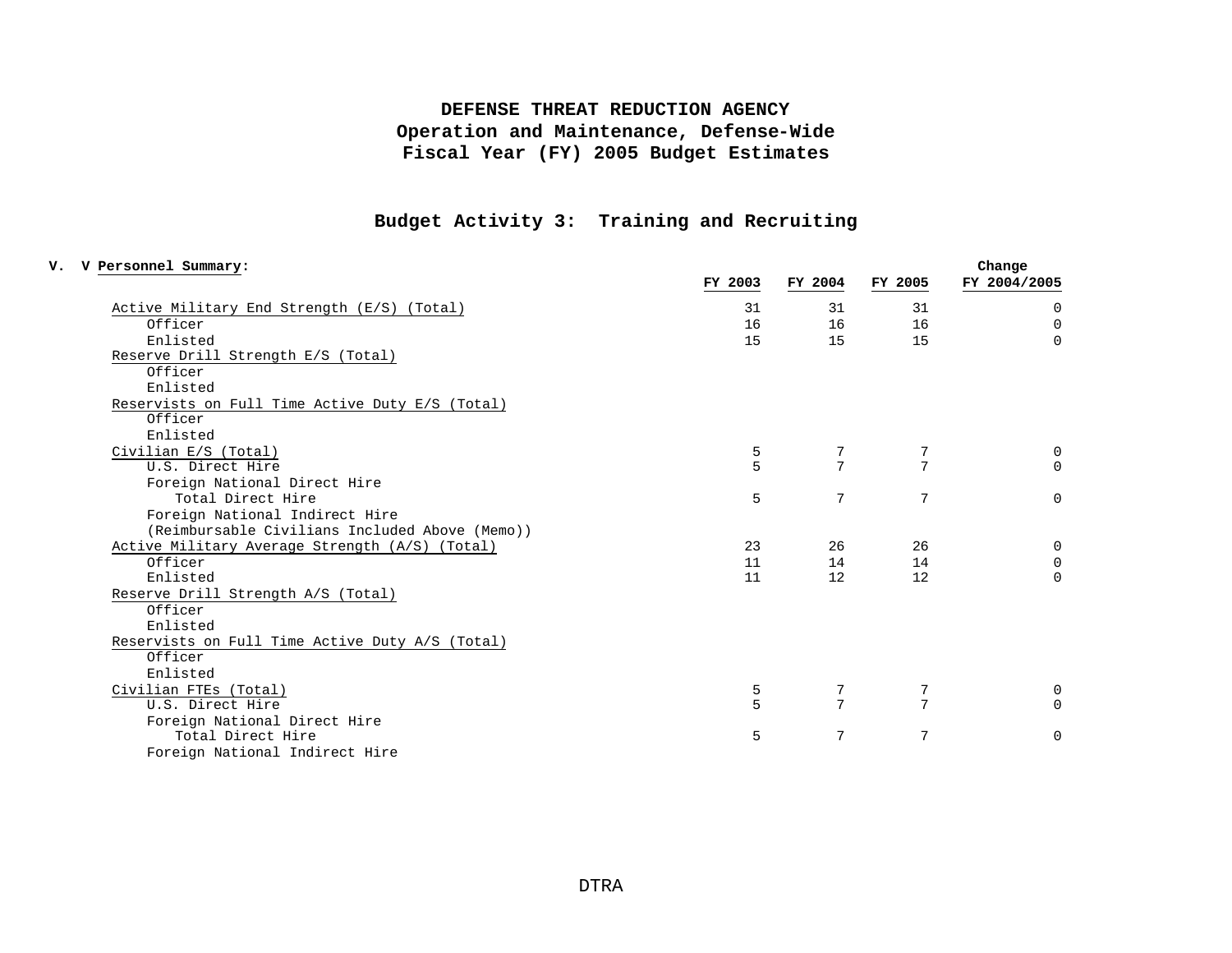# **Budget Activity 4: Administration and Servicewide Activities**

| Personnel Summary:                              |     |                         |      | Change       |
|-------------------------------------------------|-----|-------------------------|------|--------------|
|                                                 |     | FY 2003 FY 2004 FY 2005 |      | FY 2004/2005 |
| Active Military End Strength (E/S) (Total)      | 740 | 857                     | 756  | $-101$       |
| Officer                                         | 368 | 482                     | 453  | $-29$        |
| Enlisted                                        | 372 | 375                     | 303  | $-72$        |
| Reserve Drill Strength E/S (Total)              |     |                         |      |              |
| Officer                                         | 12  | 12                      | 21   | 9            |
| Enlisted                                        |     |                         |      |              |
| Reservists on Full Time Active Duty E/S (Total) |     |                         |      |              |
| Officer                                         |     |                         |      |              |
| Enlisted                                        |     |                         |      |              |
| Civilian E/S (Total)                            | 824 | 1056                    | 1197 | 141          |
| U.S. Direct Hire                                | 824 | 1056                    | 1197 | 141          |
| Foreign National Direct Hire                    |     |                         |      |              |
| Total Direct Hire                               | 824 | 1056                    | 1197 | 141          |
| Foreign National Indirect Hire                  |     |                         |      |              |
| (Reimbursable Civilians Included Above (Memo))  | (9) | (18)                    | (18) |              |
| Active Military Average Strength (A/S) (Total)  | 650 | 722                     | 641  | $-82$        |
| Officer                                         | 335 | 434                     | 408  | $-26$        |
| Enlisted                                        | 316 | 288                     | 233  | $-55$        |
| Reserve Drill Strength A/S (Total)              |     |                         |      |              |
| Officer                                         | 12  | 12                      | 21   | 9            |
| Enlisted                                        |     |                         |      |              |
| Reservists on Full Time Active Duty A/S (Total) |     |                         |      |              |
| Officer                                         |     |                         |      |              |
| Enlisted                                        |     |                         |      |              |
| Civilian FTEs (Total)                           | 771 | 1015                    | 1123 | 108          |
| U.S. Direct Hire                                | 771 | 1015                    | 1123 | 108          |
| Foreign National Direct Hire                    |     |                         |      |              |
| Total Direct Hire                               | 771 | 1015                    | 1123 | 108          |
| Foreign National Indirect Hire                  |     |                         |      |              |
| (Reimbursable Civilians Included Above (Memo))  | (1) | (17)                    | (17) | $\mathbf 0$  |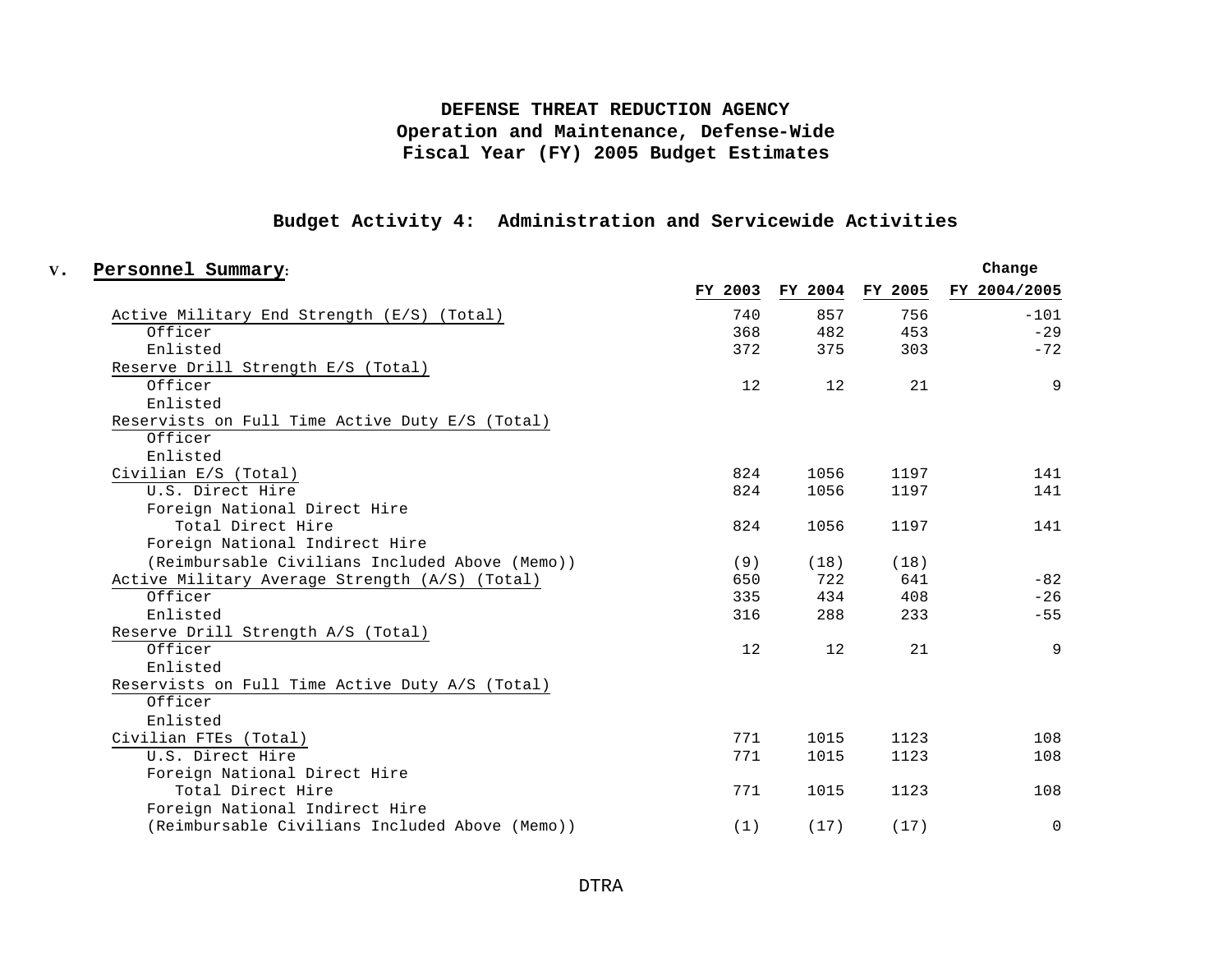### **Total Summary**

### **VI. OP32 Line Items as Applicable (Dollars in Thousands):**

|              |                                                                       | Changes from FY 2003 to FY 2004<br>Changes from FY 2004 to FY 2005 |                |                     |                |                |               |                |
|--------------|-----------------------------------------------------------------------|--------------------------------------------------------------------|----------------|---------------------|----------------|----------------|---------------|----------------|
| Line         |                                                                       | FY 2003                                                            | Price          | Program             | FY 2004        | Price          | Program       | FY 2005        |
| Item         | Description                                                           | Actuals                                                            | Growth         | Growth              | Estimate       | Growth         | Growth        | Estimate       |
| 0101         | Executive, General and Special Schedules                              | 70,697                                                             | 2,898          | 22,309              | 95,904         | 2,113          | 10,506        | 108,523        |
| 0103         | Wage Board                                                            | 265                                                                | 10             | 197                 | 472            | 11             | $^{\circ}$    | 483            |
| 0107         | Voluntary Separation Incentive Pay                                    | 739                                                                | $\circ$        | $-739$              | $\mathbf 0$    | $\mathbf 0$    | $\circ$       | $\mathbf{0}$   |
| 0111         | Disability Compensation                                               | 239                                                                | $^{\circ}$     | 61                  | 300            | $\Omega$       | $^{\circ}$    | 300            |
| 0199         | Total Civilian Personnel Compensation                                 | 71,940                                                             | 2,908          | 21,828              | 96,676         | 2,124          | 10,506        | 109,306        |
| 0308         | Travel of Persons                                                     | 15,886                                                             | 206            | 875                 | 16,967         | 237            | 1,510         | 18,714         |
| 0399         | Total Travel                                                          | 15,886                                                             | 206            | 875                 | 16,967         | 237            | 1,510         | 18,714         |
| 0401         | GSA Managed Supplies & Materials                                      | 6                                                                  | $^{\circ}$     | -6                  | $^{\circ}$     | $\Omega$       | $^{\circ}$    | $^{\circ}$     |
| 0416         | GSA Managed Supplies & Materials                                      | 28                                                                 | $\mathbf 0$    | $-28$               | $\mathbf 0$    | $\Omega$       | $\circ$       | $\mathbf{0}$   |
| 0417         | Locally Procured DoD Centrally Managed Supplies                       | 55                                                                 | $\mathbf{1}$   | 239                 | 295            | $\overline{4}$ | 114           | 413            |
| 0499         | Total Fund Supplies & Materials Purchases                             | 89                                                                 | $\mathbf{1}$   | 205                 | 295            | 4              | 114           | 413            |
| 0507         | GSA Managed Equipment                                                 | $\mathbf 0$                                                        | $\circ$        | $\circ$             | $\mathbf 0$    | $\mathbf 0$    | $\mathbb O$   | $\mathbb O$    |
| 0599         | Total Fund Equipment Purchases                                        | $\Omega$                                                           | $\mathbf 0$    | $\mathbf 0$         | 0              | $\mathbf 0$    | $\mathbf 0$   | $\mathbf 0$    |
| 0671         | Communications Services (DISA) Tier 2                                 | 3,720                                                              | $\mathbb O$    | 2,605               | 6,325          | $-65$          | $-534$        | 5,726          |
| 0673         | Defense Financing and Accounting Service                              | 1,560                                                              | 222            | 95                  | 1,877          | 46             | 166           | 2,089          |
| 0678         | Defense Security Service                                              | $\mathbf{0}$                                                       | $\circ$        | $\circ$             | $\mathbf{0}$   | $\overline{0}$ | $\circ$       | $\overline{0}$ |
| 0699         | Total Purchases                                                       | 5,280                                                              | 222            | 2,700               | 8,202          | $-19$          | $-368$        | 7,815          |
| 0703         | AMC SAAM/JCS Exercises                                                | 3,572                                                              | $-47$          | $-805$              | 2,720          | $-1,697$       | $-35$         | 988            |
| 0720         | DSC Pounds Delivered                                                  | 2                                                                  | $^{\circ}$     | $-2$                | $^{\circ}$     | $\Omega$       | $^{\circ}$    | $\Omega$       |
| 0771         | Commercial Transportation                                             | 229                                                                | 2              | 250                 | 481            | 7              | $^{\circ}$    | 488            |
| 0799         | Total Transportation                                                  | 3,803                                                              | $-45$          | $-557$              | 3,201          | $-1,690$       | $-35$         | 1,476          |
| 0912         | Rental Payments to GSA Leases (SLUC)                                  | 2,075                                                              | 35             | 30                  | 2,140          | 32             | 122           | 2,294          |
| 0913         | Purchased Utilities                                                   | 230                                                                | $\overline{3}$ | 7                   | 240            | $\overline{3}$ | 21            | 264            |
| 0914         | Purchased Communications                                              | 2,814                                                              | 36             | $-2,172$            | 678            | 9              | $\circ$       | 687            |
| 0915         | Rents (Non-GSA)                                                       | 1,791                                                              | 23             | $-1,404$            | 410            | 6              | 91            | 507            |
| 0917         | Postal Services (U.S.P.S.)                                            | 215                                                                | $\circ$        | $-13$               | 202            | $^{\circ}$     | $\circ$       | 202            |
| 0920         | Supplies & Materials (Non-centrally managed)                          | 5,380                                                              | 67             | $-2,469$            | 2,978          | 40             | 66            | 3,084          |
| 0921         | Printing & Reproduction                                               | 9                                                                  | $\circ$        | 860                 | 869            | 12<br>24       | $-9$          | 872            |
| 0922<br>0923 | Equipment Maintenance by Contract<br>Facility Maintenance by Contract | 2,877<br>1,532                                                     | 36<br>20       | $-1, 132$<br>$-510$ | 1,781<br>1,042 | 14             | 344<br>$-224$ | 2,149<br>832   |
| 0925         | Equipment Purchases (Non-centrally managed)                           | 10,481                                                             | 135            | $-3,279$            | 7,337          | 102            | 6,026         | 13,465         |
| 0932         | Management & Professional Support Services                            | 1,072                                                              | 14             | $-1,086$            | $\Omega$       | $^{\circ}$     | $^{\circ}$    | $\Omega$       |
| 0933         | Studies, Analysis, & Evaluations                                      | 5,405                                                              | 70             | $-1,816$            | 3,659          | 51             | $-20$         | 3,690          |
| 0934         | Engineering Technical Services                                        | 496                                                                | 6              | 77                  | 579            | 9              | 7             | 595            |
| 0937         | Locally Purchased Fuel                                                | 6                                                                  | $\overline{0}$ | 780                 | 786            | 26             | 93            | 905            |
| 0987         | Other Intra-governmental Purchases                                    | 68,552                                                             | 889            | $-53.084$           | 16,357         | 228            | 6,506         | 23,091         |
| 0989         | Other Contracts                                                       | 122,621                                                            | 1,598          | $-48,786$           | 75,433         | 1,056          | 961           | 77,450         |
| 0998         | Other Costs                                                           | 37,637                                                             | 487            | 13,718              | 51.842         | 725            | 5,073         | 57,640         |
| 0999         | Total Other Purchases                                                 | 263,193                                                            | 3,419          | $-100, 27$          | 166,333        | 2,337          | 19,057        | 187,727        |
| 9999         | <b>GRAND TOTAL</b>                                                    | 360,191                                                            | 6,711          | $-75,228$           | 291,674        | 2,993          | 30,784        | 325,451        |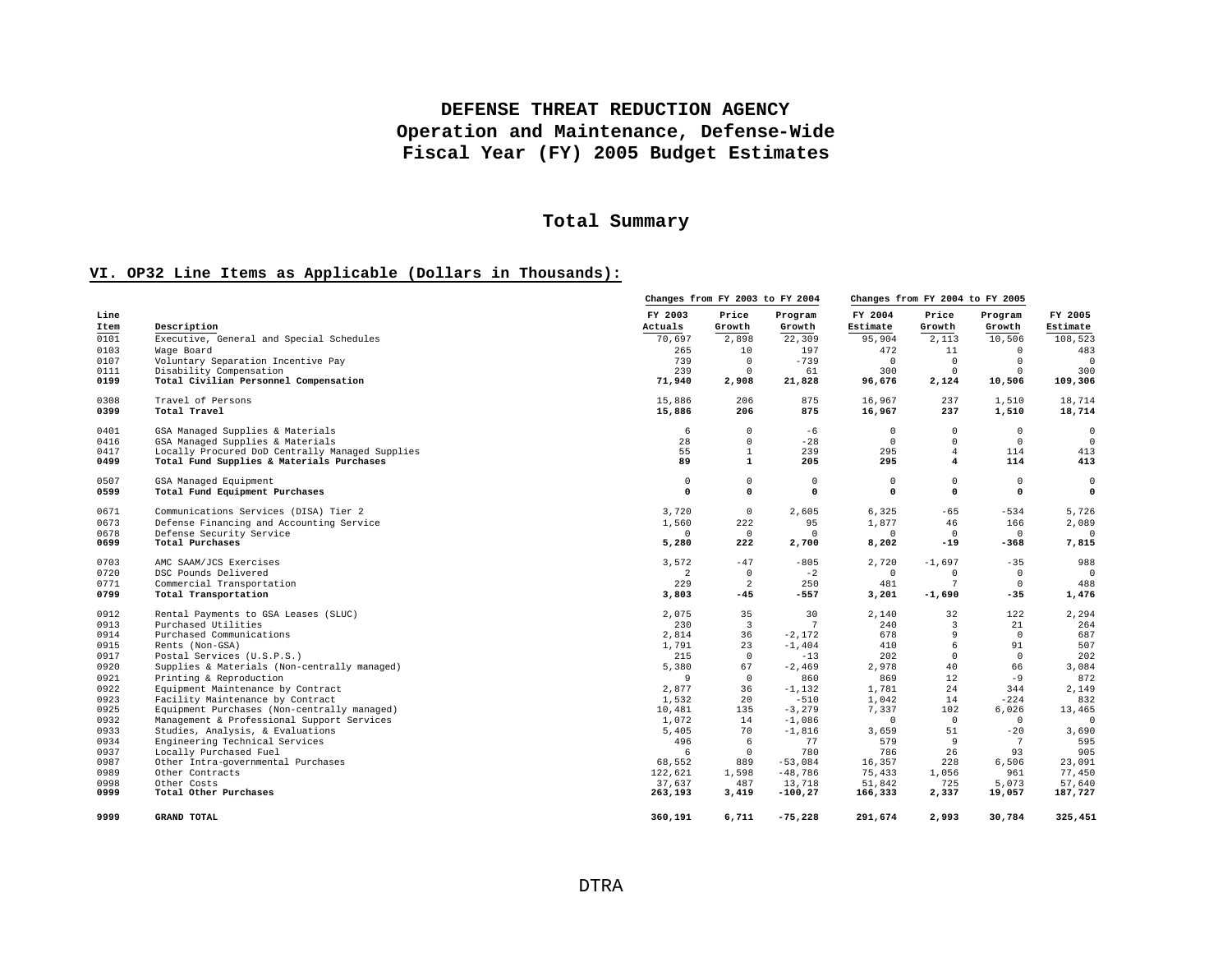# **Budget Activity 3: Training and Recruiting**

### **VI. OP32 Line Items as Applicable (Dollars in Thousands):**

| Line                 |                                                                                   | Changes from FY 2003 to FY 2004 |                 |                   | Changes from FY 2004 to FY 2005 |                 |                        |                     |
|----------------------|-----------------------------------------------------------------------------------|---------------------------------|-----------------|-------------------|---------------------------------|-----------------|------------------------|---------------------|
|                      | Description                                                                       | FY 2003<br>Actuals              | Price<br>Growth | Program<br>Growth | FY 2004<br>Estimate             | Price<br>Growth | Program<br>Growth      | FY 2005<br>Estimate |
| Item<br>0101<br>0199 | Executive, General and Special Schedules<br>Total Civilian Personnel Compensation | 344<br>344                      | 14<br>14        | 307<br>307        | 665<br>665                      | 18<br>18        | $-2$<br>$-2$           | 681<br>681          |
| 0308<br>0399         | Travel of Persons<br>Total Travel                                                 | 99<br>99                        |                 | 170<br>170        | 270<br>270                      |                 | $^{\circ}$<br>$\Omega$ | 274<br>274          |
| 0920                 | Supplies & Materials (Non-centrally managed)                                      | 172                             | 2               | $-74$             | 100                             |                 |                        | 101                 |
| 0921                 | Printing & Reproduction                                                           | $\mathbf 0$                     | $\Omega$        | 85                | 85                              |                 |                        | 86                  |
| 0925                 | Equipment Purchases (Non-centrally managed)                                       | 146                             | 2               | 155               | 303                             |                 | 558                    | 865                 |
| 0987                 | Other Intra-governmental Purchases                                                | 31                              |                 | $-31$             |                                 |                 |                        | $\circ$             |
| 0989                 | Other Contracts                                                                   | 609                             | 8               | 2,819             | 3,436                           | 48              | 472                    | 3,956               |
| 0998                 | Other Costs                                                                       |                                 |                 |                   |                                 |                 |                        |                     |
| 0999                 | Total Other Purchases                                                             | 958                             | 12              | 2,954             | 3,924                           | 54              | 1,035                  | 5,013               |
| 9999                 | GRAND TOTAL                                                                       | 1,401                           | 27              | 3,431             | 4,859                           | 76              | 1,033                  | 5,968               |